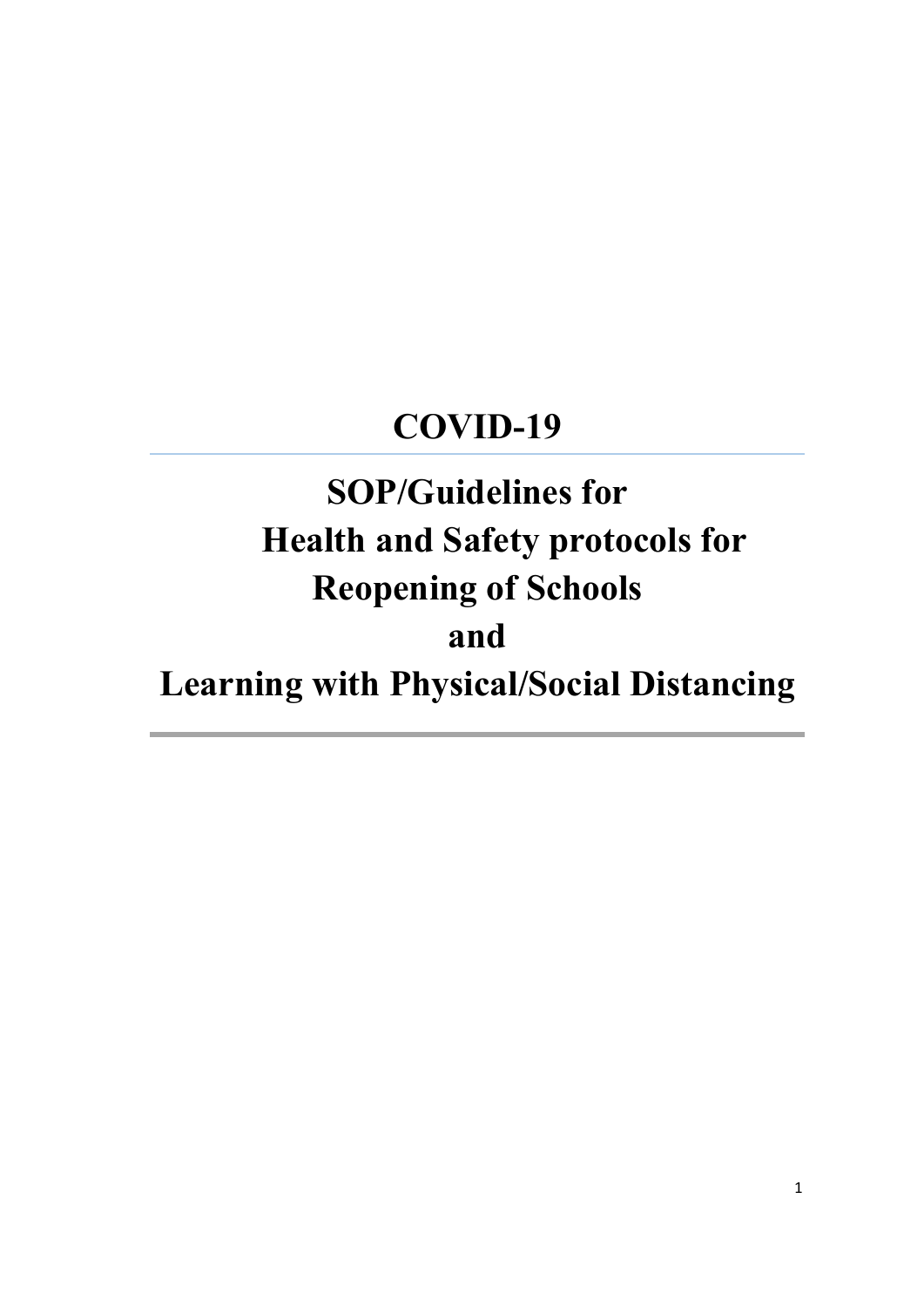# **CONTENTS**

| <b>Context</b>                                                    |                                                                                                                  | <b>Page Number</b> |
|-------------------------------------------------------------------|------------------------------------------------------------------------------------------------------------------|--------------------|
| <b>Introduction</b>                                               |                                                                                                                  | $\overline{3}$     |
| <b>PART I-SOPs for Health, Hygiene and Safety</b>                 |                                                                                                                  | 5                  |
| $I_{\cdot}$                                                       | Standard Operating Procedures (SOPs )for Health, Hygiene<br>and other Safety Protocols before opening of schools | 6                  |
| II.                                                               | Standard Operating Procedures (SOPs) for Health, Hygiene<br>and other Safety Protocols after opening of schools. | 12                 |
| III.                                                              | SOPs for serving Mid-day meal in schools                                                                         | 18                 |
| <b>PART II Learning with Physical/social distancing</b>           |                                                                                                                  | 23                 |
| IV.                                                               | Redefining Teaching, Learning and Assessment to achieve<br>desired Learning Outcomes                             | 24                 |
| $\overline{V}$ .                                                  | Ensuring smooth transition of students from home-based<br>schooling during lockdown to formal schooling          | 34                 |
| VI.                                                               | Ensuring emotional well-being of students and teachers                                                           | 35                 |
| VII.                                                              | Specific roles and responsibilities of State/UT Education<br>Department                                          | 36                 |
| VIII.                                                             | <b>Checklist for Safe school Environment</b>                                                                     | 41                 |
| IX.                                                               | Capacity building of stakeholders                                                                                | 42                 |
| <b>ANNEXURES</b>                                                  |                                                                                                                  |                    |
| Annexure A- Promoting Emotional Well-Being of students and teach  |                                                                                                                  | 44                 |
| Annexure B - Roles and Responsibilities of Different Stakeholders |                                                                                                                  | 48                 |
| Annexure C - Checklists for Safe School Environment               |                                                                                                                  | 52                 |
| References                                                        |                                                                                                                  | 54                 |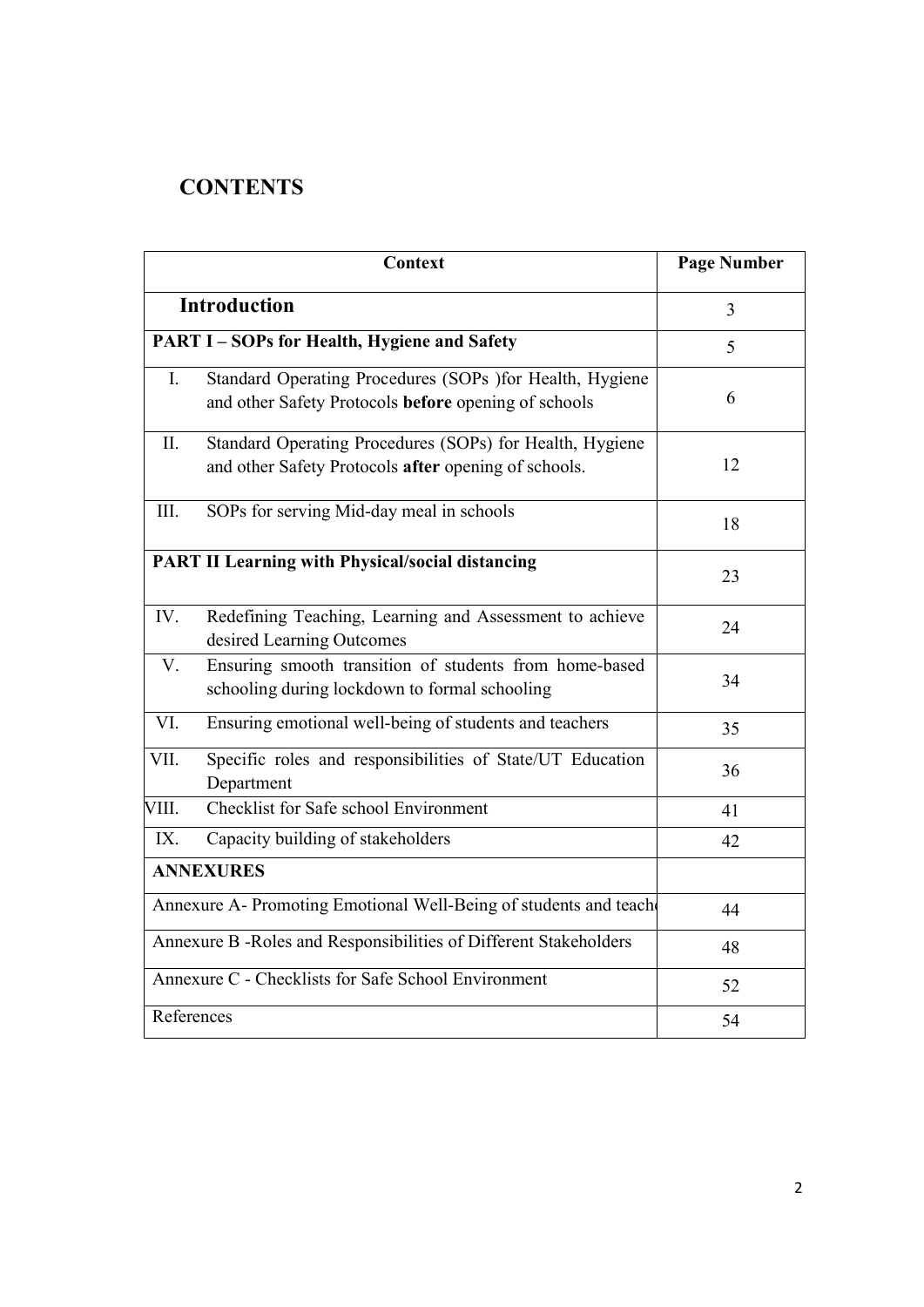# INTRODUCTION

The Ministry of Home Affairs vide Order no. 40-3/2020-DM-I (A) dated 30<sup>th</sup> September, 2020 , has issued guidelines for re-opening, following lockdown measures put in place for containment of COVID-19 in the country under the under the Disaster Management Act, 2005. Among the activities permitted outside the Containment Zones is the re-opening of schools and coaching institutions, after  $15<sup>th</sup>$  October, 2020, in a graded manner, for which the State/UT Government may take a decision in consultation with the respective school/institution management, based on their assessment of the situation and subject to the following conditions:

- a. Online/distance learning shall continue to be the preferred mode of teaching and shall be encouraged
- b. Where schools are conducting online classes, and some students prefer to attend online classes rather than physically attend school, they may be permitted to do so.
- c. Students may attend schools/institutions only with the written consent of parents.
- d. Attendance must not be enforced, and must depend entirely on parental consent
- e. States/ UTs will prepare their own Standard Operating Procedure (SOP) regarding health and safety precautions for reopening of schools/institutions based on SOP to be issued by Department of School Education and Literacy (DoSEL), Ministry of Education, Government of India, keeping local requirements in view.
- f. Schools which are allowed to open, will have to mandatorily follow the SOP to be issued by Education Departments of States/UTs prepared as above.

Accordingly, the Department of School Education and Literacy , Ministry of Education, has prepared the following guidelines/SOP for re-opening of schools. The guidelines are divided into two parts:

a) Part I refers to the health and safety aspects for reopening schools. These are based on the prevailing instructions of Ministry of Home Affairs and Ministry of Health and Family Welfare with regard to health and safety protocols, and maybe implemented by adopting/adapting in accordance with the local situation in all states/UTs.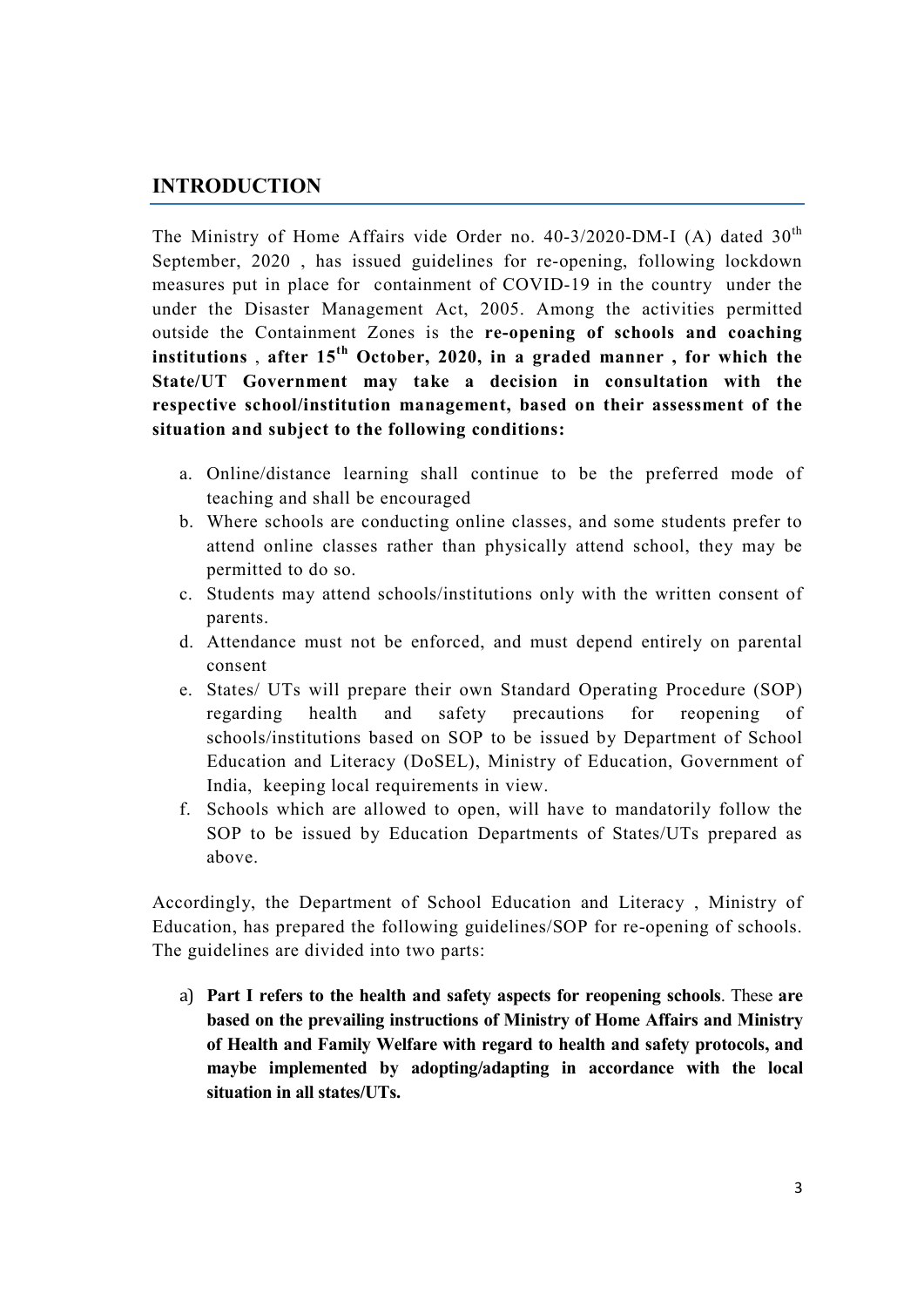Part II refers to learning with physical/social distancing and the academic aspects related to the delivery of education, such as, curriculum transactions, instructional load, timetables, assessment, etc. These are advisory in nature. States &UTs may use these in the manner deemed fit to prepare their own guidelines

Based on these SOP/guidelines, State / UT Governments need to develop their own Standard Operating Procedures for reopening schools and for training different stakeholders as and when the State/Union Territory Governments declare it safe for schools to operate.

The extent and severity of COVID-19 is evolving and changing with time and also varies spatially from region to region. The response and safety protocols will accordingly need to be adjusted to these dynamics by the States/UTs from time to time. States/UTs while adopting the measures suggested may plan additional measures depending on the local situation.

All states/UTs are expected to comply with the COVID-19 related directions issued by Ministry of Home Affairs and Ministry of Health and Family Welfare, Government of India, from time to time.

It is pertinent to note that many schools have been used as quarantine centres, therefore, it is of utmost importance to properly sanitize/deep clean all of these schools before reopening them. School re-opening must be safe and consistent and aligned with India's overall COVID-19 health response, with adequate measures taken to protect students, teachers, other staff, cook-cum-helpers and their families. Teachers and other staff may be encouraged to use Arogya Setu Application for their own as well as others safety.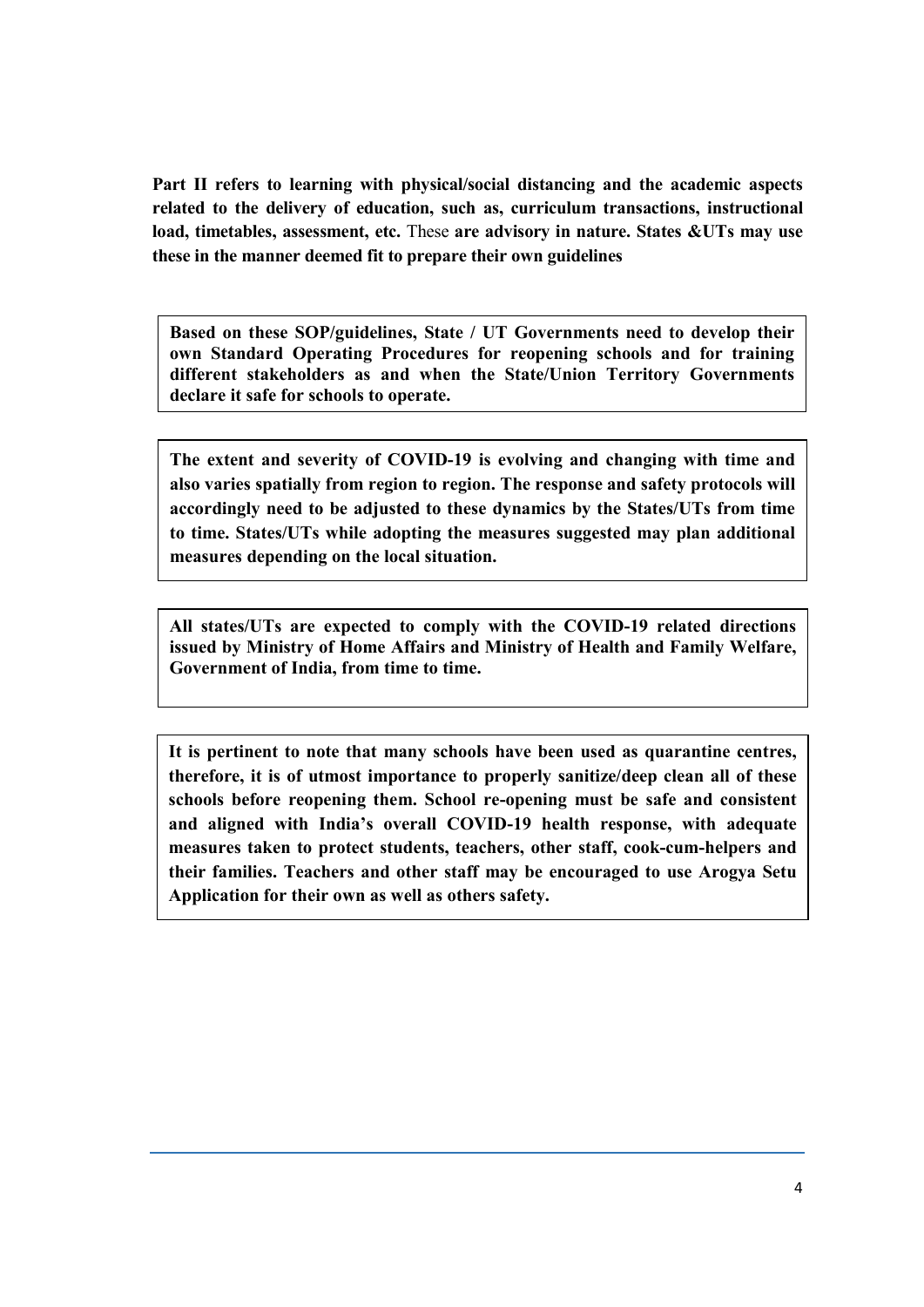# SOPs FOR HEALTH,

# **HYGIENE**

AND

# **SAFETY**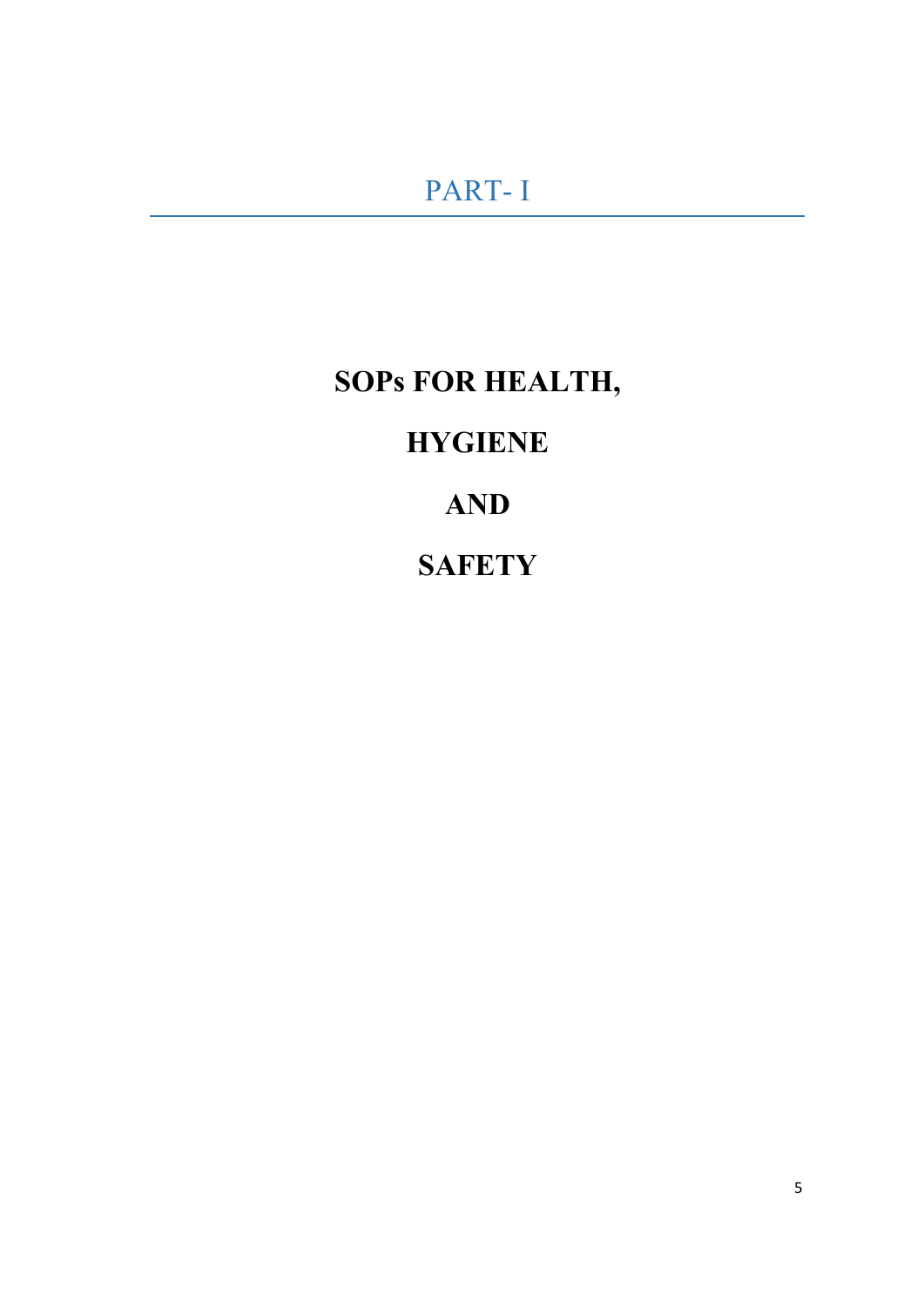# I. STANDARD OPERATING PROCEDURES (SOPs) FOR HEALTH, HYGIENE AND OTHER SAFETY PROTOCOLS BEFORE OPENING OF SCHOOLS

# a) Ensure proper cleaning and sanitation facilities in the school

- Arrange for thorough cleaning and disinfecting of all areas, furniture, equipment, stationery, storage places, water tanks, kitchens, canteen, washrooms, laboratories, libraries, etc. on school campus and ensure air flow in indoor space.
- Ensure working hand washing facilities in the school.
- Ensure availability of key supplies like thermometers, disinfectants, soaps, etc., and arrange for availability of these essentials. The thermometer to be used should be a calibrated contact-less infrared digital thermometer.
- Ensure sanitization of school transport before they start plying.
- Guidelines issued by the Ministry of Health and Family Welfare on Disinfection of Common Public Places available at http/www.mohfw.gov.in/pdf/Guidelinesondisinfectionofcommonpublicplacesi ncludingoffices.pdf may be referred to for suitable follow-up.

## b) Form different Task Teams

- Task Teams such as, Emergency Care Support/Response Team, General Support Team for all stakeholders, Commodity Support Team, Hygiene Inspection Team, etc. with earmarked responsibilities will be helpful.
- Teachers, students and other stakeholders deemed fit for being the members of these task forces may be identified to be the members of these task forces who will work collaboratively to take strategic and immediate actions.

## c) Seating plan

- As suggested by the Ministry of Health, there must be at least 6 feet distance between students in the revised seating plan. It is advisable to mark the seating that students should occupy.
- If there are single-seater desks, simply providing space between the desks in the classrooms to maintain physical/social distancing of 6 feet will be effective. If benches are used,' one child one bench norm' may be considered.
- Similarly, physical/social distancing shall also be maintained in the staff rooms, office area, and other places of public interaction.
- If available, temporary space or outdoor spaces (in case of pleasant weather) may be utilized for conducting classes, keeping in view the safety and security of the children and physical distance protocols
- Seats may be designated with adequate distance for teachers in the staff room and other available rooms/halls.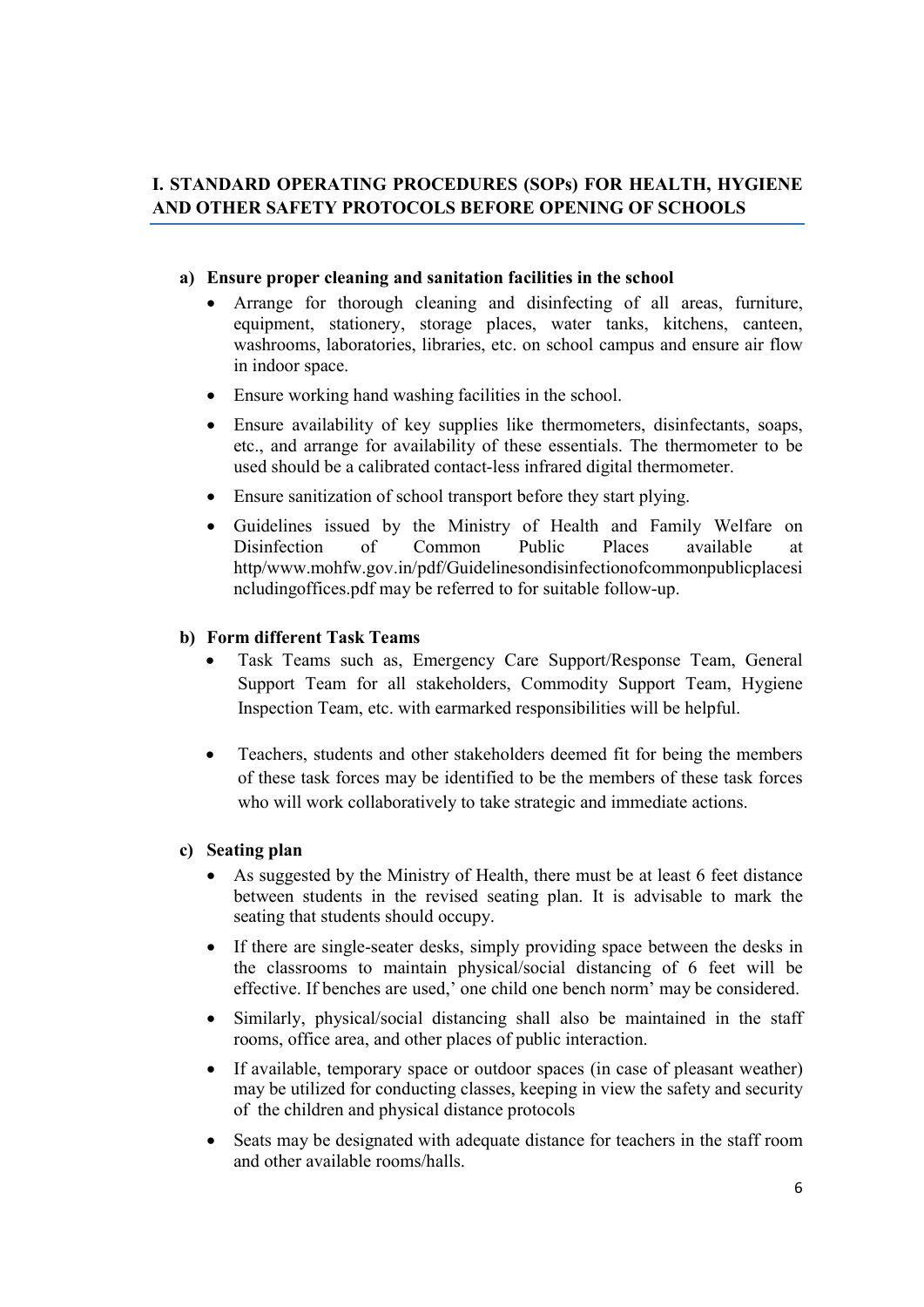The number of seats in the reception area may be limited with at least 6 feet distance between them.

# d) Ensure Physical / social distancing at the Entry and Exit Points of the School

- Staggering the timing of entry and exit for students of different classes.
- Earmarking different lanes for coming and going.
- Opening all the gates at the time of entry and exit, in case school has more than one gate and earmarking classes for each gate to avoid crowding.
- Making announcements through Public Announcement System to guide parents/guardians and students to maintain physical/social distancing.

## e) School SOPs based on guidelines from States/UTs

- Schools may be encouraged to make their own SOPs based on the guidelines issued by States/UTs for the following, keeping in view the safety and physical/social distancing norms, and ensuring that the notices/posters/messages/communication to parents in this regard are prominently displayed/disseminated:
	- Use of Playground, Library and Laboratory
	- $\triangleright$  Break Time
	- $\triangleright$  Regular Cleaning and Disinfection of school infrastructure
	- Use of School Transport
	- $\triangleright$  Private pick up and drop off facility
	- Monitor and Plan for Absenteeism of both staff and students
	- $\triangleright$  Information Sharing System with partners
	- $\triangleright$  Dealing with emergency situation
	- $\triangleright$  Visit of service providers, parents and other visitors to school

# f) Display Signages and markings for enforcing physical/social distancing and safety protocols -

- Displaying posters/messages/stickers and signage at appropriate places in the school reminding students about maintaining physical/social distancing such as inside the classroom, libraries, outside washrooms, hand washing stations, drinking water areas, school kitchen, halls, classrooms, buses/ cabs parking, entry and exits.
- Ban on spitting shall be strictly enforced.
- Marking circles on ground at different places like reception, water facility stations, hand washing stations, area outside washrooms, and other areas.
- Marking separate lanes with arrows for coming and going at all possible places in school to avoid physical contact.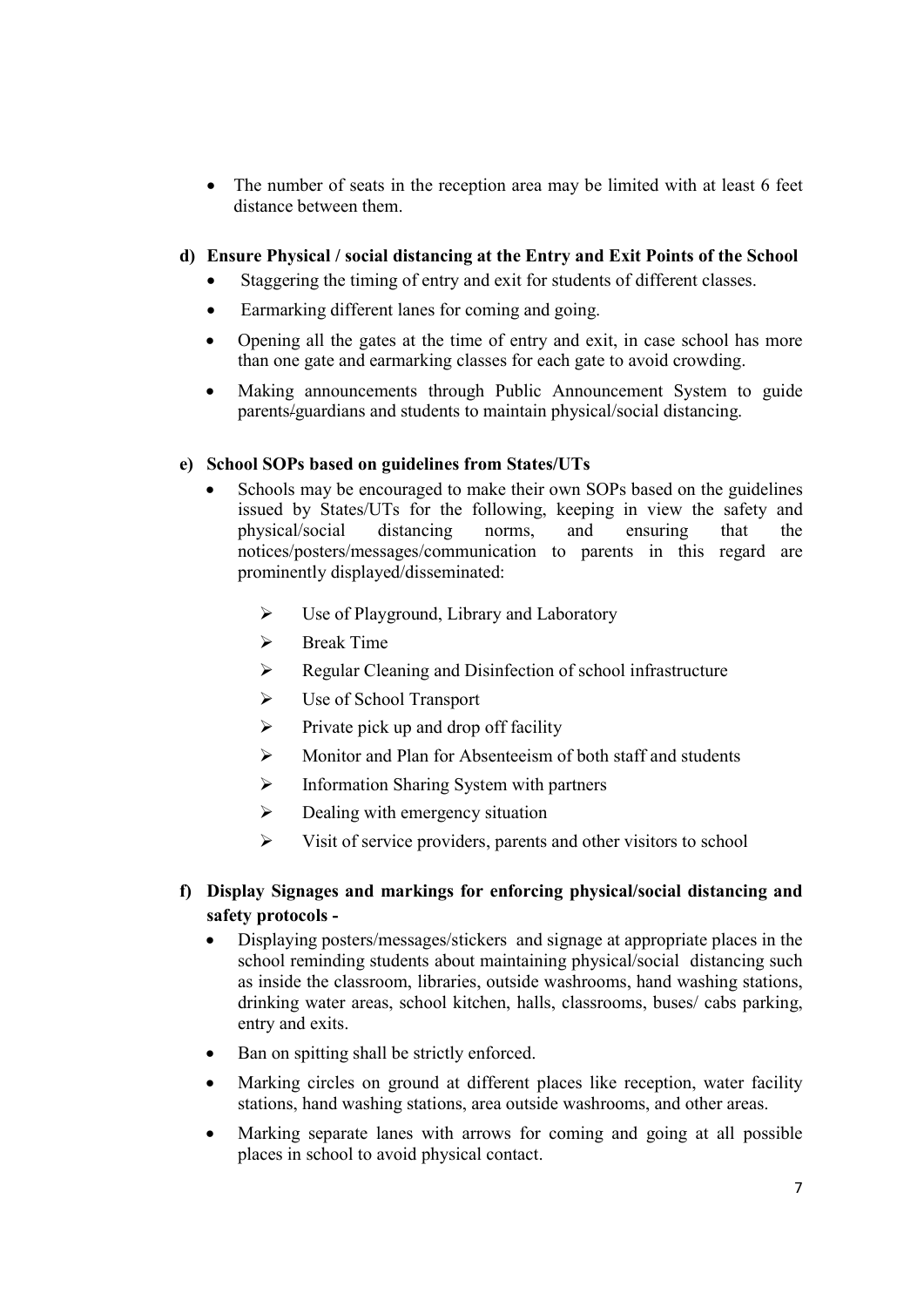### g) Staggering timetables – some alternatives:

- One way of ensuring physical/social distancing is to have flexible, staggered and reduced timings planned for different classes in such a way that physical /social distancing is maintained along with other guidelines.
- Asking only a certain percentage of the students to attend the school depending on the enrolment, rotationally on alternate days, or every two days in a week and combining with home assignments could be another mechanism.
- Alternatively, there could be a weekly class-wise timetable for attendance. All classes need not attend school every day.
- Odd-Even Formula for classes can also be considered.
- Running school in two shifts in case of high enrolment schools can also be considered by reducing time duration of school hours per shift, such that the school is able to manage with the same set of teachers in the overall school hours.
- In case size of classroom is small, classes may be held in rooms having larger area such as computer room, library, laboratory etc. with physical distance of 6 feet between the students.

### h) School events, congregations, meetings, etc.

- Schools should not undertake school events where physical/social distancing is not possible.
- Functions and celebration of festivals should be avoided in schools
- However, school assembly may be conducted by the students in their respective classrooms or outdoor spaces or other available spaces and halls under the guidance of the class teacher.
- Likewise, if possible, virtual parent teacher meetings can be arranged.
- During the process of admission to new classes, only parents/guardians may be consulted. Children need not accompany parents as far as possible.
- Efforts may be made to conduct admissions online wherever possible.

## i) Parent's/Guardian's consent

- States/UTs should take the consent t of parents/guardians before their child/ward begins attending schools.
- Students willing to study from home with the consent of the parents may be allowed to do so.
- Follow-up on the progress of the learning outcomes of all such students may be planned appropriately.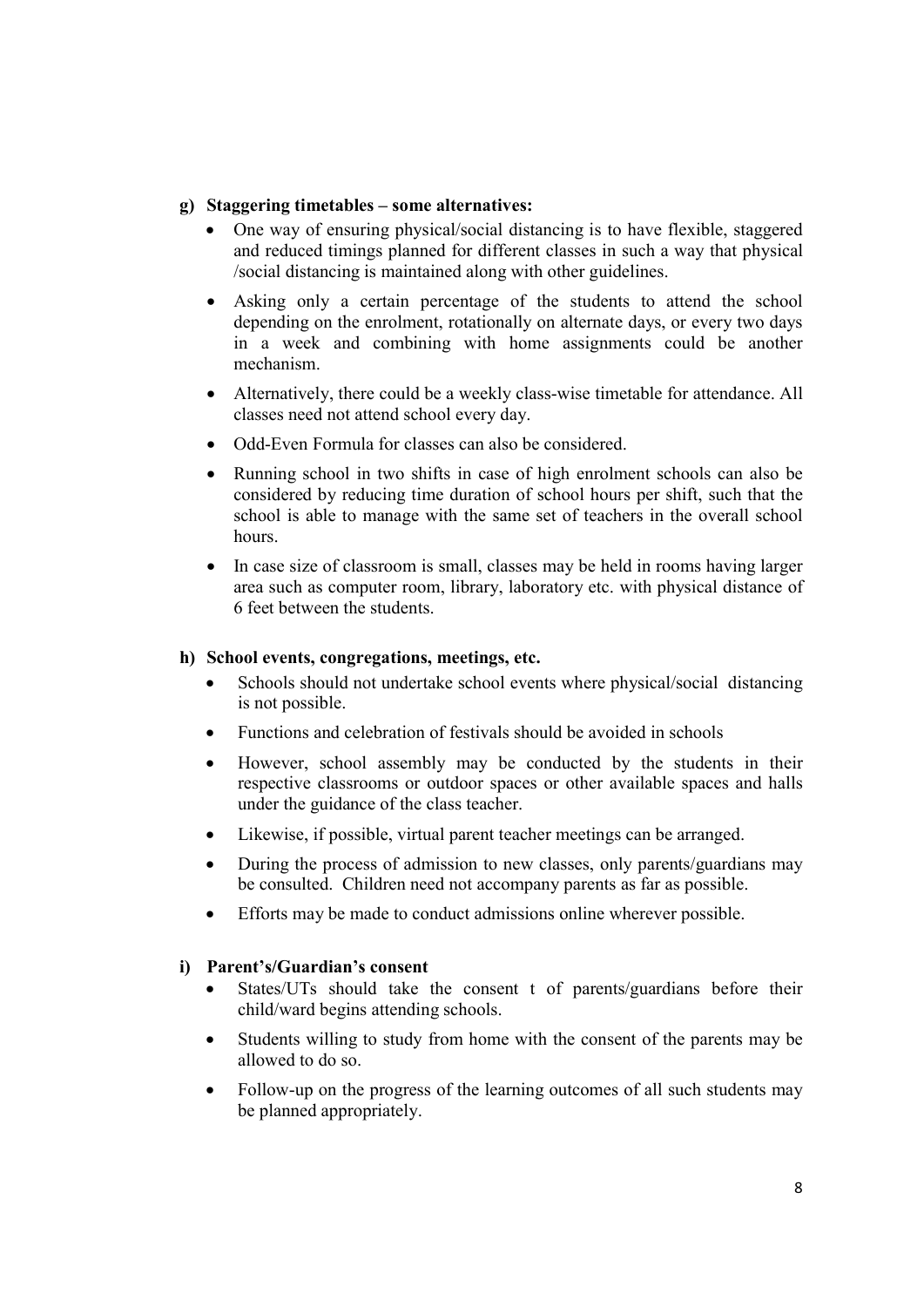# j) Sensitize students, parents, teachers, community members and hostel staff on COVID-19 related challenges and their role:

- Schools may share the guidelines issued by the Ministry of Human Resource Development, Ministry of Home Affairs and the Ministry of Health and Family Welfare with all the stakeholders. Suggestive strategies for sensitizing the stakeholders are given in Annexure B
- Prior to reopening of schools, arrangements may be made for sensitization of teachers, parents, staff, and members of School Management Committee through online/offline modes such as pamphlets , letters, public announcement systems in villages, urban wards etc. on COVID appropriate behavior such as:
	- $\triangleright$  Required do's and don'ts including maintenance of hand hygiene, respiratory hygiene and disinfection of frequently touched surfaces
	- $\triangleright$  Maintaining physical distance
	- $\triangleright$  Hygienic practices necessary for the prevention of COVID-19
	- $\triangleright$  Stigmas attached to COVID-19
	- $\triangleright$  Thermal screening for fever detection
	- $\triangleright$  Avoiding attending school if having symptoms and seeking medical care
- Staff and students belonging to containment zones shall not attend the school and other educational institutions until the containment zone is denotified.
- Students and staff shall be advised not to visit areas falling within containment zone.
- The recommendations of MoHFW are to be followed, i.e, "All employees who are at higher risk i.e, older employees, pregnant employees and employees who have underlying medical conditions to take extra precautions.. They should preferably not be exposed to any frontline work requiring direct contact with the students."

## k) Ensure availability of medical support

- Ensure availability in school or at contactable distance full-time trained health care attendant/nurse/doctor and counsellor to take care of physical and mental health of the students.
- Regular health check-up of students and teachers may be organized.

## l) Redefine the school attendance and sick leave policies:

- Attendance must not be enforced, and must depend entirely on parental consent.
- Flexible attendance and sick leave policies may be developed to encourage students and staff to stay at home when sick.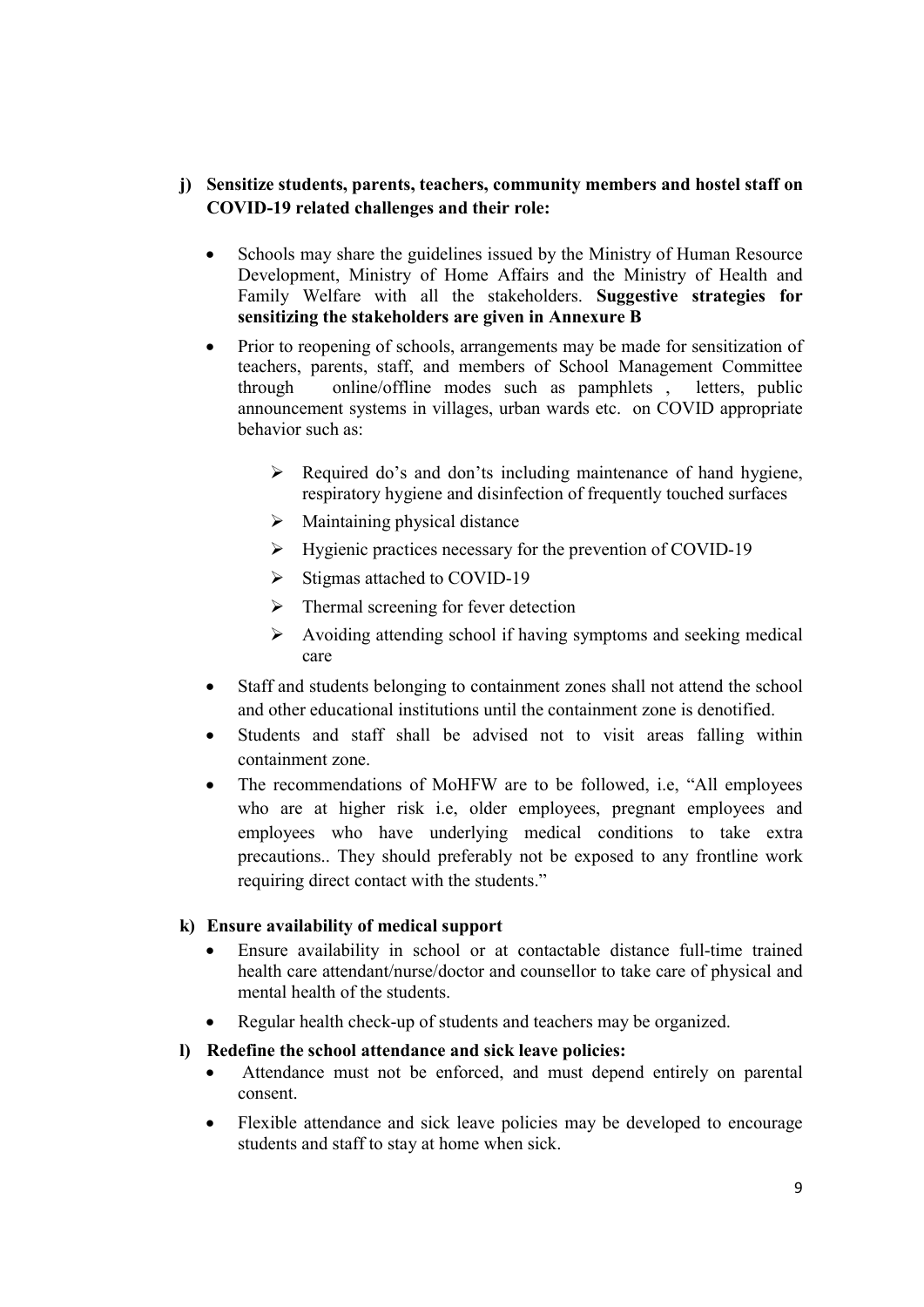- Awards and incentives for perfect attendance may be discouraged.
- Alternate staff for critical school jobs/roles may be identified and given orientation for their new job roles.

## m) Academic Calendar:

- Plan for academic calendar changes for all classes, particularly in relation to breaks and exams.
- See section on Learning with physical/ social distancing for greater detail.

## n) Access to Textbooks:

 Ensure all students have access to prescribed textbooks before school reopens.

## o) Collect information:

From students, parents and teachers:

In the form of self-declaration regarding their health condition, Arogya Setu health assessment, recent travels abroad or inter-state, and decide if the person will require additional time away from school.

• From local administration:

About the State and district help lines and the nearest COVID Centre and other contact details for dealing with emergency.

## p) Ensure Safe Residential Stay at Hostel:

- Temporary partitions may be erected to separate inmates/boarders. Adequate distance between beds may be ensured.
- Physical/social distancing must be maintained all the times in hostels. Signage and messaging at prominent places will be important.
- Alternative space may be arranged to accommodate students to enable physical/social distancing.
- Initial preference for calling students to join back hostels may be given to students who do not have any support at home and also no facility for on-line education.
- Students of higher classes may be called first as per accommodation facility of the school.
- Screening of every boarder needs to be done before they start staying at the hostel. Only asymptomatic boarders should be allowed to join.
- Since students may be coming from different locations by using public transports such as buses, trains, etc., it is important that they should minimize their contact and interaction with others on arrival at hostel, and effectively,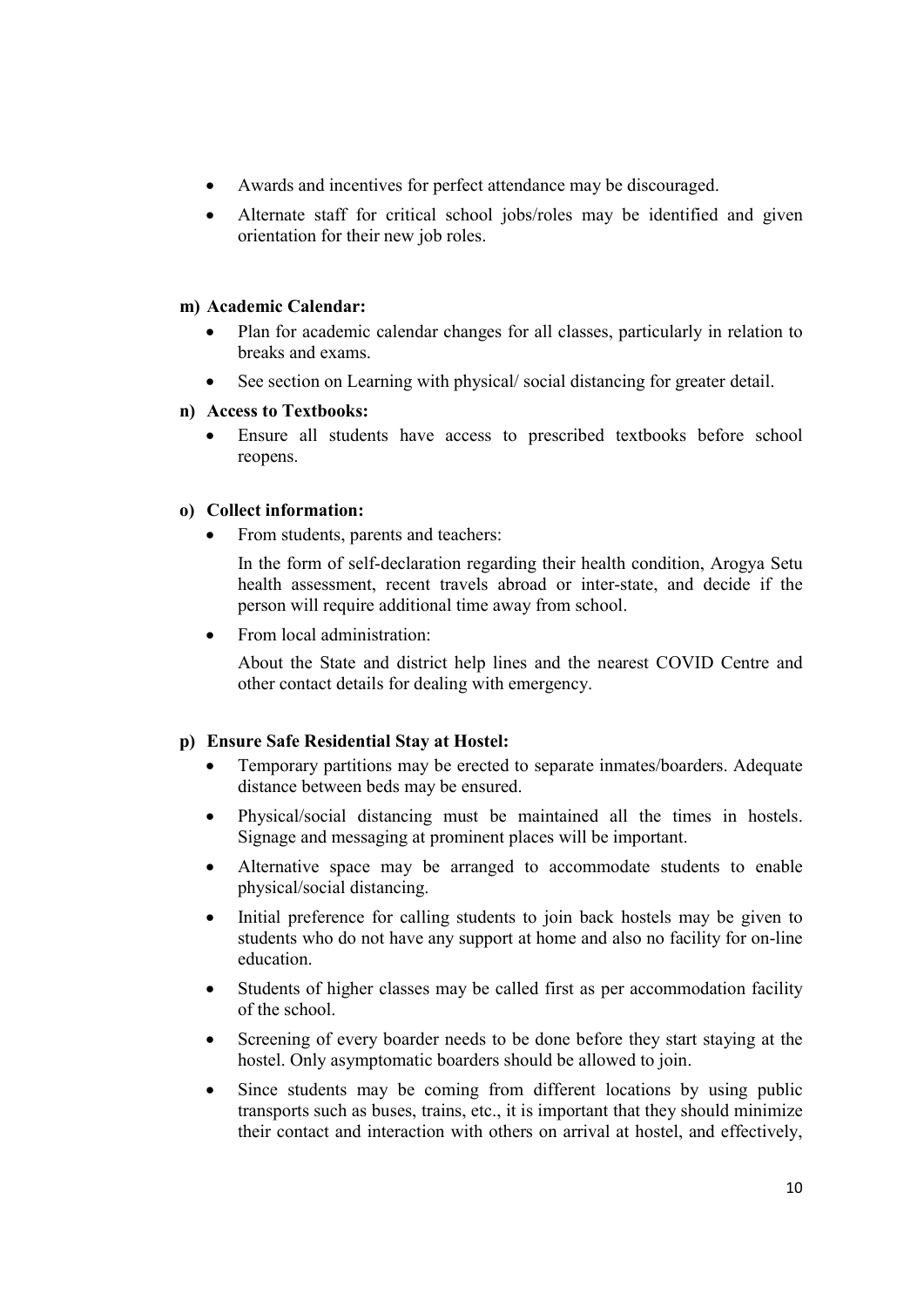maintain quarantine as per State/UT requirement. Their health status should be monitored during the period.

- Arrangement for a regular visit of Counselor teacher or a Counselor needs to be ensured to take care of any mental or emotional health issue of the students.
- Hostel should be out of bound for all persons except essential staff with known health status.
- Visiting medical team may inspect kitchen and mess at least once a week to ensure maintenance of hygiene.
- Capacity building of hostel staff should be done on physical/social distancing norms, health, and hygiene, clean and nutritious food, etc., for the hostellers.
- Availability of good quality Wi-Fi connection, cable connection for Television and Radio may be ensured. These facilities should be used as per norms of physical/social distancing.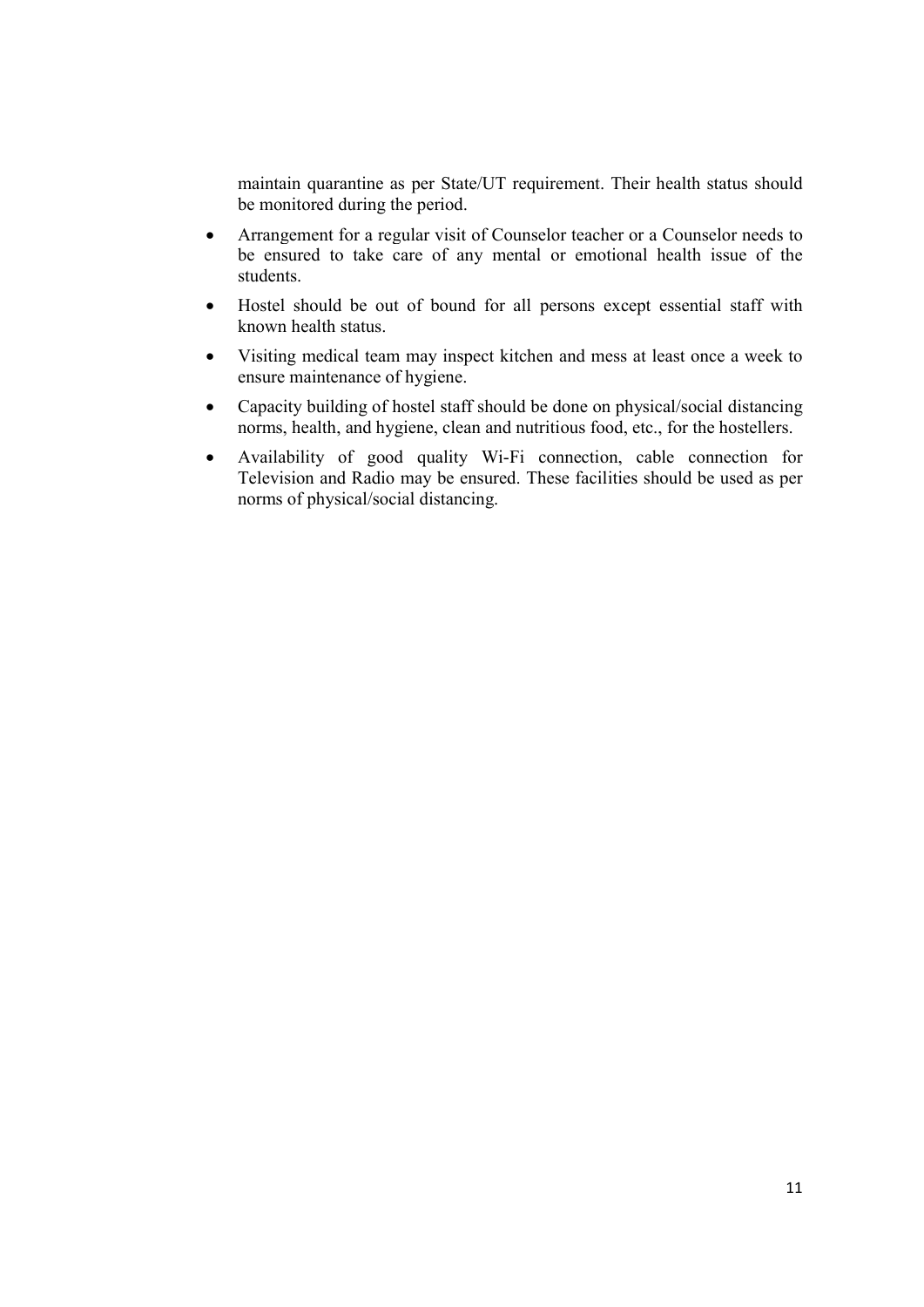# II. STANDARD OPERATING PROCEDURES (SOPs) FOR HEALTH, HYGIENE AND OTHER SAFETY PROTOCOLS TO BE FOLLOWED AFTER OPENING OF SCHOOLS

- a) Ensure continuous maintenance and monitoring of cleanliness and hygienic conditions in and around school premises
	- School campus should be cleaned daily and a daily record of areas cleaned may be maintained.
	- Note that students should not be involved in any of the cleaning activities for health and safety reasons.
	- Water, sanitation and waste management facilities may be ensured along with compliance of environmental cleaning and decontamination procedures. Waste management (with regards to bio-medical waste including masks, used tissues ,etc.) needs to follow CPCB guidelines (available at https://cpcb.nic.in/uploads/Projects/Bio-Medical-Waste/BMW-GUIDELINES-COVID\_1.pdf)
	- Frequent cleaning and sanitization of commonly touched surfaces like doorknobs and latches etc., inside and outside the classrooms may be carried out.
	- Disinfecting all teaching learning material such as learning materials, teaching aid, sports materials, swings, desks, chairs, computers, printers, laptops, tablets etc. focusing particularly on frequently touched surfaces/object.
	- All garbage should be disposed in dustbins and must not be allowed to pile up anywhere else in the school premises.
	- All dustbins must be cleaned and covered properly. Protocols must be in place for the final safe disposal of waste.
	- Availability of soap and clean water at all hand washing facility may be ensured. This can be monitored by the identified or designated staff/students.
	- If possible, alcohol-based hand sanitizer may be placed at prominent places like reception and entrance of the school.
	- Frequent cleaning and disinfecting of washrooms during the school hours may be ensured.
	- Mandatory hand washing for all students and staff at regular intervals as per the planned protocol following physical/social distancing norms may be ensured. Hand washing time should be a minimum of 40 seconds
	- Availability of safe and clean drinking water for students may be ensured. Bringing of water bottles by students may be encouraged.
	- Cleanliness and hygiene should be maintained during midday meal preparation, serving, eating, and after eating the place and utensils, etc., should be properly cleaned.
	- Sanitization may be done before school and after the students leave classroom and school premises.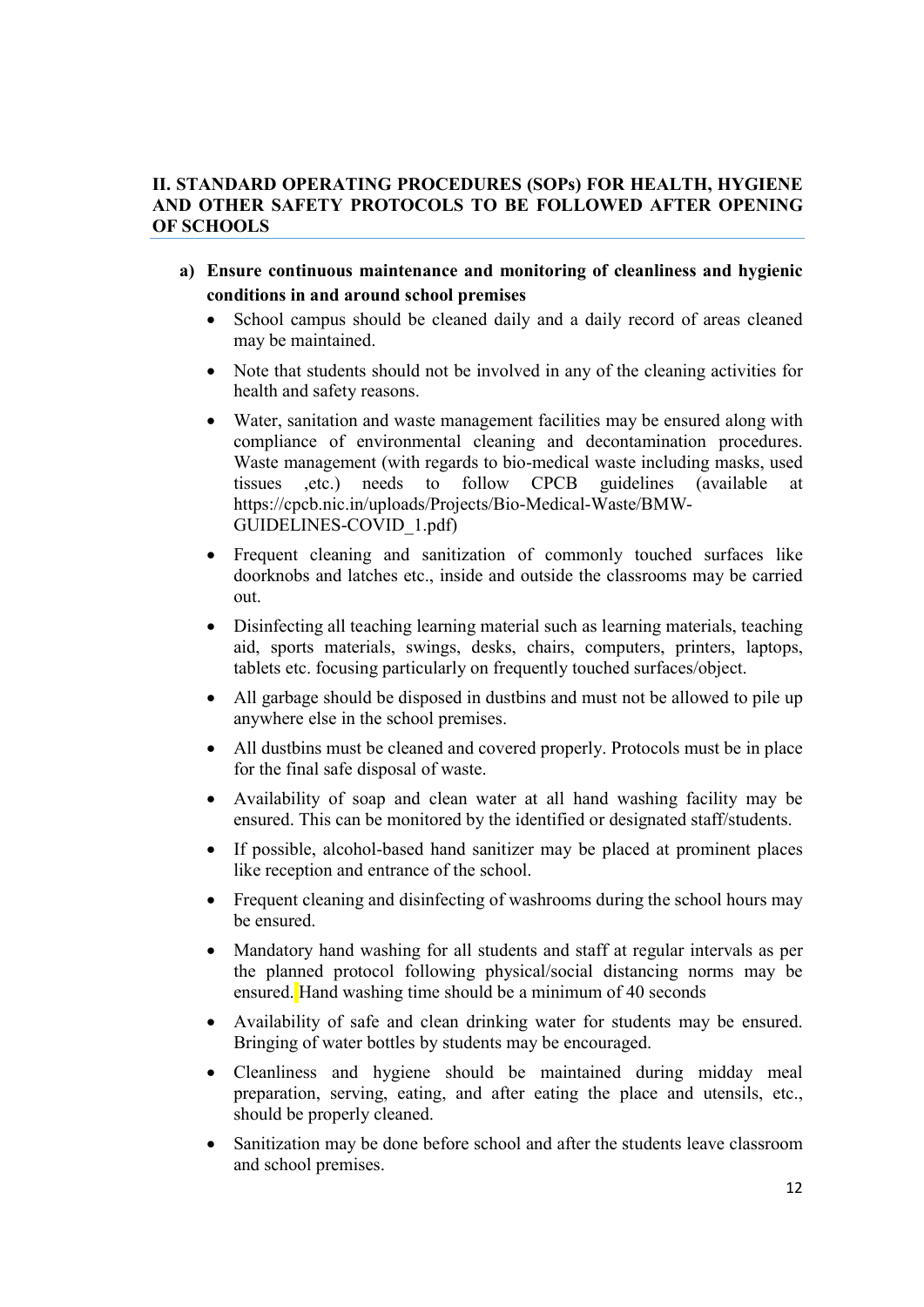# b) Making students' stay safe in school

- All students and staff to arrive at school wearing a face cover/mask and continue wearing it all through, especially when in class, or doing any activity in groups, such as eating in the mess, working in the laboratories or reading in the libraries.
- Ensure and educate children not to exchange masks with others.
- To the extent possible schools may adopt contactless process for attendance, classroom participation, assessment and learning including online submissions etc. for both students and staff members.
- Simple health screening of students and staff may be carried out daily, and updates be maintained.
- Every child needs to learn how to cough or sneeze into a tissue or elbow and avoid touching face, eyes, mouth, and nose.
- Sensitize all stakeholders in school about the ban on spitting.
- Availability of necessary equipment like gloves, face cover/ masks, hand washing soaps for sanitation staff/workers.
- Encourage students (to whom mid-day meals are not served) to bring and eat home cooked and nutritious food and avoid sharing food and utensils with others.
- No outside vendor should be allowed to sell any eatables inside the school premises or at the entry gate/point.
- The tender age of children may be kept in mind while giving these instructions and advice, which may be explained gently in a way that they can understand.
- In case some children are not following instructions, parents may be taken into confidence to assist teachers.
- Give responsibility to teachers and willing students (with parental consent from class VI onwards) on a rotation basis to monitor observing of physical /social distancing norms at different places and also students' behavior like frequently touching own face or handshake with other students, etc.

## c) Ensure Safe Commuting of Students

- Sanitization of school transportation on regular basis at least twice a day once before children board the transport and once after.
- School Driver and conductor should maintain physical distance at all times and ensure physical/social distancing among students in the bus/cab.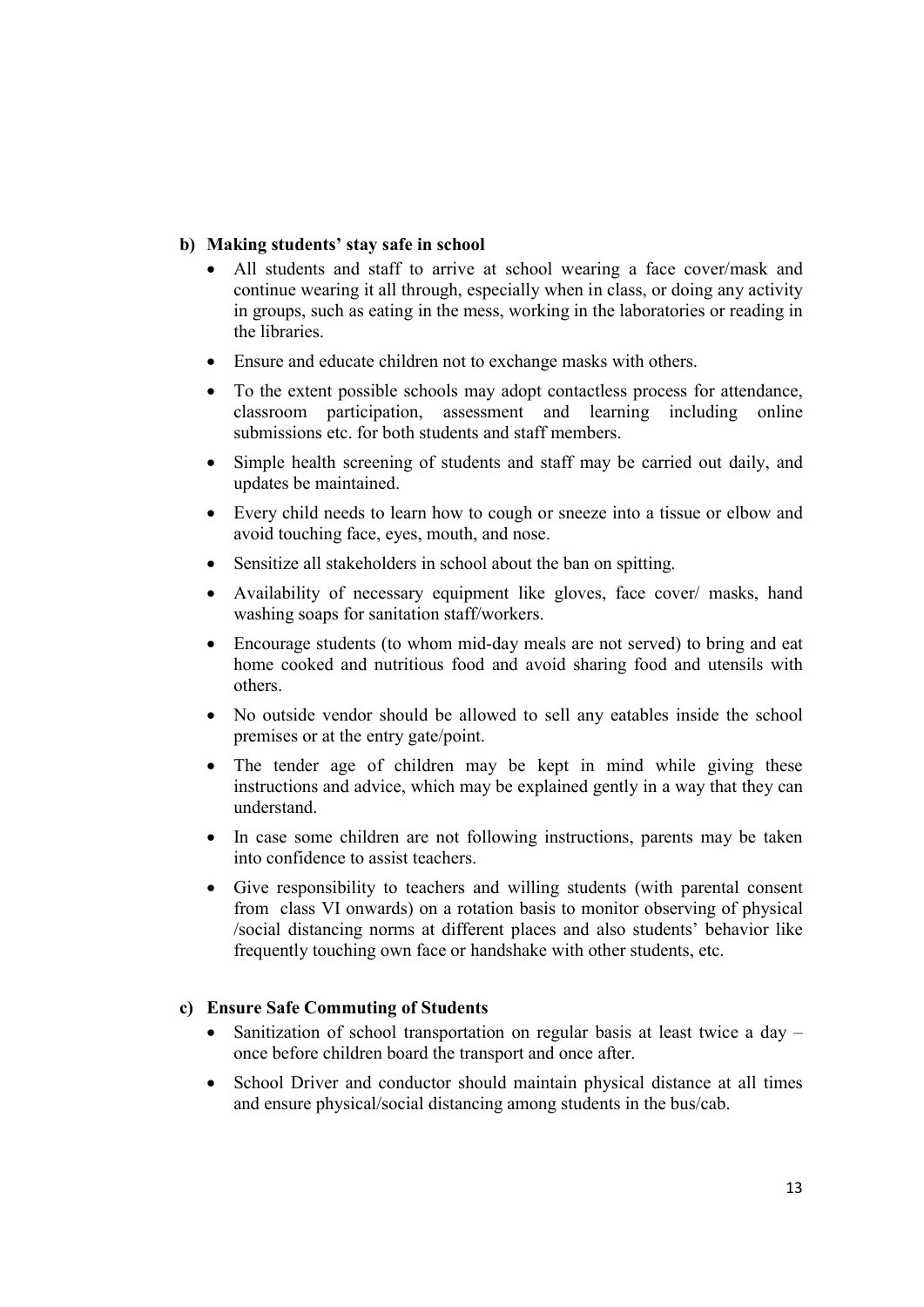- A minimum physical distance of 6 feet should be maintained during seating. Staggering of school timings/days/shifts may be essential for ensuring this. Wherever possible, more buses may be arranged.
- If possible, thermal screening of students may be done by the bus conductor at the time of their boarding the bus.
- All commuters to wear face cover/masks in the bus/cab. School transport should not permit children without masks to board buses.
- No curtains on windows in the bus/cab.
- Preferably keep all windows open.
- For air-conditioned buses/cabs, the guidelines issued by CPWD shall be followed which include temperature setting at 24-30°C, relative humidity at 40-70% with provision for intake of fresh air (available at: https://cpwd.gov.in/WriteReadData/other\_cir/45567.pdf.)
- Students may be oriented not to touch surfaces unnecessarily. If possible, hand sanitizer may be kept in the bus/cab.
- Students may be advised to patiently wait for their turn to board or alight from the vehicle keeping a safe distance.
- As far as possible, parents may be encouraged to use their personal transport to drop their children to school.
- Students commuting through public transport should be adequately guided by schools to take all precautions such as – physical/social distancing, covering nose and mouth with up face cloth/masks, sanitizing hands when touching any surface etc.
- As far as possible, parents of students of classes I- V may be encouraged to drop and pick up their children.
- Private cabs or carpooling may be discouraged as far as possible.

# d) Implement Safe School Practices for safe arrival and departure of staff and students

- Physical/social distancing norms should be followed, both, during arrival and departure time, to and from school. Minimum 6 feet physical distance should be maintained when queuing up for entry and inside the school.
- Students to attend schools on rotation basis or on alternate days or as per the schedule prepared by the school, as already mentioned.
- Have staggered arrival and departure timings for different classes.
- If the school has more than one gate, then all the gates be used for entry and exit.
- Assistance of Traffic Police or Volunteers from the community may be taken to regulate traffic outside schools to avoid congestion of vehicles.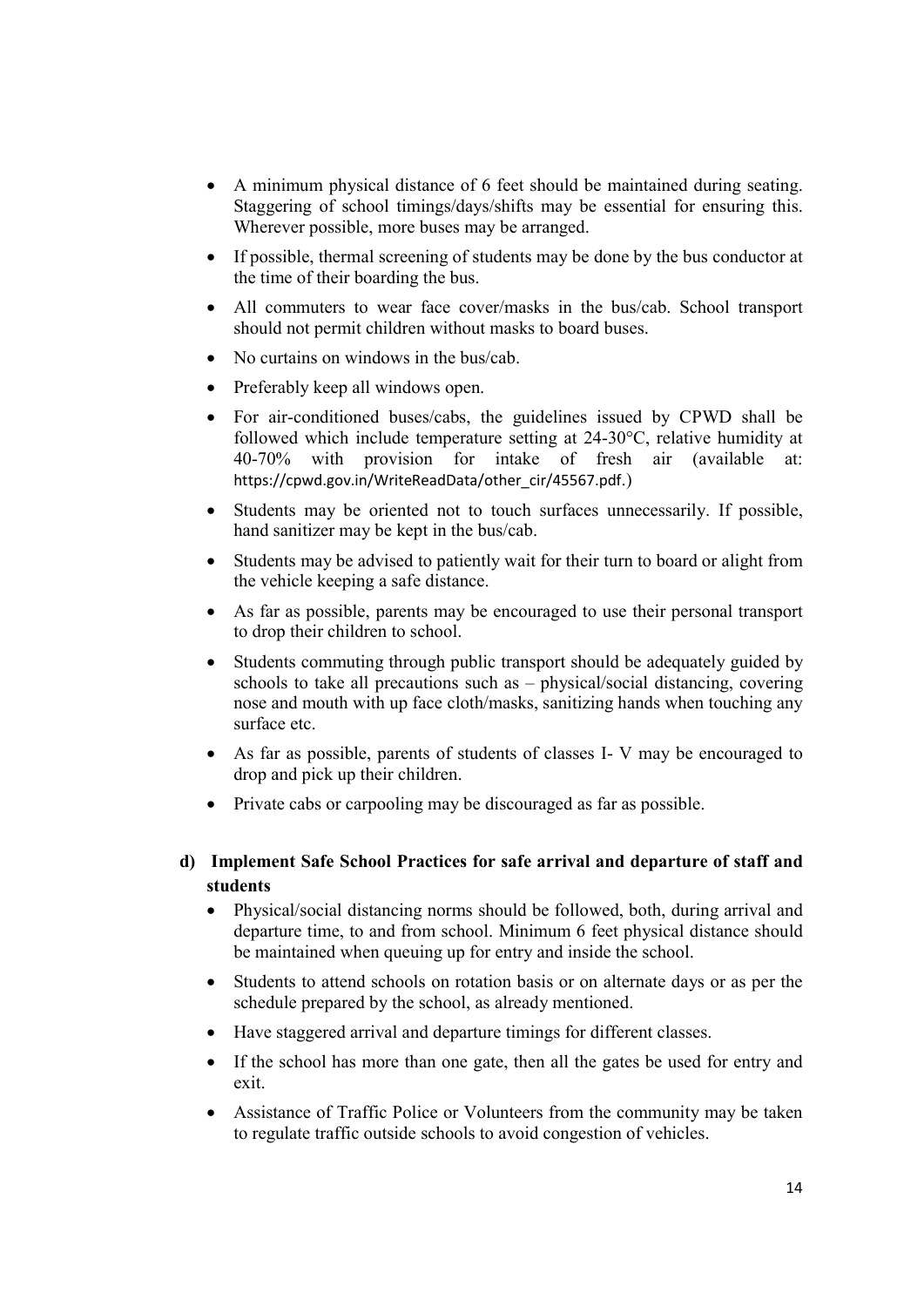- Screening of all including staff members before entering the school without fail for fever/cough and breathlessness.
- Self-monitoring of health by all and disclosure about any illness at the earliest to State and district helpline and school authorities.
- School heads to allow staff who want to remain on leave due to sickness, with the advice that they resume duties as soon as they are recovered as the school needs their services in this tough time for children who have started coming to school for education. However , MoHFW recommendations as mentioned at Chapter I (j) for employees at higher risk should be followed.
- Parents may be sensitized about personal hygiene, personal health, and cleanliness of uniform and this information may be circulated well in advance through letters, emails, or any other social media.
- Parents to be sensitized that they must not send their wards to school if the child or any family member living in the same household suffers from fever/cough/breathlessness etc. Similarly, children with underlying medical conditions are to take appropriate precautions as advised by their respective medical practitioners.
- States may also consider obtaining declaration forms from the parents saying that no one in the family is suffering from COVID-19 or from fever/cough/breathlessness etc., before their wards start coming to school.
- Children, parents and staff members having mobile phone may be advised to download the Arogya Setu App.
- Announcements may be made to sensitize students and accompanying parents to follow all safety norms.
- School attendance may be monitored to keep track of student and teacher absence and to compare against usual absenteeism patterns. Close track to be kept of absence due to respiratory illnesses.

## e) Ensure safety norms in classrooms and other places

- A proper crowd management in the school as well as in outside premises shall be ensured.
- Teachers may ensure students sit at marked/allocated seats maintaining physical/social distancing and wearing face covers /masks in the classes, laboratories, libraries, playground or any other part of school premise.
- Group activities in games, sports, music, dance or other performing art classes may be allowed only if it is feasible to maintain physical distance and following health safety norms.
- Practical work should be done in small groups maintaining physical distance.
- Students should not share any material (textbooks, notebooks, pen, pencil, eraser, tiffin box, water bottles, etc.) with each other.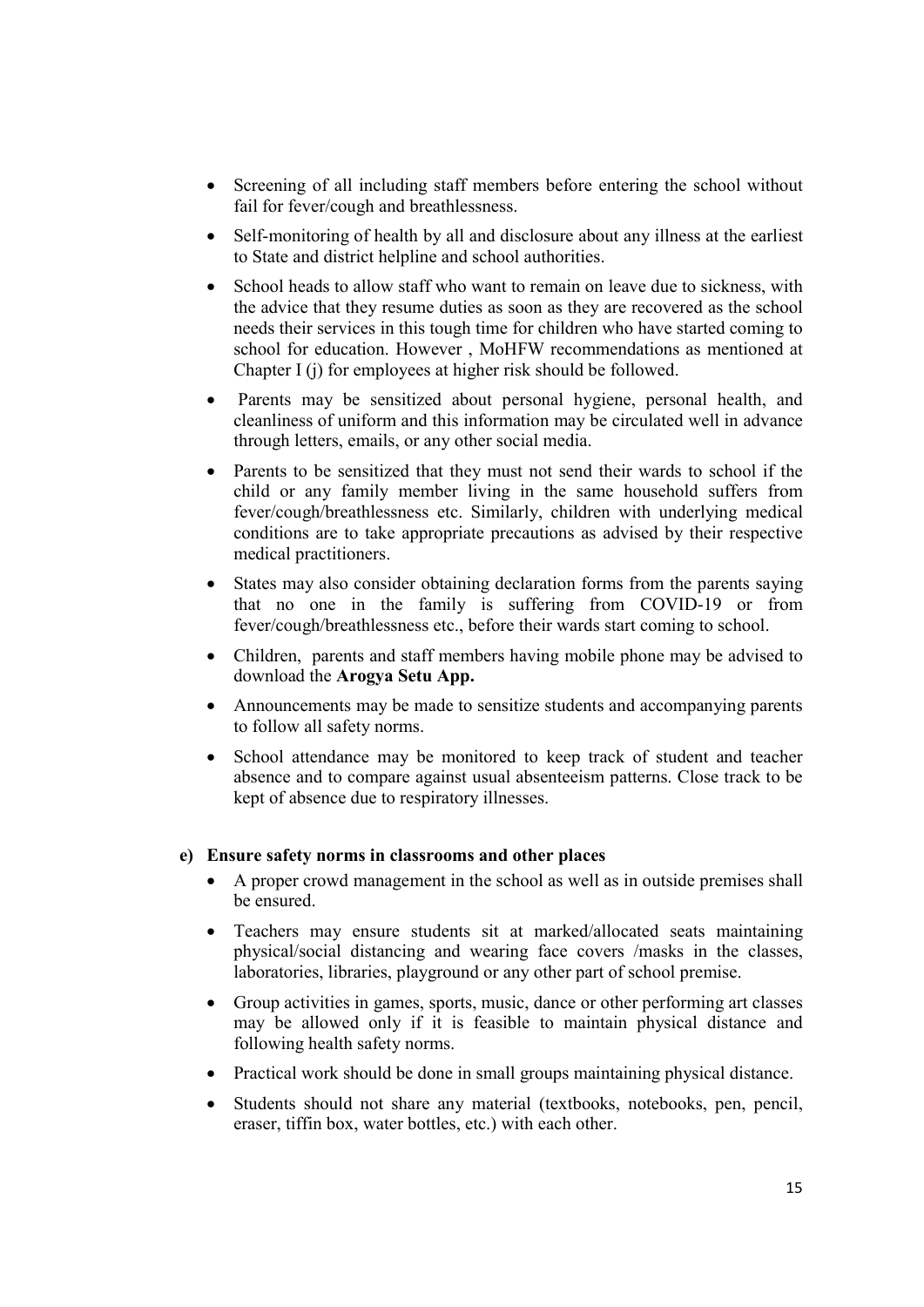- If possible, school bag for students of lower primary classes (I to V) may be discouraged. All the necessary learning material may be kept in the classroom.
- Different break times may be provided for different classes.
- No sharing of food among students should be allowed.
- Teachers to wear face covers/ masks while correcting written assignments of students. As far as possible online assignments may be encouraged.
- Windows and doors of the classrooms and other rooms to be kept open for ventilation.
- Number of people in the elevators and passages shall be restricted. Use of stairs with one person on alternate steps may be encouraged.
- Specific focus on avoiding over-crowding in washrooms should be encouraged.
- Students to sanitize hands before and after lunch/snacks, each time they use the washroom and any other outdoor activities. Hand sanitizers with 70% alcohol can be an alternative.
- For air conditioning within the school, CPWD norms shall be followed which prescribes temperature setting in the range of 24-30°C, relative humidity in the range of 40-70% and provision for intake of fresh air and crossventilation.
- All physical/social distancing norms are to be implemented as per the defined protocols/SOPs.

## f) Protocol to be followed in case of detection of a suspected case of COVID-19

- Place the ill student or staff in a room or area where they are isolated from others
- Provide a mask/face cover till such time as he/she is examined by a doctor.
- Immediately inform the nearest medical facility (hospital/clinic) or call the State or district helpline.
- A risk assessment will be undertaken by the designated public health authority (district Rapid Response Team/treating physician) and accordingly further action be initiated regarding management of case, his/her contacts and need for disinfection.
- Disinfection of the premises to be taken up if the person is found positive.
- For a suspect or a case detected in hostel, the student/staff shall not be sent back to his/her home as it may lead to spread of the disease. He/She should be isolated and State/district health officials shall be informed to suitable followup.
- All protocols as advised by Ministry of Health and Family Welfare should be followed.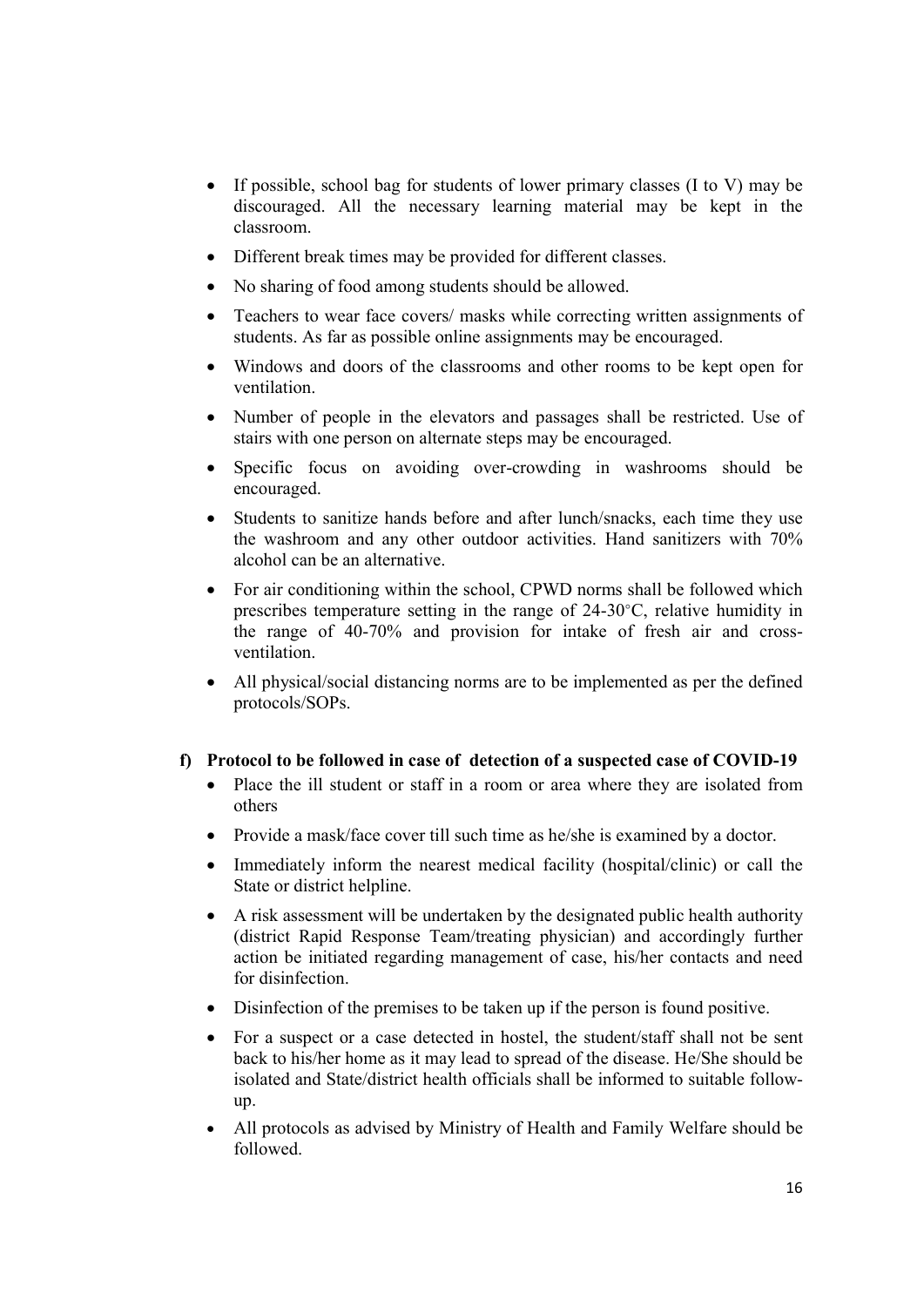# g) Physical/social distancing during distribution of Mid-Day Meal

- Methods of safe distribution can be employed by the schools which may include staggered distribution.
- Physical/social distancing norms may be observed in the kitchen as well. No other person may be allowed in the kitchen except minimum essential staff. Cleanliness of kitchen and its staff may be ensured.
- Staggered timing for having midday meals to avoid crowding.
- Detailed guidelines for Mid-Day Meal in schools are given in the following section of these guidelines.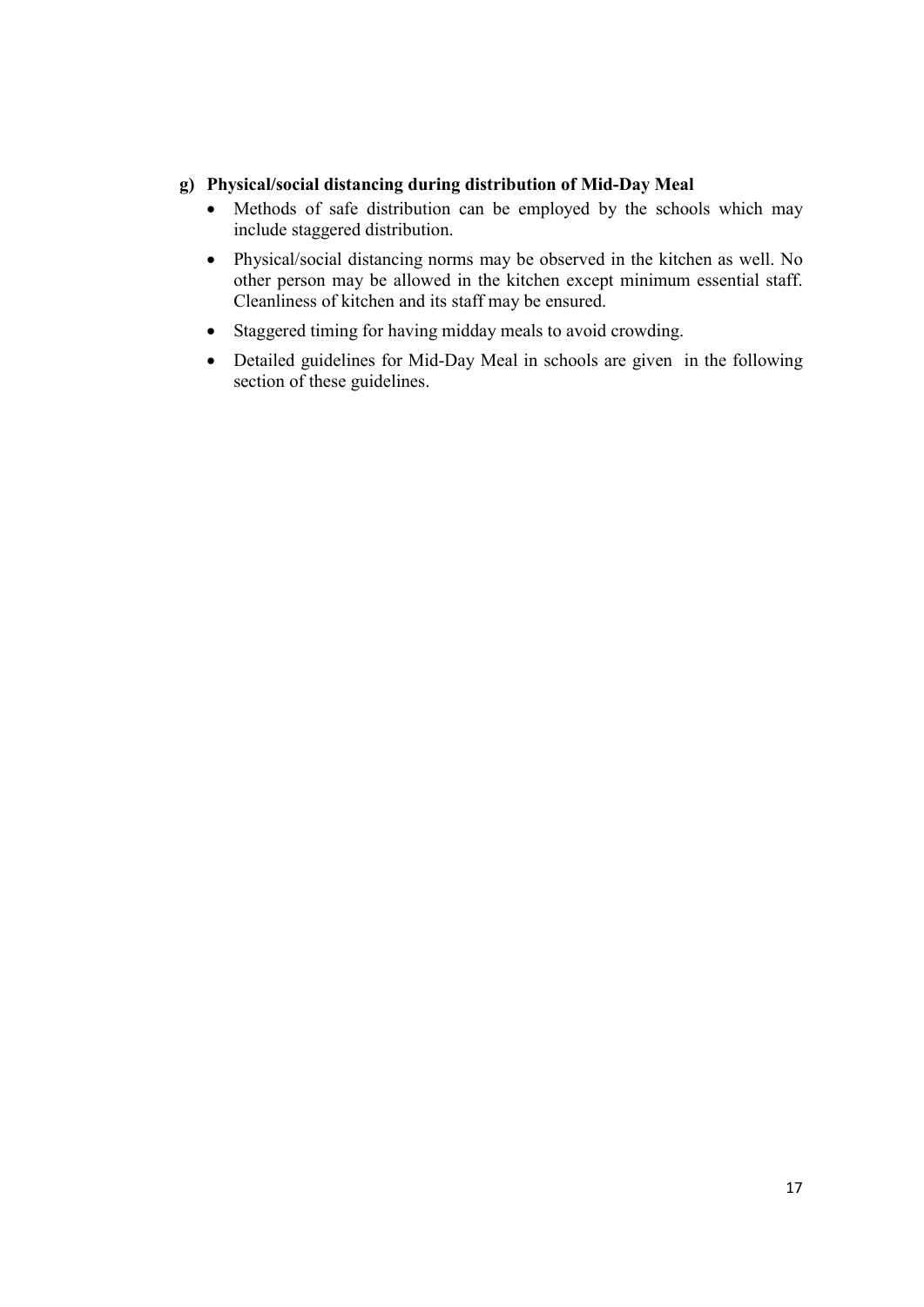# III. SOPs FOR SERVING MID- DAY MEAL IN SCHOOLS

### a) Background:

- To meet the nutritional requirements of children and safeguard their immunity during the COVID-19 outbreak, States / UTs were advised to provide hot cooked Mid-Day Meal or its equivalent Food Security Allowance to eligible children during closure of schools and summer vacations.
- These broad guidelines are aimed at helping State/district/block authorities to prepare for resuming the normal cooking and serving of Mid-Day Meal in schools with focus on food safety, health, and hygiene along with physical/social distancing.

## b) Entry of Cook-cum-Helpers (CCH) in schools

- It shall be the responsibility of District/block administration related to MDM to ensure that the CCH is not COVID positive.
- All CCH to also give a self-declaration with regard to the wellness of self and family members before starting their work in school.
- Thermal scanning of the CCH may be carried out at the entry of the school to check the temperature. The temperature may be recorded on daily basis.
- The CCH must sanitize/ wash their hands for minimum 40 seconds upon entering in the school following the prescribed methods (https://covid.aiims.edu/steps-of-handwash/).
- Wearing face cover/mask will be mandatory during cleaning, washing cutting, cooking and serving of meals. If handmade face covers are used, it should be ensured they are washed daily.
- Nail polish or artificial nails should not be worn because they can become foreign bodies and may compromise on food safety.
- No watches, rings, jewelry and bangles should be worn during cooking, serving and distribution as there is a danger of contamination of product.
- Spitting and nose blowing should be strictly prohibited within the premises by CCH or any other person during school hours and especially while handling food.
- The CCHs should be provided adequate and suitable clean protective apron, and head gear for covering hair and gloves. It must be ensured that the CCHs at work wear only clean protective apron and head covering.
- The CCHs should wash their hands at least each time work is resumed and whenever contamination of their hands has occurred; e.g. after coughing / sneezing, visiting toilet, using telephone. Hand washing time should be a minimum of 40 seconds.
- CCH must be cautious to avoid certain hand habits e.g. scratching nose, running finger through hair, rubbing eyes, ears and mouth, scratching beard, scratching parts of bodies etc.- that are potentially hazardous when associated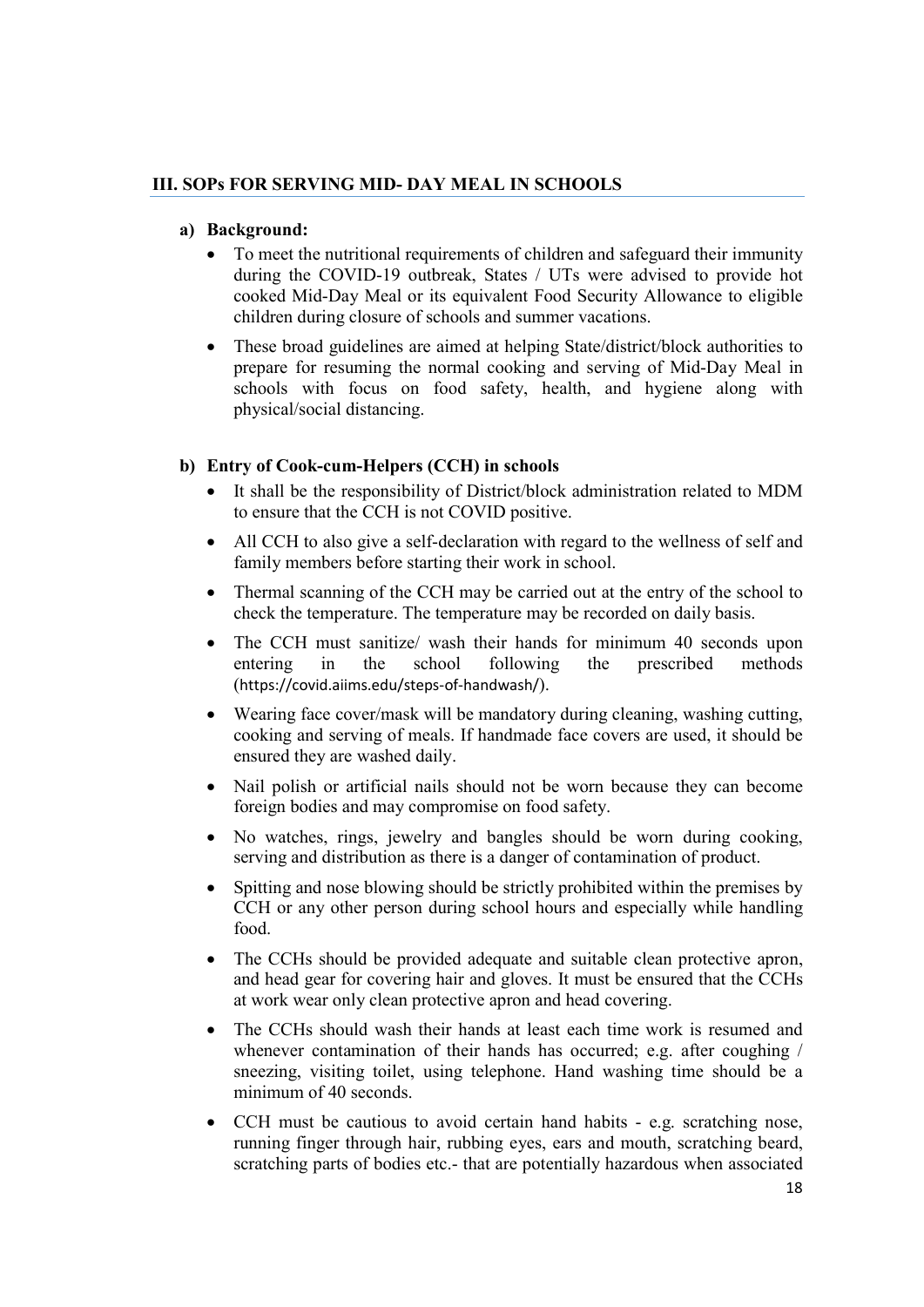with handling food products, and might lead to food contamination through the transfer of microbes. When unavoidable, hands should be effectively washed before resuming work after such actions. Soap must be available at all times at the wash basin/handpump/tap water for frequent hand cleaning by CCH.

 Capacity building of CCH and teachers through digital mode can be used to update them on hygiene, safety and physical/social distancing in schools.

#### c) Cleaning Kitchen cum Store or the place of cooking:

- The kitchen cum store/place of cooking must be deep cleaned and sanitized before 24 hours of actual cooking after reopening of schools.
- The kitchen should be cleaned before the actual preparation and cooking of MDM on daily basis.
- The floors of kitchen and the cooking top should be cleaned every day before and after the food is cooked.
- Special attention should be paid to the cleaning of difficult to reach areas including cooking areas and at the junction of floors and walls.
- It is important that surfaces in direct contact with food must be both clean and dry before use.
- Cracks, rough surfaces, open joints etc. must be repaired as soon as possible.
- There should be efficient drainage system with adequate provisions for disposal of refuse. Potential sources of contamination like rubbish, waste water, toilet facilities, open drains and stray animals should be kept away from kitchen.
- Ventilation systems natural and /or mechanical including windows, exhaust fans etc. wherever required, should be designed and constructed so that air does not flow from contaminated areas to clean areas.

#### d) Cleaning of utensils for cooking and serving of MDM

- Cleaning accessories such as cloths, mops and brushes carry a very high risk of cross contamination. They must therefore be thoroughly washed, cleaned and dried after use.
- Cleaning accessories used in the cooking area should not be used in other parts of the kitchen.
- Sun drying of the cleaning accessories in a clean and tidy place should be done.
- Tables, benches and boxes, cupboards, glass cases, etc. should be clean and tidy. Cooking utensils and crockery should be clean and in good condition. These should not be broken/ chipped. All kitchen utensils and devices should be washed and sun-dried before using. Preferably use hot water (above 60 degrees Celsius) for washing and sanitizing.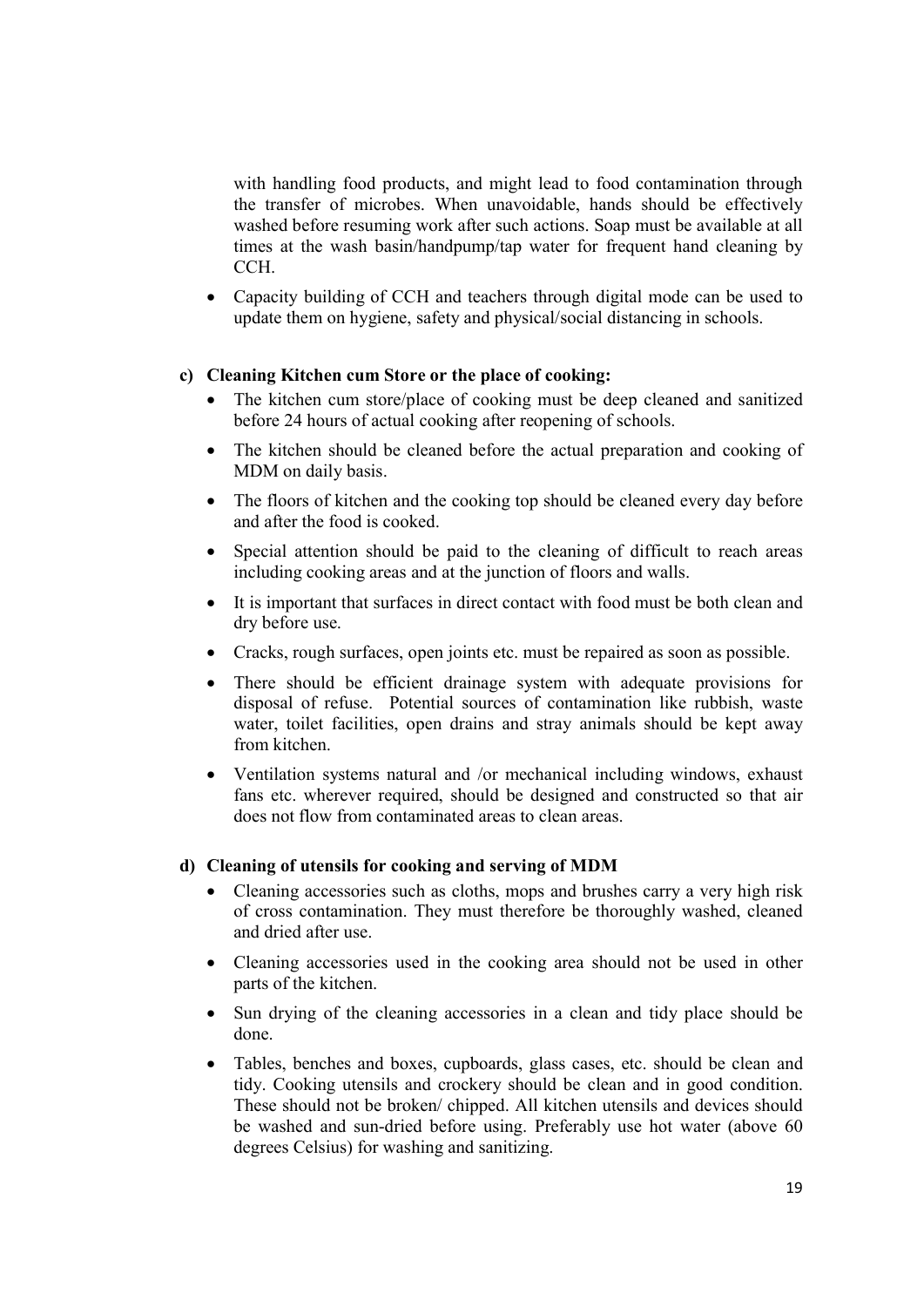- Clean cloths should be used for wiping utensils, wiping hands and for clearing surfaces. Cloth used for floor cleaning should not be used for cleaning surfaces of tables and working areas and for wiping utensils.
- Leftovers or crumbs from plates or utensils should be removed into dustbin by using cloth or wiper. Every utensil or container containing any food or ingredient of food should at all times be either provided with a properly fitted cover/lid or with a clean gauze net or other material of texture sufficiently fine to protect the food completely from dust, dirt and flies and other insects.

## e) Checking of old stock of food grains, oil & fat and condiments before use:

- Use of left out food grains, oil & fat and condiments should only be done after careful inspection of quality and shelf life if any, as they are left in schools for the last few months due to closure of schools.
- Use of ingredients should be subject to FEFO (First Expire First Out) or FIFO (First in, First Out) stock rotation system as applicable.

## f) Washing & cutting of vegetables and cleaning of food-grains and pulses etc.

- Vegetable, fruits and perishable food commodities should be procured fresh and storing for long time/duration should be avoided.
- The vegetables once procured should be thoroughly cleaned with water before use. Vegetables may be washed thoroughly with a combination of salt and haldi (turmeric) / 50 ppm chlorine (or equivalent solution) and clean potable water to remove the dirt and other contaminants.
- The food grains, pulses need to be washed properly before using.
- Outer sealed package /cover of condiments, pulses etc., should be thoroughly washed with soap solution and sun dried before transferring the material to the jars followed by washing of hands with soap for a minimum of 40 seconds.
- No raw material or ingredient should be accepted if it is known to contain vermin, undesirable micro-organisms, pesticides, veterinary drugs or toxic items, decomposed or extraneous substances, in other words, material which cannot be reduced to an acceptable level by normal sorting and/or processing.

#### g) Cooking of the Mid-Day Meals

- Wherever possible, kitchen activities may be performed maintaining appropriate distance between activities e.g., there should be defined separations for raw material procurement area, cutting of vegetables and cleaning of grains/ pulses, cooking area, cooked food area.
- The cooks cum helpers may work with their faces in the opposite direction to maintain physical distance.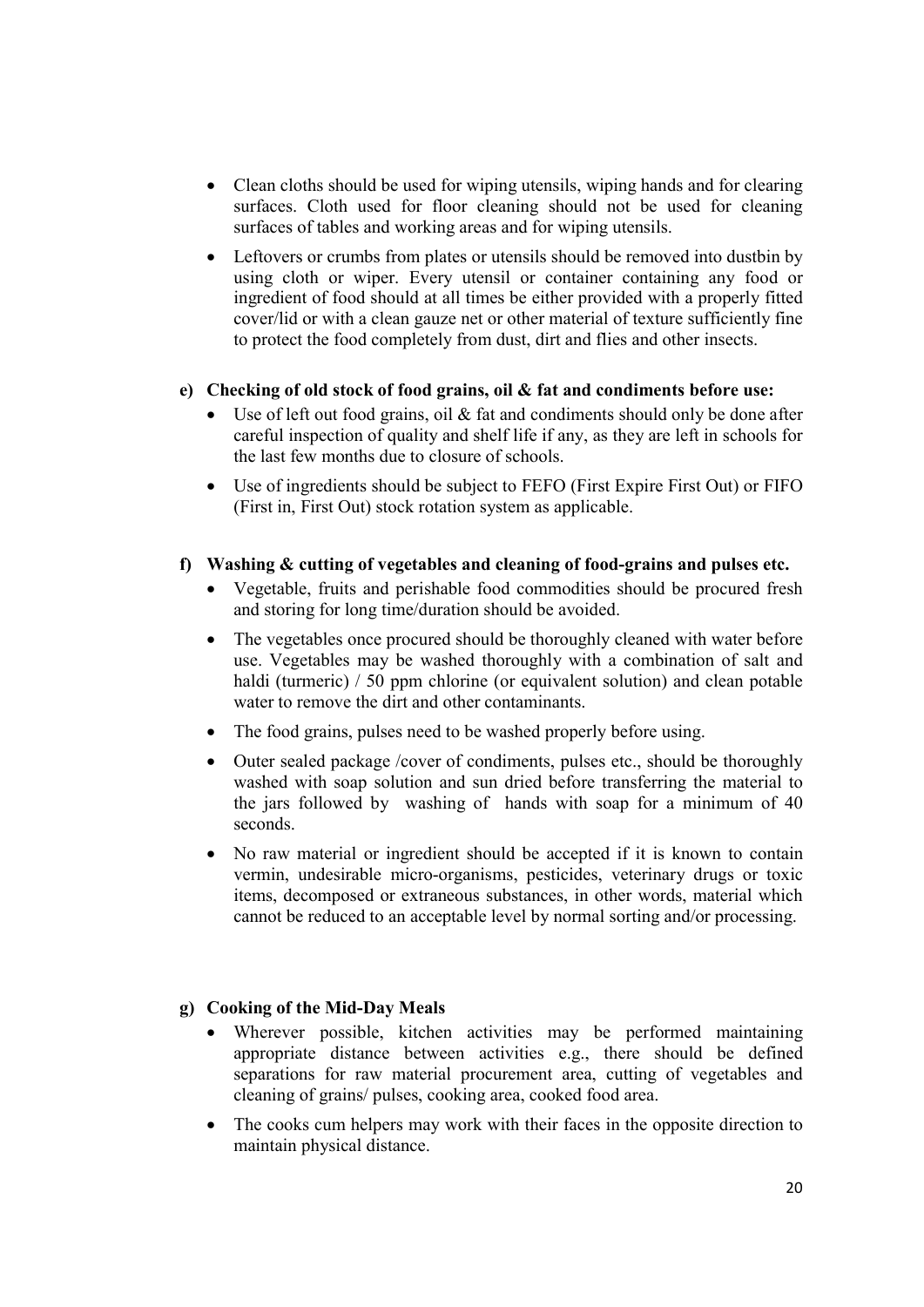# h) Serving of Mid-Day Meals

- The serving and dining area should also be well sanitized before and after food consumption.
- The serving of MDM to the school children may be done in a spread-out manner in batches to follow physical/ social distancing norms.
- In case staggering the distribution is not possible, children could be served the Mid-day meal in their respective class rooms.
- However, in case the meals are served in school verandah/dining halls, clear markings should guide the children to the seating arrangement.
- The CCH, while distributing the food should wear personal protective equipment such as hand gloves, face mask, head cover and shall maintain appropriate distance from the school children.
- The school children should also wear face cloth/ masks while the food is being served and at all times in the dining area except while eating/drinking.
- Temperature of the mid-day meal when served should be maintained at least at 65°C. Therefore, food should be served to children immediately after being cooked.

# i) Hand washing by School Children before and after having MDM

- Hand wash with soap for a minimum of 40 seconds before and after eating MDM should be vigorously promoted.
- The schools should define an area for hand washing where children can wash their hands while maintaining physical/social distancing. For this purpose, empty plastic bottles can be filled with liquid soap and diluted with water.
- Children should wash their hands for minimum 40 seconds.
- The teachers need to monitor the process of hand washing carefully.
- Wherever proper hand washing facilities are either not available or inadequate for all children, buckets and mugs can be used to supplement the available facilities.

# j) Drinking Water supply

- Continuous supply of potable water should be ensured in the school premises. In case of intermittent water supply, adequate storage arrangement for water used in food or washing should be made. Water used for cleaning, washing and preparing food should be potable in nature.
- Water storage tanks, if available, should be thoroughly cleaned before the reopening of schools and further periodical cleaning should be done.
- Non potable water pipes should be clearly distinguished from those in use for potable water.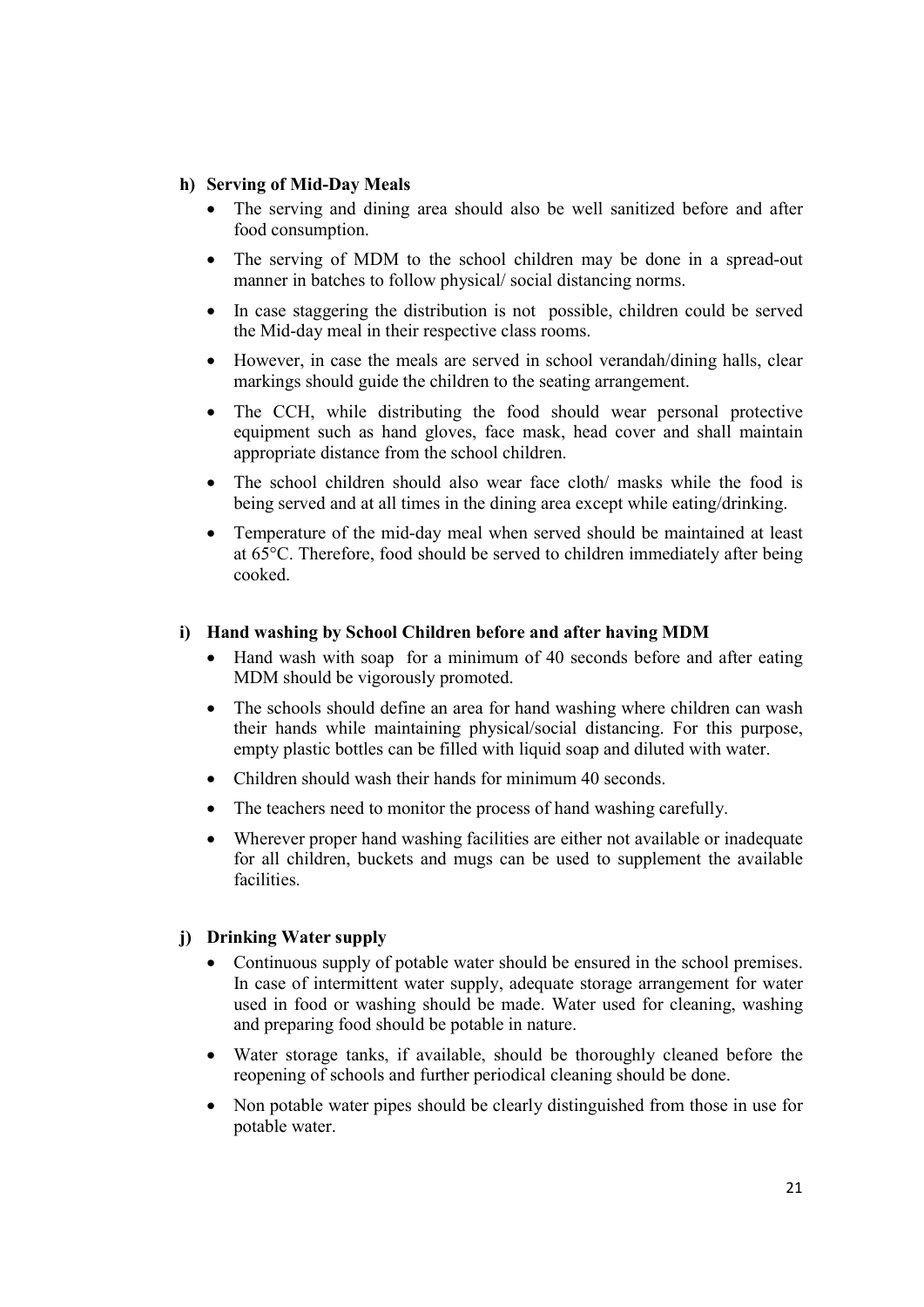### k) Management of waste

- Adequate waste disposal systems and facilities should be provided and they should be designed and constructed in such manner that the risk of contaminating food or the potable water supply is eliminated.
- Waste storage/tanks should be located in such manner that it does not contaminate the food process, storage areas, the environment inside and outside the kitchen and waste should be kept in covered containers and removed at regular intervals.
- Periodic disposal of the refuse/waste may be made compulsory.
- Eco friendly measures like vermi-composting may be encouraged for food waste management.
- Applicable food waste management rules of respective States / UTs shall be adhered to by all schools.

#### l) Involving stakeholders

 Under the prevailing circumstances, active positive involvement of parents, community, SMC members and teachers is of crucial importance in providing nutritious meals to children in a safe and hygienic manner.

In order to effectively implement these guidelines, State and UTs are advised to prepare their own detailed Standard Operating Procedures (SoPs) in local language based on these guidelines, and carry out training of teachers and Cook cum-Helpers before resumption of hot cooked mid-day meal in schools.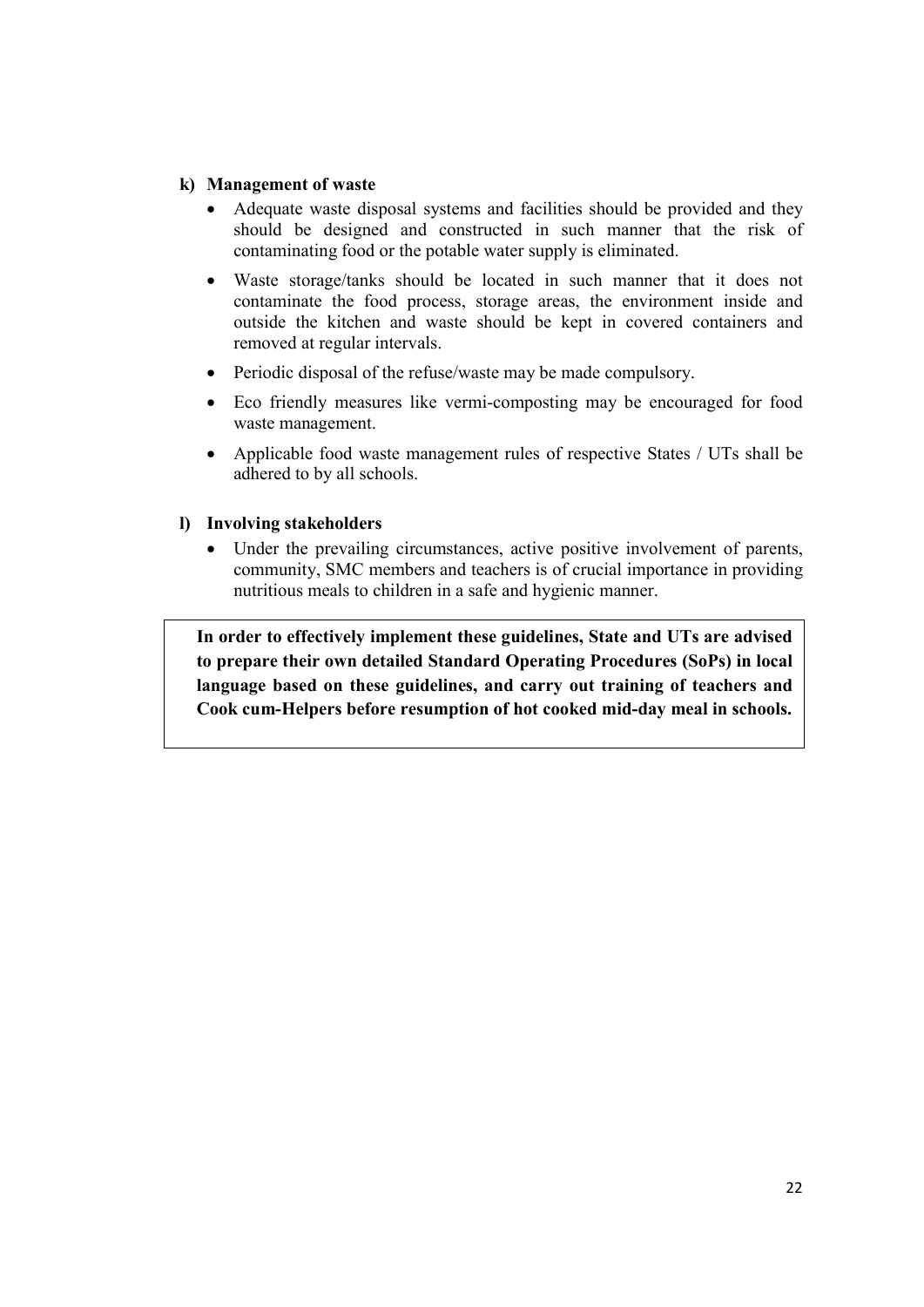# LEARNING WITH PHYSICAL/SOCIAL DISTANCING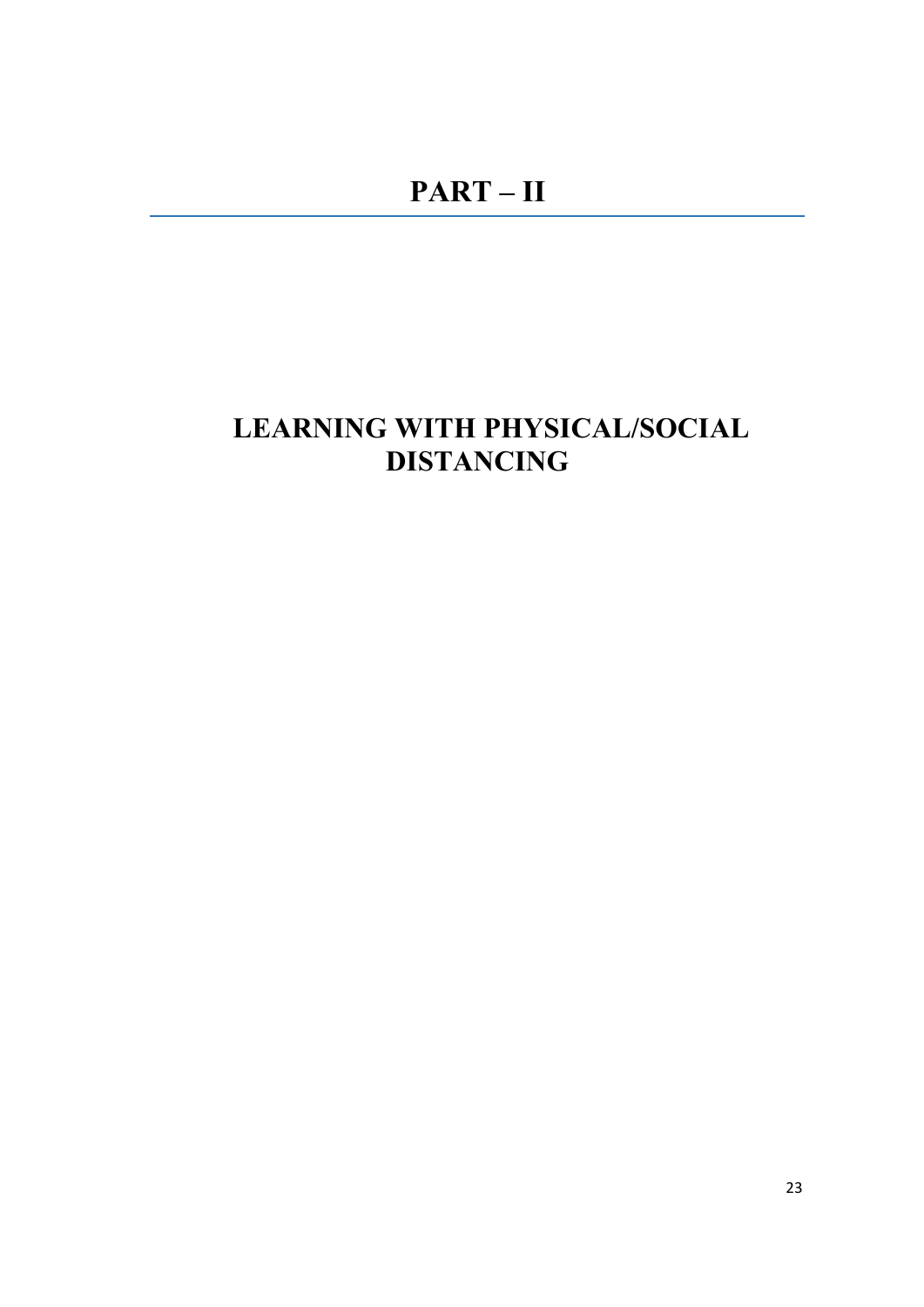# IV. REDEFINING TEACHING, LEARNING AND ASSESSMENT TO ACHIEVE DESIRED LEARNING OUTCOMES

Online / distance learning shall continue to be the preferred mode of teaching and should be encouraged. However, the following SOPs may be followed for face to face classes in schools and online learning:

## A. BEFORE SCHOOL REOPENING

# a) Preparation of Teaching-Learning: Making a Comprehensive Alternative Calendar of Activities for the Whole Year with focus on learning outcomes

- States may consider dividing the total school hours between school and home. It is suggested that broad categories such as the following could be considered.
	- (i) Number of hours at school
	- (ii) Number of hours spent at Home School Hours (active learning)
	- (iii) Number of hours spent on keeping physically and mentally healthy
	- (iv) Number of hours spent on creative activities related to art, and artintegration.
- States/UTs may like to consider rationalizing the curriculum into 3 components:
	- (i) Classroom lessons which could include, essential topics that are conceptually difficult to understand
	- (ii) Self-learning lessons which could include essential but conceptually easier to understand
	- (iii) Not a part of the core area of curriculum or learning Outcomes which could be kept aside this year

For Elementary level, flexibility may be given at school level depending on the number of academic days available. For secondary and senior secondary level, the respective boards maybe advised to consider revisiting their curriculum.

- Academic calendar may be realigned for the whole year in accordance with the emerging situation. Comprehensive academic plan can be prepared as per the guidelines received from the concerned Directorate of Education.
- School calendar needs to make syllabus learning outcome-based rather than theme-based; decentralized planning may be at the school level for blended/diverse mode learning, and also a clear policy on assessment of children.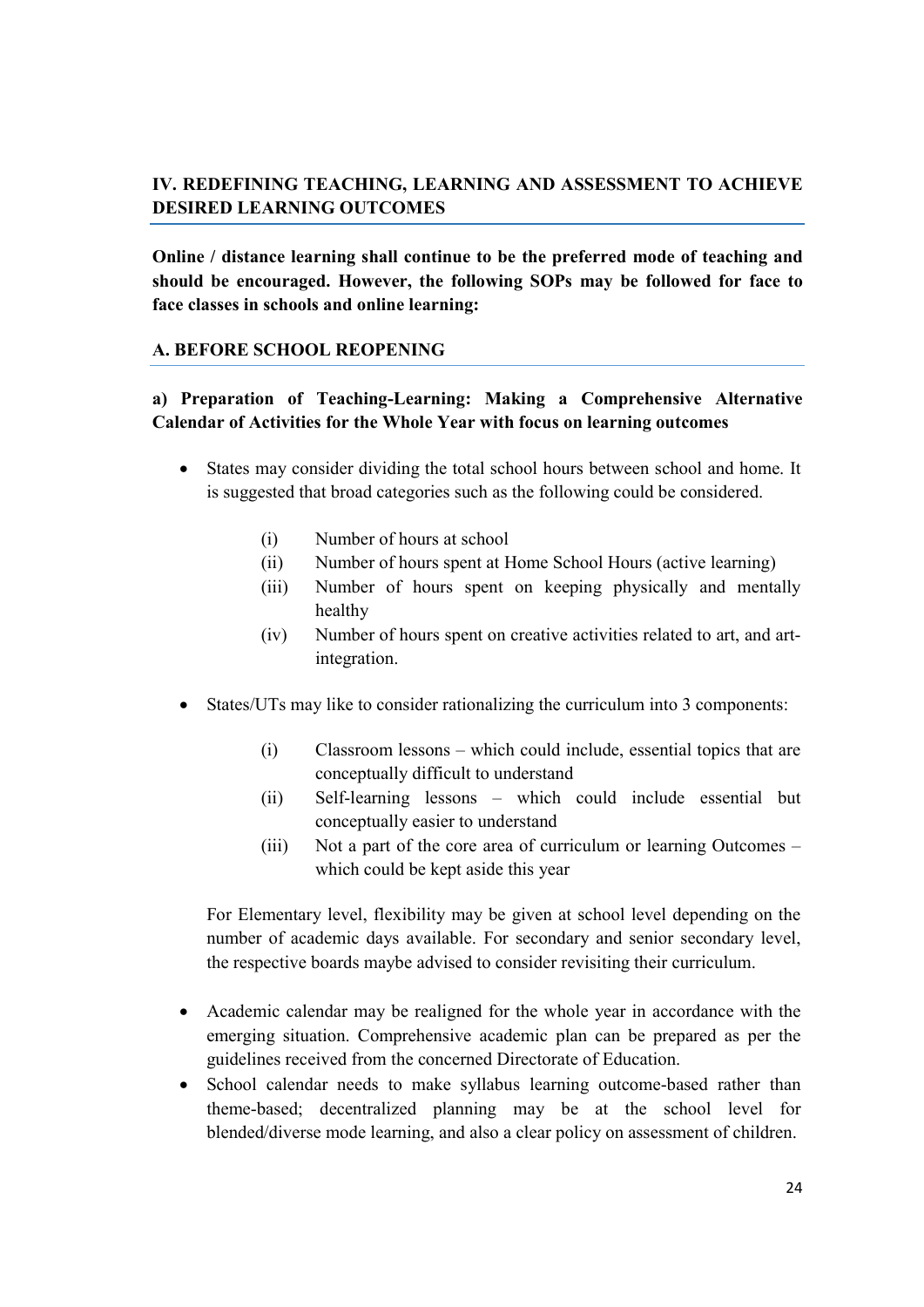- The comprehensive academic plan should clearly depict the topics to be covered at school and activities to be covered at home by the students along with the proper methods and rubrics of assessment.
- This plan may follow guidelines of Alternative Academic Calendar prepared by the NCERT.

Looking at the current pandemic situation, inequitable access to infrastructure for online teaching and internet connectivity and nonavailability of smart phones with all parents, NCERT has come out with ALTERNATIVE ACADEMIC CALENDAR which only expects a basic mobile to make a connection between child or parent with a school teacher, so that teacher can initially guide parent or student. Later, students can do self-study with the help of parents or siblings.

The Alternative Academic Calendar is based on multiple pedagogiesguided learning followed by self-study and are available on the web link http://ncert.nic.in/aac.html

- Fun activities may be planned for each class as students might not be going out for playing.
- Pedagogical interventions may be included which emphasize linking classroom activities with the experience children are undergoing or have gained in their day-to-day life in COVID-19 situation. For example, prepare age appropriate awareness posters relating to COVID-19 precautions, to be displayed in every classroom. These posters may be in local language/Hindi/English or all these languages. Some posters involving graphs, data on how corona spreads may not only be useful for awareness but also serve as a teaching tool in higher classes. This will help the teachers to link the students' day to day experiences with the subject areas like environmental studies, languages, mathematics and science.
- Arrangements may be made for community radio and audio classes by the teachers on this medium through schools whenever possible.
- Receive-only-Terminals (ROT), Television, Projectors, Computer, etc., if available, may be repaired and functional before reopening of the school. Students can be engaged with these gadgets in case of shortage of teachers.
- Assessment plans may be prepared along with rubrics.
- The formats for periodic tests, mid-term and final exams may be designed as per the demand of the situation and keeping in view number of days and adjusted curriculum.
- It is advisable that the school should not plan any assessment of student learning in the first two-three weeks of reopening of schools in order to ensure emotional well-being of the students.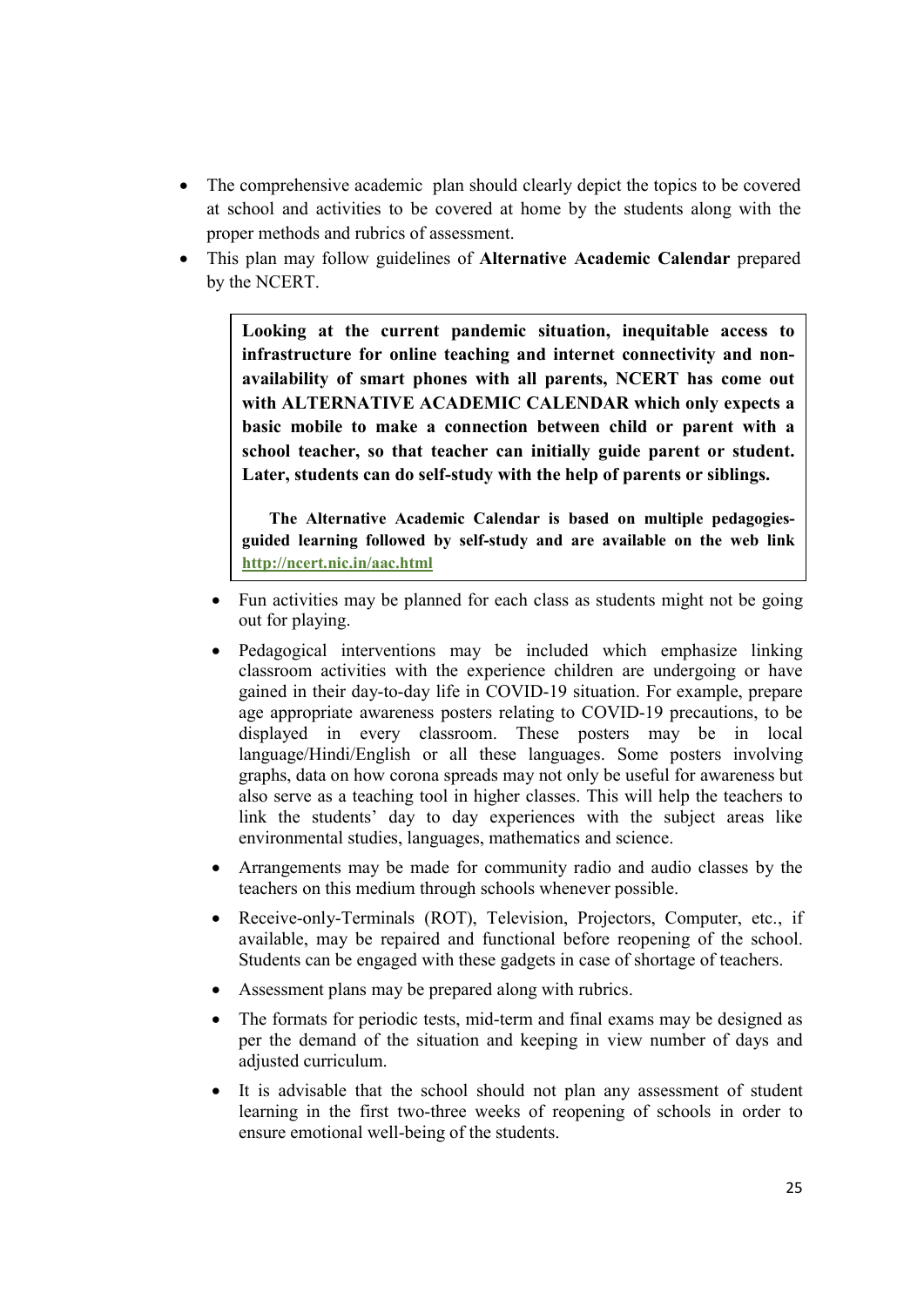- Moreover, non-stressing assessments may be planned to identify the learning gaps, i.e., to find out how much the students have learned during home-based schooling.
- Assessments in the form of role plays, choreography, class quiz, puzzles and games, brochure designing, presentations, journals, portfolios, etc., may be preferred over routine pen-paper testing.

# B. AFTER SCHOOL REOPENING

- a) Teaching Learning Process: Create Learner-friendly School and Classroom Environment
	- Reintegration of students into school may be taken on priority after reopening.
	- Teachers must talk and sensitize all students about COVID-19 and related myths, social stigma, and fears.
	- There can be flexibility with attendance until such time that the situation eased. As one of the important activities in each class, students themselves may be asked to prepare and take an innovative pledge focusing on Dos and Don'ts for school entry/exit/duration, and for following at their homes. Time may be allocated during the school schedule daily to reflect on it.
	- Care should be taken to ensure health, social, and emotional bonding despite having to maintain physical/physical/social distancing.
	- Children may be discouraged from sharing books, copies, etc., and how they will help each other in this way to reduce risk of spreading the disease may be explained to them. Mock safety drills may be conducted on how to keep safe from COVID-19 on regular basis (for a few days) to ensure complete sensitization and awareness.
	- Some yogic exercises may be practiced in the classroom to make children comfortable. For example:
		- $\triangleright$  Micro yogic practices like the rotation of the head and shoulder, touching toes and stretching for primary children.
		- $\triangleright$  Some simple asanas like Tadasana, Vrikshasanafor children in classes 6 onwards-)
		- $\triangleright$  If sitting place is available Swastikasana, Vajrasana, etc. can be organized for children in classes 6 onward)
		- $\triangleright$  Other breathing practices like Kapalbhati, Anuloma-Viloma, Pranayama can also be organized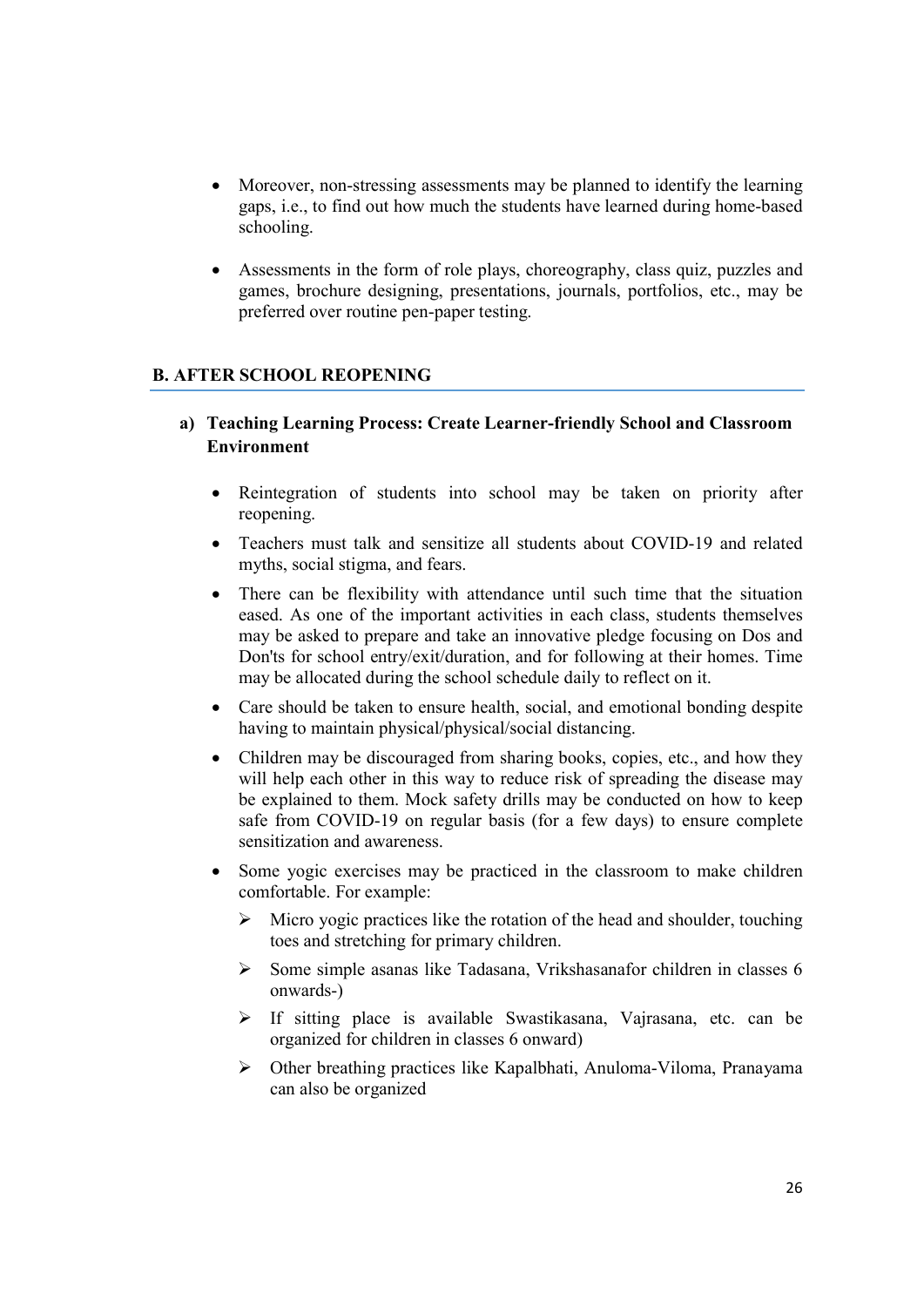- Children can also be sensitized about the pandemic by integrating various concepts into the teaching of various subject areas such as EVS, languages, science and social science, arts; here are a few examples:
	- $\triangleright$  Use posters, visuals, video or other media to show how to protect themselves from being infected and teach them about the value of media and how to distinguish true news from fake news.
	- $\triangleright$  promote good hand washing practices of minimum 40 seconds judiciously (wash hands with soap after reaching school, after going to the toilet, before taking food, handling garbage, touching pets and other animals, caring for sick people coughing and sneezing) and make them aware of the composition of soap and how it is able to disinfect from the virus.
	- $\triangleright$  eating healthy food, fruits, and doing regular yoga to boost immunity and the role these have in reducing immune-suppressants in the body
	- $\triangleright$  proper and hygienic use of the toilet, and how it aids in the spread of illness of not used properly.
	- $\triangleright$  share their experience of the lockdown period and understand the importance of physical/social distancing.
	- $\triangleright$  Provide children with all important information to protect themselves and their families. This may require discussing with children about work their parents do, and discussion on this aspect may lead to the theme- 'Work People Around Us Do'- this theme is inbuilt from classes 3 to 8in EVS and Social Sciences.

## An Example

- With children at the primary stage, the discussion can happen in the following manner:
- Can anyone show how we cough? (or teacher can demonstrate)
- $\div$  Has he/she done it rightly?
- Yes! Do all of you cough like this?
- $\bullet$  No, why is it wrong?
- Why do we keep our mouth covered while coughing?
- $\div$  While sneezing, what should we do?
- Why are we using masks nowadays? Or Why do we use masks every day?
- $\bullet$  Do you have any queries regarding the present situation?

(Teachers may start discussions and observe children's participation, interest, and also the information they have already collected from outside. The teacher must observe every student on the following rubric-

- 1. Participation in discussion
- 2. Interest level
- 3. Fear/anxiety
- 4. Alertness about Corona Virus spread
- 5. Feeling the need to work to save corona infected people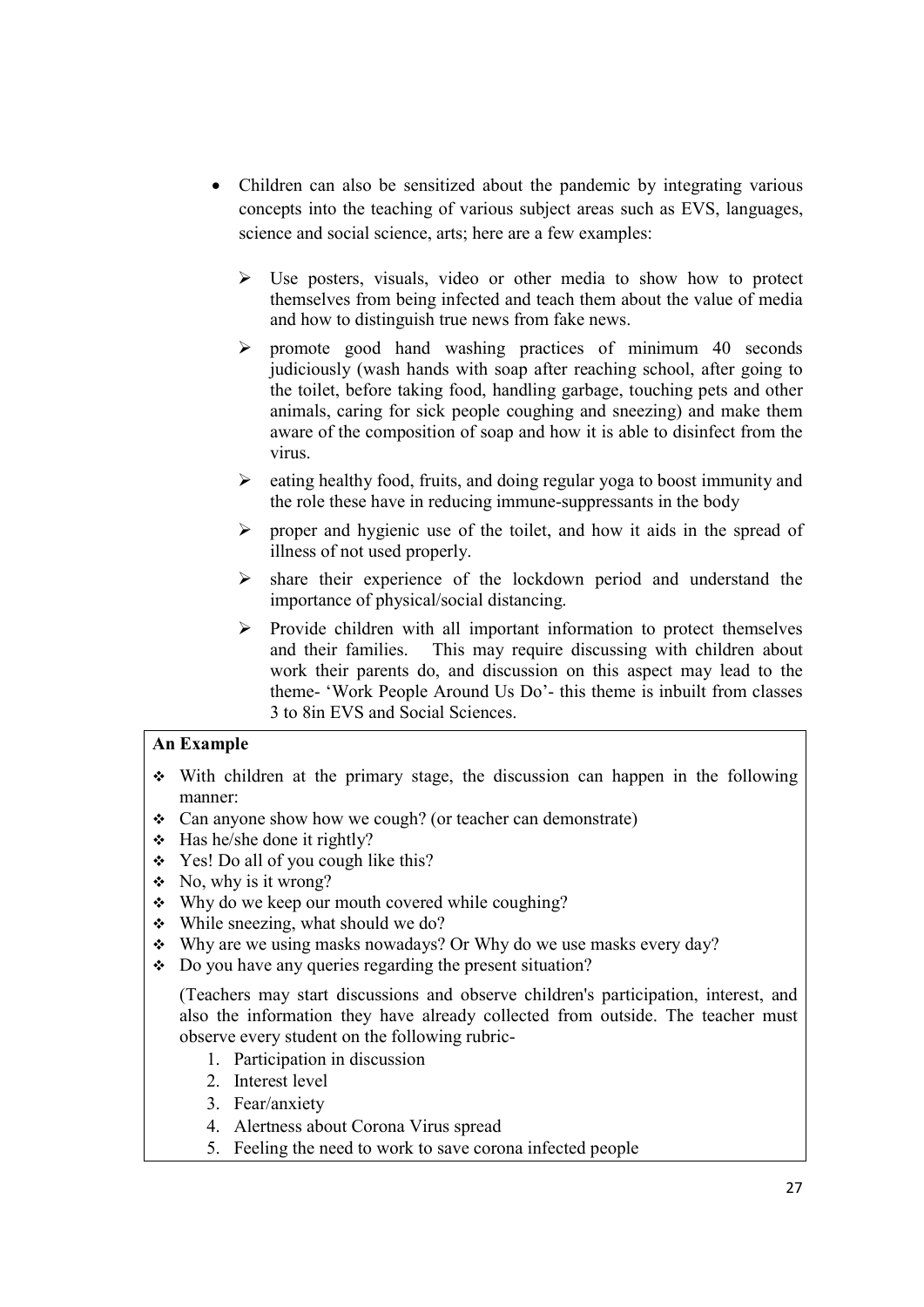#### 6. Actions they take at their level

Creating some subject-specific rubric will help teachers to make the class engaging and also help in assessing children on their learning outcomes

 When students start feeling comfortable in schools with the present situation and also with teachers and peers, teachers may start teaching-learning process based on syllabus focusing on learning outcomes.

#### b) Teaching-Learning when students are in School

- Teachers must polish their skills for integrating ICT in class as far as possible. Training modules may be prepared for the same.
- It is possible that all students may not attend school regularly, until the pandemic situation is over. Therefore, teachers should be prepared for teaching in classroom as well as following up with students at home, and also for adapting their teaching mechanisms accordingly.
- Right in the beginning, teachers must discuss with the students the clear roadmap of the curriculum, the modes of learning to be adopted (through face to face instruction/individual assignments or portfolios/group-based project work/group presentations, etc.) to be covered, the time to be taken for the same, dates of school based assessments, breaks, etc.
- Teachers must also clarify those topics and themes, which are required to be explained by the teacher through classroom transactions/activities and those that are to be covered by the students at home, though assessed at school.
- Divergent use of teaching resources shall have to be relied upon keeping physical/social distancing and other safety norms in mind. Resources could include peer teaching and learning, use of workbooks and worksheets, use of technology-based resources in class, empowering parents/grandparents/older sibling to teach, using the services of volunteers from the community, etc.
- There should be greater emphasis on collaborative learning in class. This will also impact positively on the mental well-being of children.
- Mechanisms should be put in place to get constant feedback from parents.
- Life skills must be integrated with all teaching and learning processes, as now, more than ever, these will be required in learners. Life skills, such as communication and collaboration can be developed through group presentations as a method for learning. Creativity and critical thinking skills can be developed in specific home-assignments, project work, etc.
- Routine homework assigning should be discouraged; instead work that will develop curiosity and problem-solving abilities in the child should be encouraged. For example, diversity is a theme, which cuts across the subject areas and classes. Homework can be interdisciplinary in such a case.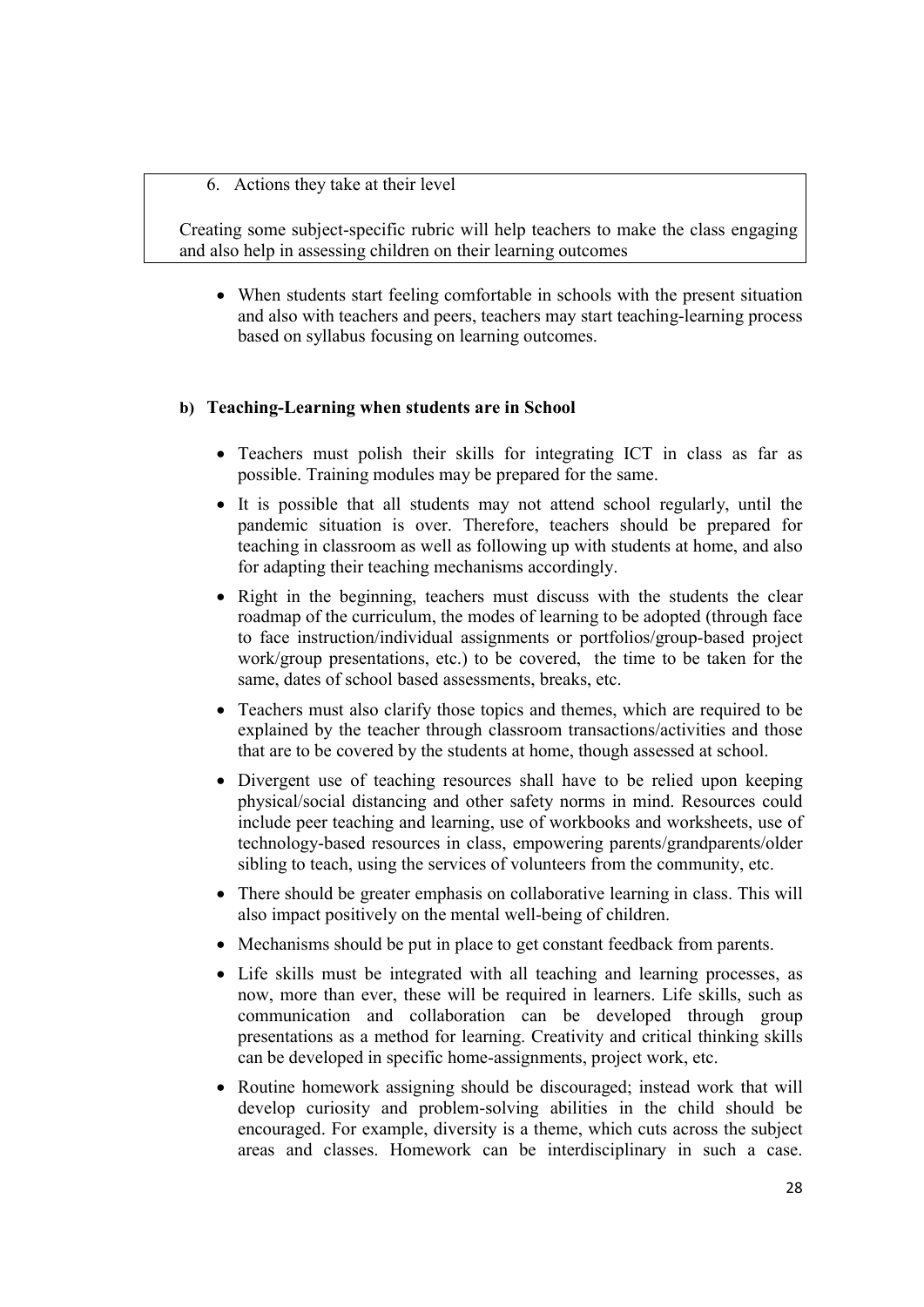Similarly, the concepts of chemical reactions, gravitational laws, etc. can be introduced as a concept by the teacher and later on projects and assignment related to it can be done at home.

## c) Address Concerns of Children with Special Needs along with other Children

- Focus on the most vulnerable students (homeless/migrated students, students with disabilities, and students directly affected by Covid-19 through a family death or hospitalization) to prioritize their needs.
- Ensure provision of assistive devices and learning content as per the needs of the CwSN.
- Ensure that safety guidelines are available as far as possible in multiple and accessible formats to meet the needs of all children, such as:
	- JAWS software, large print and high contrast for children who are blind or have low vision;
	- $\triangleright$  Easy-to-read version for children who have intellectual disabilities;
	- $\triangleright$  Digital formats with text captioning
	- $\triangleright$  Sign language for Children with hearing impairment
	- $\triangleright$  Accessible web content for those using assistive technologies such as screen readers
	- Useful Apps related to COVID 19 such as AarogyaSetu are usable with assistive technologies such as the screen reading software.
	- $\triangleright$  Ensure Content Accessibility Guidelines 2.1 (WCAG 2.1) for the web pages, digital documents, and apps user interface.

# Make use of free online resources on the NCERT website under "Accessibility" (http://www.ncert.nic.in/accesstoedu.html) in the school curriculum icon:

- $\triangleright$  Barkhaa: A Reading Series for All based on UDL& IE principle. These stories can be linked with the content of textbooks at Primary and Upper Primary Level
- $\triangleright$  E-pathshala Digital Textbooks (Class 1-12) in all subjects
- E-pathshala Mobile App- "Text To Speech (TTS)" for children with Visual Impairments
- $\triangleright$  The E-Pathshala mobile scanner app
- $\triangleright$  E-Pathshala AR/VR programs through the dedicated app
- $\triangleright$  Tactile Map Book with Audio programs
- $\blacktriangleright$  Audio Books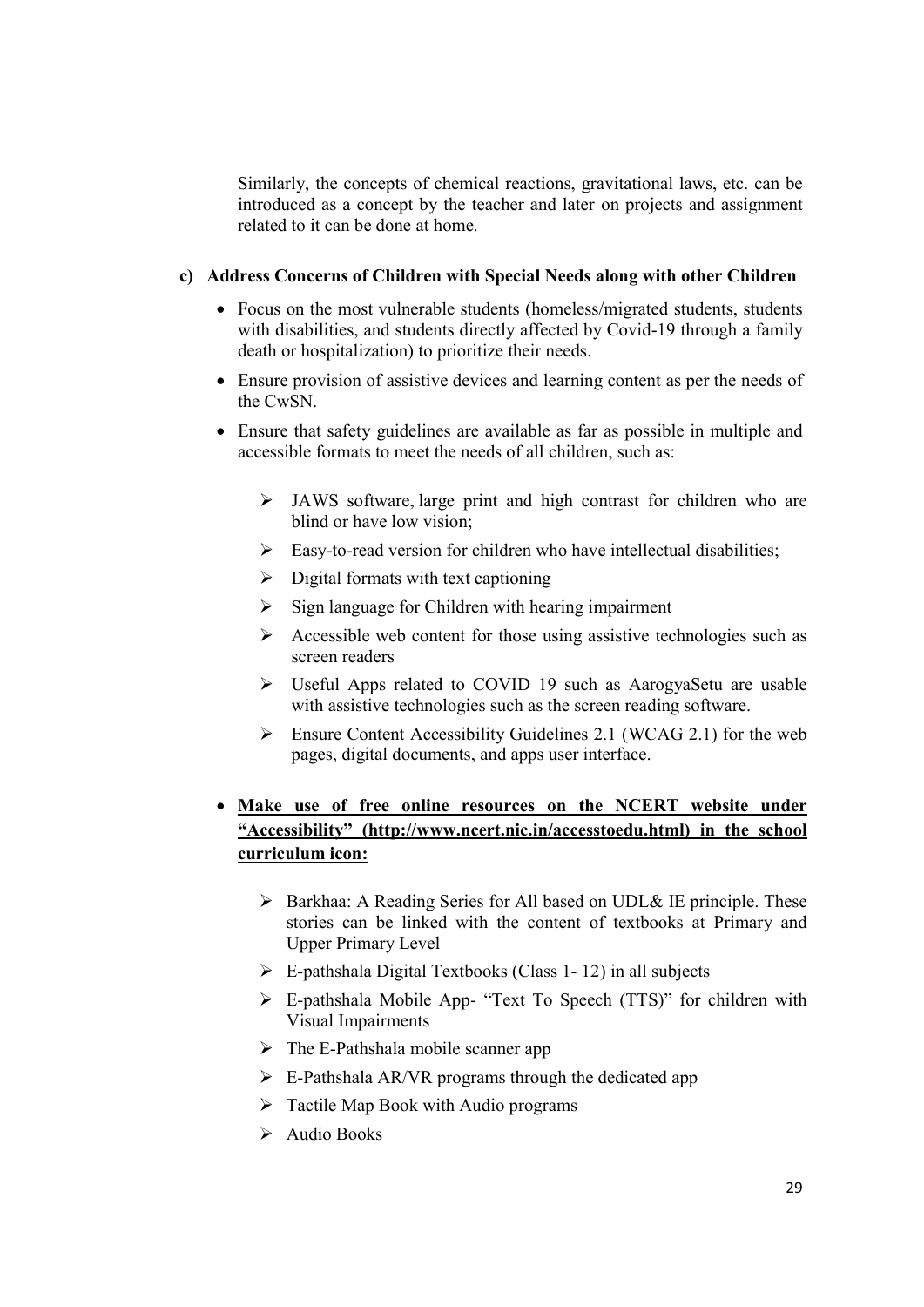- Make use of the NIOS prepared material for visually-impaired and hearing-impaired students in secondary and senior secondary level.
- Introduce strict preventive measures for children who are more susceptible to infection due to the respiratory or other health complications caused by their impairment.
- Train teachers and other school staff on signs of distress to enable them to identify and refer children who may have specific psychosocial support needs, or for signs of violence who may require protection and assistance.

# d) Prepare Students for Learning at Home

- As only a fraction of students on roll might attend school on rotational basis as per the decision of the State/UT, it is important that all students have their textbooks as well as details of the curriculum to be covered in the given time.
- Teachers and parents/students must have some form of communication at least 2 to 3 times a week.
- In case blended approach is to be used, students will require various technological tools to support the blended model.
- PRAGYATA Guidelines on digital and online education can be used to orient teachers and students in this regard.
- If the State/UT has Energized Textbooks, inform students and parents how to download the e-content behind the QR on DIKSHA, codes and use the same in offline mode, thereon.

NCERT has also developed PRAGYATA, the guidelines for digital and online education for teachers and students containing useful information on how to switch over to online education. These guidelines also compile numerous links of online resources available in India and abroad. These will be made available on MHRD and NCERT website.

- Project-based assignments, portfolios, creative work, etc. are the best ways to continue effective learning from home. More details are given in the next para.
- Audio-visual e-content may can be loaded onto pen-drives, CDs etc and taken to far-flung and interior areas where there is neither any internet / mobile / TV network.

# e) Project-work, Assignments to be done at home under the guidance of teachers and parents

- Teachers may select various themes on which interdisciplinary and multidisciplinary project work and assignment are done by students at home with the support of the parents
- Very creative methods could be used to ensure learning. For example,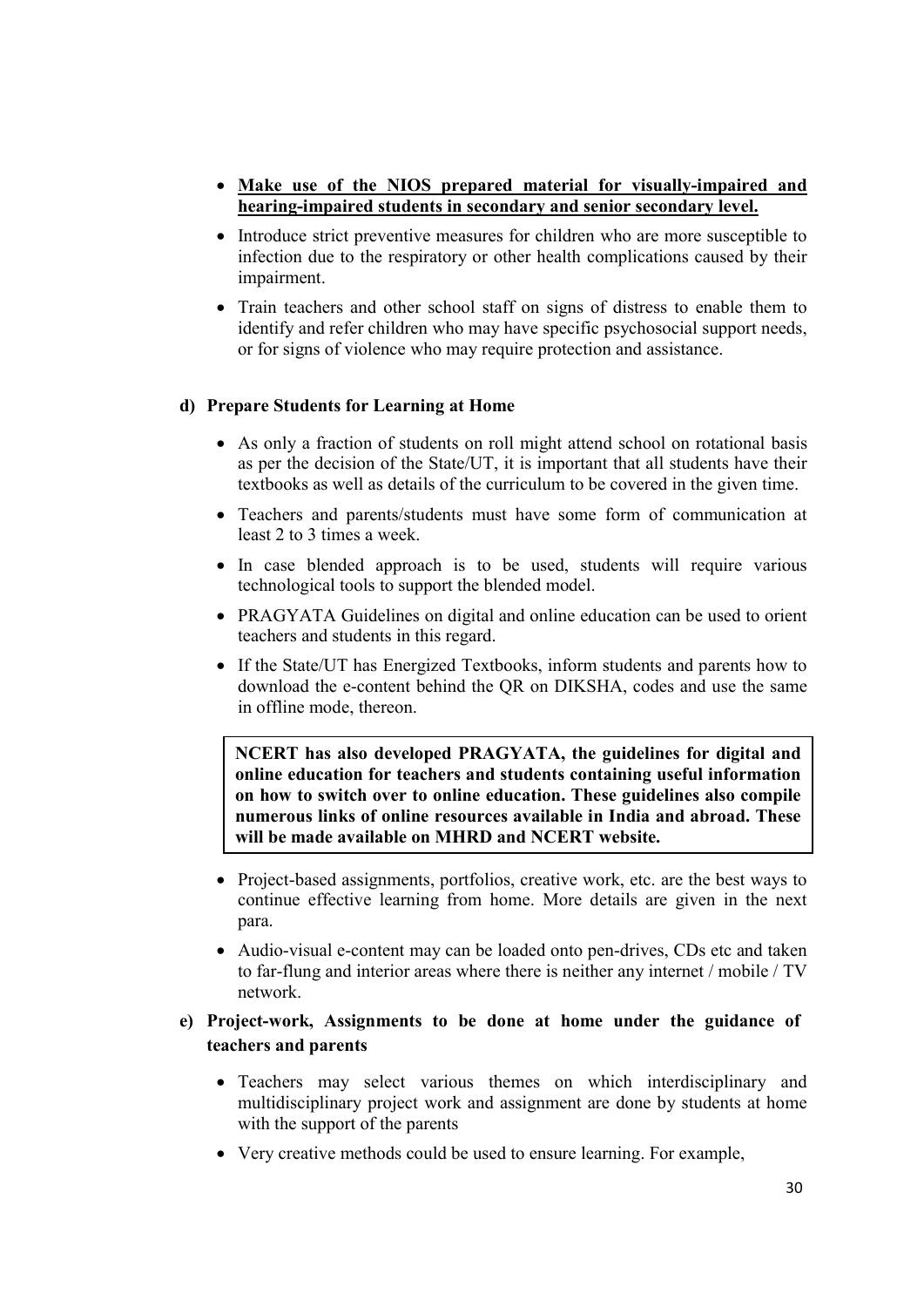- Record interview of your mother of her experiences at the workplace or home. Listen to this recording and write its highlights (for class VI-VIII students). This can be done under subject areas Hindi, Urdu, English, Social Sciences, etc.
- Make an expenditure chart of your home for last one month. Make a summary of the money spent on different categories of items and savings, Also, write how can this be improved in the next month (Upper- Primary-Mathematics, Languages, Social Sciences).
- $\triangleright$  Collect different materials such as toys, pen, pencils, empty small medicine containers, etc. Immerse them in water and write your observations (EVS, Science, languages, for class V-VIII).
- $\triangleright$  Children of classes 1 and 2 can undertake projects related to drawing and painting.
- $\triangleright$  For children of classes 3 to 5, projects and assignments may focus around family, work and food, etc.

#### f) Promote Learner-Friendly Assessment

- Teachers, parents, and administrators need to focus on formative assessment to ensure achievement of learning goals by all learners.
- However, the format of assessment must undergo change. Typical pen-paper tests must be discouraged at all levels.
- In school, assessment can take different formats, such as, role plays, choreography, class quiz, puzzles and games, brochure designing, presentations, journals, portfolios, etc.
- At home, multiple modes of assessments such as individual projects/reflections/ experimentation/portfolios should be promoted.
- The assessment should not focus on what students have memorized, but instead it should focus on application of learning and critical and creative thinking in situations relating to daily life. It is not important whether they have solved a problem, it is more important what steps they take to solve it, or how they have tried to solve it.
- For students studying from home, explore low-cost or no-cost options for students to be able to submit responses/ tasks on which they get feedback to teachers, perhaps benefitting from collective if not individual feedback once the teacher has a chance to review all responses. For example, empower the learners to self-check and peer review whether their responses are correct.
- Guidelines of SCERT/NCERT may be used to sensitize parents to improve their understanding of and appreciation for formative assessment.
- Teachers may use text-or audio-based messages to send brief quizzes to parents/caregivers to use for informally assessing their progress against the curricular contents for their grade, or even their emotional and mental wellbeing.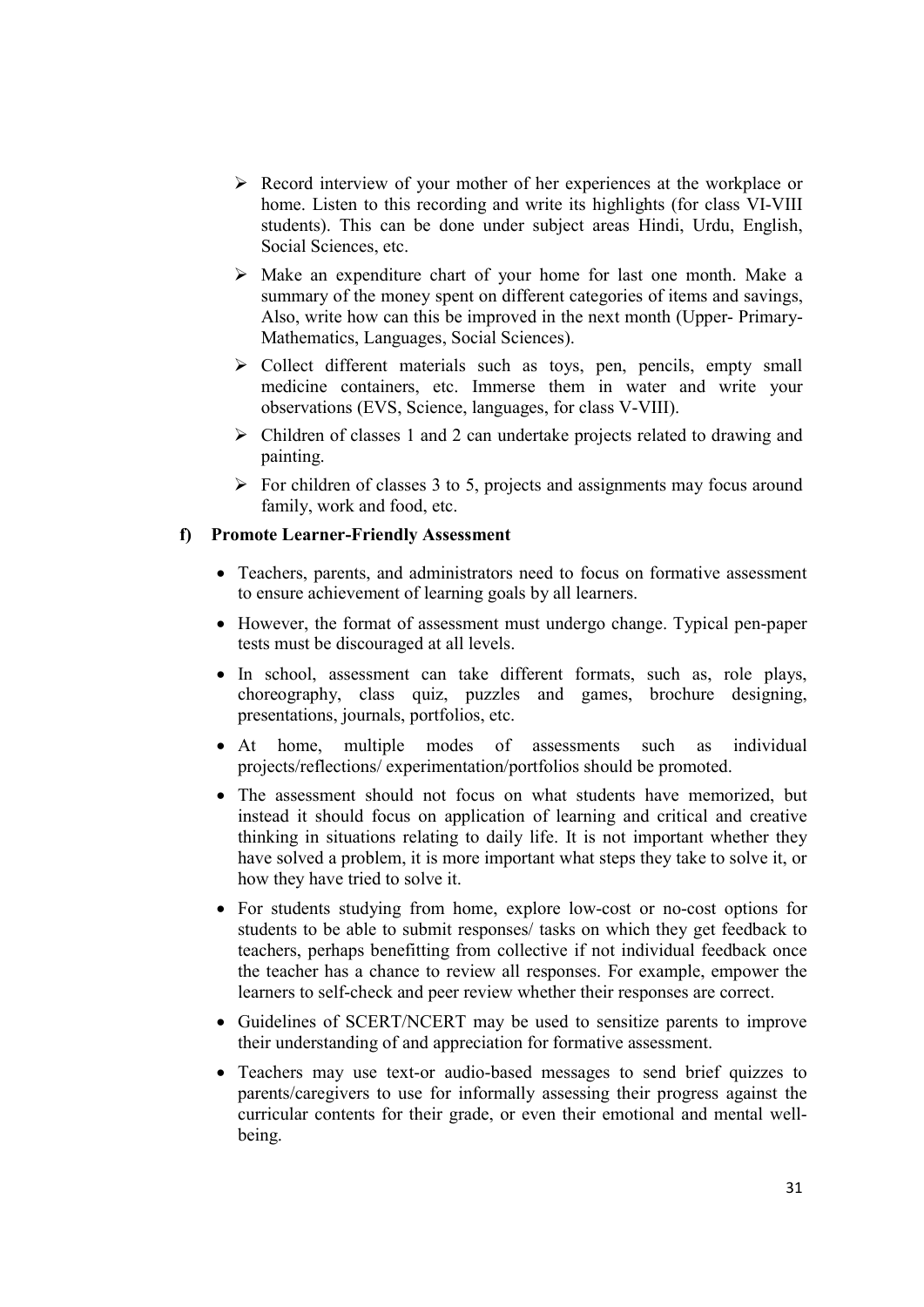• Open book examination system may be introduced for a few selected subjects / topics

# g) Customizing assessment practices

Keeping the availability of infrastructural facilities, schools/teachers can customize assessment practices in line with the strategies suggested below: -

1.Schools, where reasonably good ICT enabled environment is existing and students are undertaking online classes through desktop, laptops, and smart phone

- Replace Pen-paper test by alternative methods of assessment like individual assignments, project work, and portfolios.
- Credit to these assessments needs to be shared with the students in advance. Students may be involved in framing the assessment criteria.
- **Teachers may encourage using peer assessment and self-assessment** through class wise/subject wise groups.
- Students after learning a few concepts/subtopics may reflect on their learning and keep it as a record.
- Teachers may use ICT enabled assessment using existing tools, analyse the responses and share it with students.
- Assessment based on discussion forums may be practiced.

2.Schools having partial facilities for conducting online classes and students are occasionally engaged in online classes

- Teachers may use tools to develop quizzes and seek responses of students through social media or mobile platforms.
- Teachers may create peer groups and encourage them to give appropriate feedback.
- Students may keep a record of their work like composing a poem, copy of the notes, small drawings, self-framed questions, and creative answers. This material can be shared in the group to seek appropriate feedback.
- A quick review of the concepts/topics may be carried out. Quiz and MCQs for each topic may be administered to know the readiness of students for the forthcoming concepts/topics.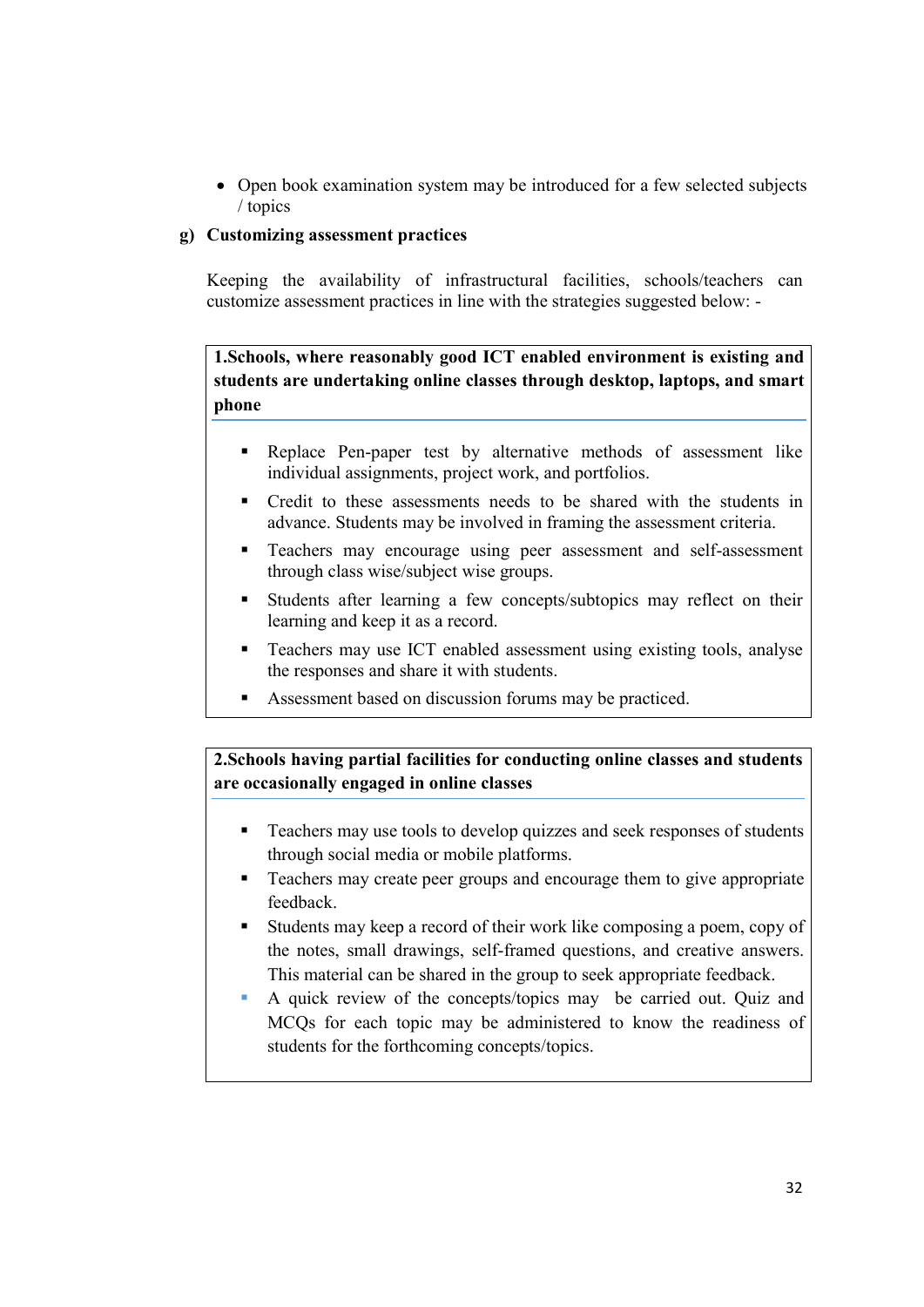# 3. Schools, where there is no ICT, enabled environment and there is no engagement of students in the learning process

- **Teachers may interact with students and parents telephonically about the** on-going learning in the class and keep track of students through interview mode.
- Teachers and children together can also suggest ways to go for other alternative modes that suit them better such as sending worksheets to the homes of students, answers to which can be provided in the next round.
- Children may be asked to reflect on their lockdown days and narrate stories/ write memoirs/ write poems, share their experiences, etc. This can be part of assessment especially in the areas of languages.
- Students may interact with the parents/elders on various topics and can record their observations. This may also be part of the assessment.
- Students may be encouraged to conduct small experiments at home with the help of parents.
- Schools may rationalize their syllabus and prioritize learning outcomes. Suitable strategies need to be adopted for assessment to avoid physical/environmental shortcomings being considered as shortcomings in learning.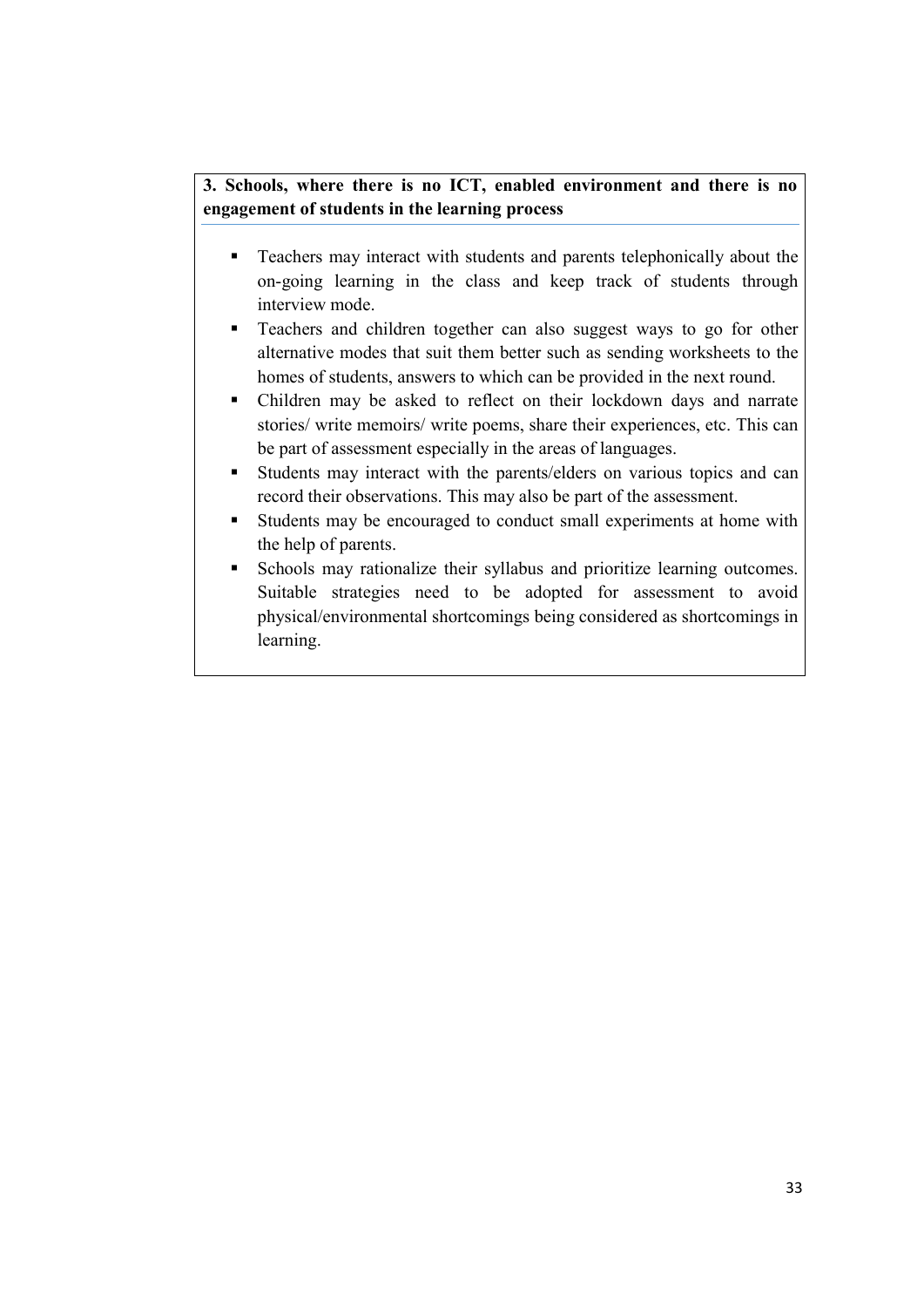# V. ENSURING SMOOTH TRANSITION OF STUDENTS FROM HOME-BASED SCHOOLING DURING LOCKDOWN TO FORMAL SCHOOLING

- In order to ensure smooth transition of students from home-based schooling during lockdown to formal schooling and ensuring emotional well-being of students, the schools may consider taking the following actions:
	- Implement re-adjusted school calendar and redesigned Annual Curriculum Plan (ACP) to make up for the lost instructional time.
	- $\triangleright$  Assess each student upon return to school, by adopting informal methods to enable teachers to adjust their teaching plans accordingly.
	- $\triangleright$  Plan and implement remedial actions like individualized instructional plans for the students with special needs and also those students who were not able to access online classes during lockdown in order to help them catch up and mitigate learning loss. Activities may also be planned/designed to fill the learning gaps as per individual student's needs.
	- $\triangleright$  It is advisable that during the first two-three weeks after the resumption of classes, students are to be allowed gradually get used to school life again, either by focusing on review of lessons which have been taught online, or through any other activity.
	- $\triangleright$  "Back to School" campaign may be may be initiated, with particular focus on the out of school and marginalized children especially girls, children with disabilities, children of migrant workers and children belonging to SC/ST communities.
	- Vocational Educational and career guidance programs may be expanded to facilitate the school to work transition of adolescents upon completion of school, keeping in mind the economic fall-out of the COVID-19 pandemic.
	- $\triangleright$  Open learning programs may be supported for over-aged out of school children.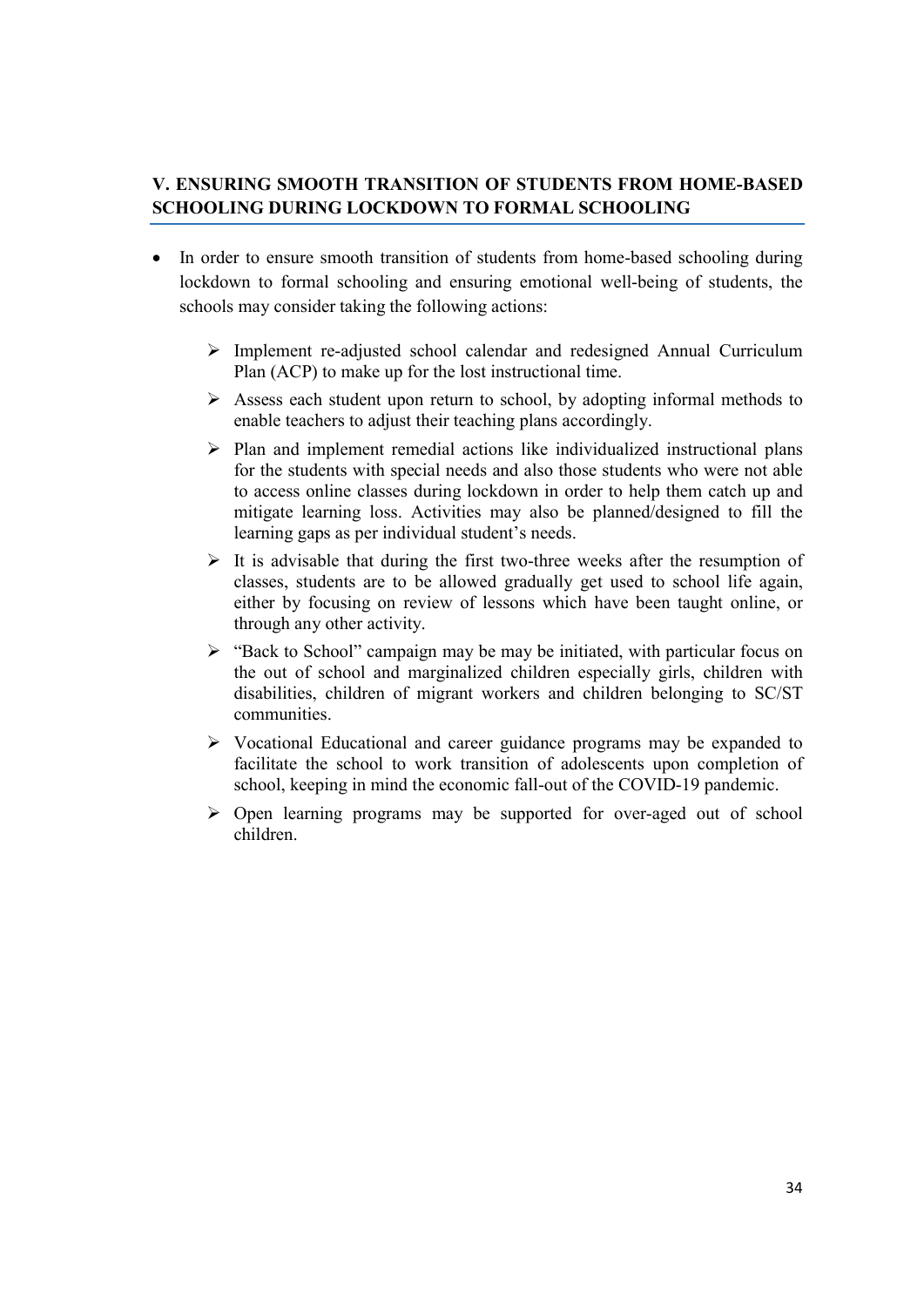# VI. ENSURING EMOTIONAL WELLBEING OF STUDENTS AND TEACHERS

- It is natural to feel stress, anxiety, grief, and worry during and after a disaster/pandemic and children are indeed the most vulnerable ones at such times.
- Therefore, the schools are advised to take note of any symptoms of stress in their students and take appropriate action in collaboration with parents.
- It is advisable that the teachers, school counselor and school health workers should work in unison to ensure emotional safety of their students.
- Moreover, these tough times might have also impacted the well-being of the teachers which in turn might affect their ability to lead and manage their students along with responding to the change when schools reopen. So, it is of paramount importance that the mental well-being of teachers should also be taken care of in equal measure. Teachers can be guided to take proactive steps to promote their own mental wellbeing.
- Online training modules can be developed for teachers with special emphasis on counseling competency of general teachers
- Similarly, concise module on counseling can be developed to ensure emotional stability, removal of anxiety and building up self-confidence of children once they come back to school after a long gap.
- Suggestive guidelines for promoting emotional wellbeing of the students and

The Ministry of Human Resource Development, Government of India has initiated a programme called 'MANODARPAN' covering a wide range of activities to provide psychosocial support to students, teachers and families for Mental Health and Emotional Wellbeing during the COVID outbreak and beyond.

The services include:

- A webpage https://mhrd.gov.in/covid-19 on the website of MHRD containing advisories and motivational posters, and
- A National Toll-free helpline 8448440632 to provide tele-counselling for students, parents and teachers to help cope with the situation.

teachers are given in Annexure- A.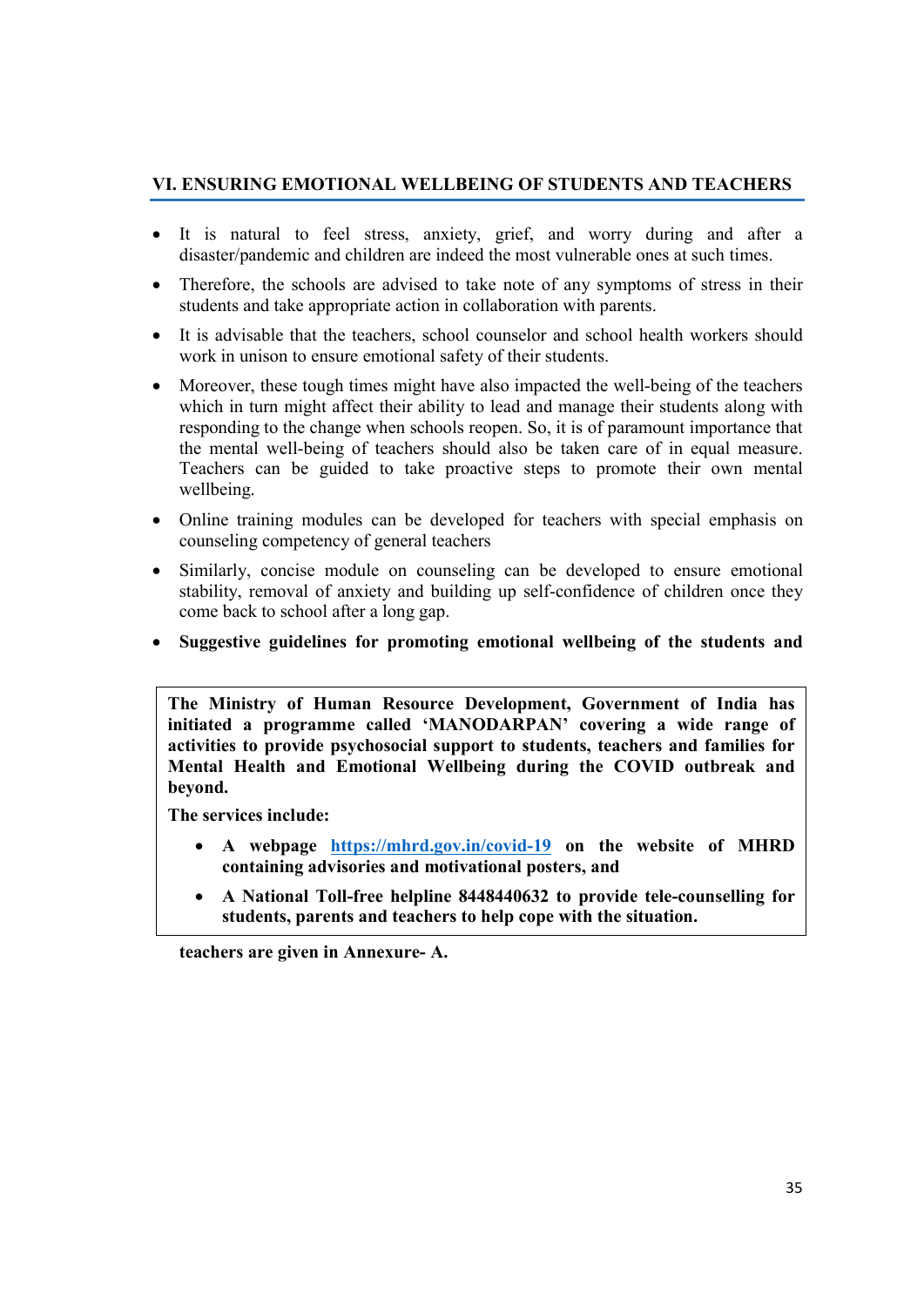# VII. SPECIFIC ROLES AND RESPONSIBILITIES OF STATE/UT EDUCATION DEPARTMENT

Before the announcement of reopening of schools, it is very important to define the roles and responsibilities of all the organizations and stakeholders, i.e. State/UT Education Department, School Principal, Teachers, Students and Parents to ensure safe and smooth functioning of the schools after reopening.

The complete list of the roles and responsibilities of the above-mentioned stakeholders is given in Annexure-B. The roles and responsibilities of the state/UT education department are briefly as follows (for detailing, this document may be read in its entirety):

## a) State/UT SOPs or guidelines:

- States/UTs may proactively take note of all the guidelines/SOPs issued from time to time at the National level, including this one, and adopt/adapt them and issue their own SOPs/guidelines and inform District and School Administration in a timely manner.
- State/UT SOPs for school reopening: States/UTs may prepare a comprehensive set of SOPs before the opening of schools, which may include:
	- $\triangleright$  Phase-wise opening of schools: as per the directions issued by the Ministry of Home Affairs and the Ministry of Health and Family Welfare and State Health Departments and a detailed health risk assessment in consultation with the local health authorities. No school shall be allowed to resume operations if they fall in containment zones. Restriction of movement of staff and students from contained zones shall be adhered to.
	- $\triangleright$  Suggest staggered timetables/shifts: for attending schools by different classes, alternate days of schooling (if required) and also double shifts in school (if required) with reduced school hours.
	- $\triangleright$  Staggering timetables some alternatives:
		- One way of ensuring physical/social distancing is to have flexible, staggered and reduced timings planned for different classes in such a way that physical/social distancing is maintained along with other guidelines.
		- Asking only a certain percentage of the students to attend the school depending on the enrolment, rotationally on alternate days, or every two days in a week and combining with home assignments could be another mechanism.
		- Alternatively, there could be a weekly class-wise timetable for attendance. All classes need not attend school every day.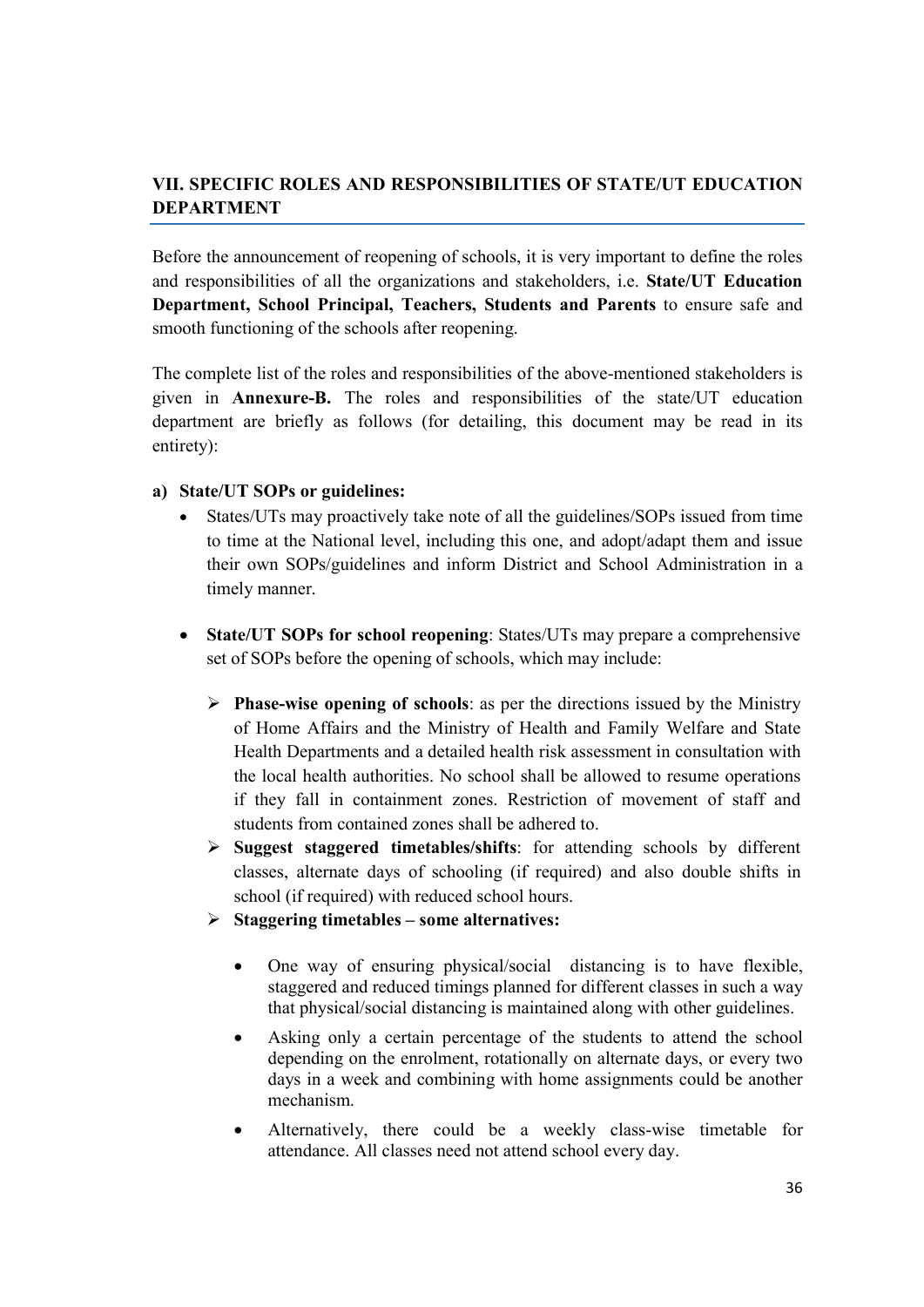- Odd-Even Formula for classes can also be considered.
- Running school in two shifts in case of high enrolment schools can also be considered by reducing time duration of school hours per shift, such that the school is able to manage with the same set of teachers in the overall school hours.
- $\triangleright$  **Database of teachers**: belonging to different zones may be prepared by the State Department with the information of every teacher residing in containment zones particularly.
- Children of migrant labourers: Directions to all government and government-aided schools to give automatic admissions to children of migrant labourers.
- $\triangleright$  Suspension of activities: that require the gathering of children such as science fair, book fair, annual function of the school, extended remedial teaching classes, excursion, field trips, etc., till the COVID-19 situation normalizes.
- $\triangleright$  Continuation of certain activities: safe procurement of books for the school library, sports equipment, sanitization material, stationery items, e-content related equipment, mid-day meal, scholarship, etc., which do not involve a gathering of children or teachers.
- $\triangleright$  Flexible time- tables of the school: Rather than a period of 45 minutes, there could be short 30 minutes periods or there could be long periods of one hour each for every subject area with the integration of arts and health activities so that children should not feel tired and stressed.
- $\triangleright$  Classroom arrangements: In view of physical/social distancing measures, flexibility in conducting classes must be introduced. This will require a policy to be spelled out clearly by the States/UTs which would take into consideration the following:
- $\triangleright$  Number of students per class keeping in view the physical size of the classroom following physical/social distancing norm of 6 feet in all four directions.
- $\triangleright$  Seating arrangement in the class and sanitization of walls, floors, and furniture.

# b) Instructional load

 States may consider dividing the total school hours between school and home and rationalization of syllabus.

# c) School Academic Calendar

 School Academic Calendar needs to be overhauled, making syllabus learning outcome-based rather than theme-based, providing for decentralized planning at the school level for blended/diverse mode learning, and also a clear policy on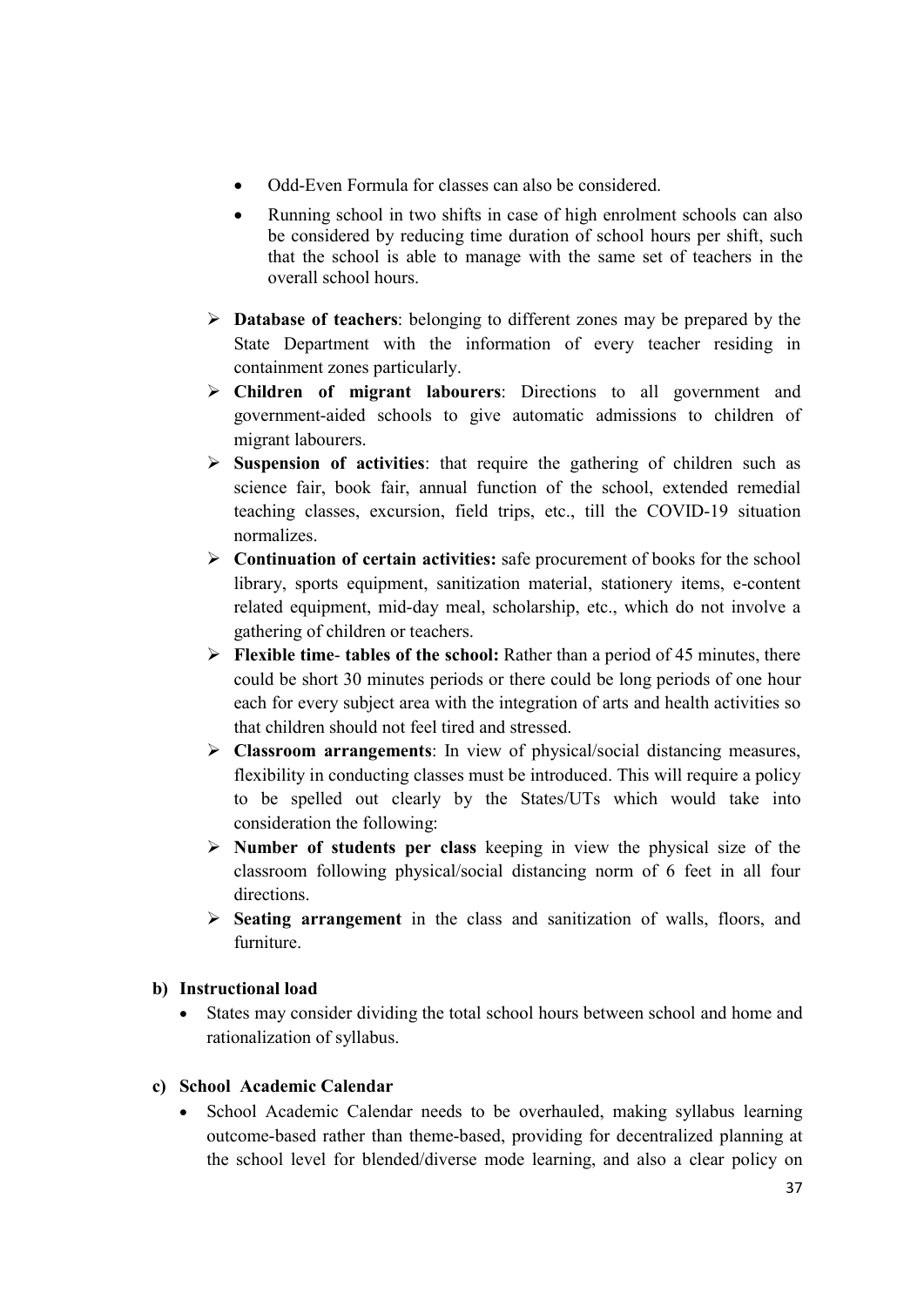assessment of children. States &UTs may encourage pedagogies that promote socio-emotional and foundational learning skills among children.

# d) Volunteer parents/community members:

 Those having adequate qualifications may also be involved in the teachinglearning of students with proper verification from the school side, particularly, regarding health and safety aspects.

# e) Safe transport

 Wherever possible, safe transport facilities may also be made available for teachers and students, in case students and teachers are coming from far off places to school.

# f) District level task force

 A District Level Task Force may be created involving DIETs, DEOs and other identified stakeholders for making random visits to schools for observing their preparedness and safe operations. This task force can also prepare a database on the requirements of schools for safe functioning and adequate learning achievements.

# g) Dialogue with school education boards

This may be initiated on conduct and assessment of board examinations.

# h) Capacity building of teachers for digital education

 Arrangements may be made for online/digital education capacity building through television channel, radio and other online and social media tools, on COVID-19 infection, preventive measures, tackling students and parents in this situation, teaching-learning with new perspectives limitations of physical distance, etc., with modules and videos.

# i) Checklists

Make role and responsibility charts for SCERT, DIETs, DEOs, BEOS, Schools, and other education related functionaries

# j) Responsibility of States/UTs with regard to children of migrant labourers:

- While the States/UTs prepare for schools' reopening, many will also have to prepare for certain special circumstances.
- In view of the lockdown due to COVID 19 a large number of migrant labourers are returning to their homes and are likely to stay there for varying periods. Along with the migrant workers, their families and children are also returning to their homes. For these children this will lead to a disruption in their studies and learning.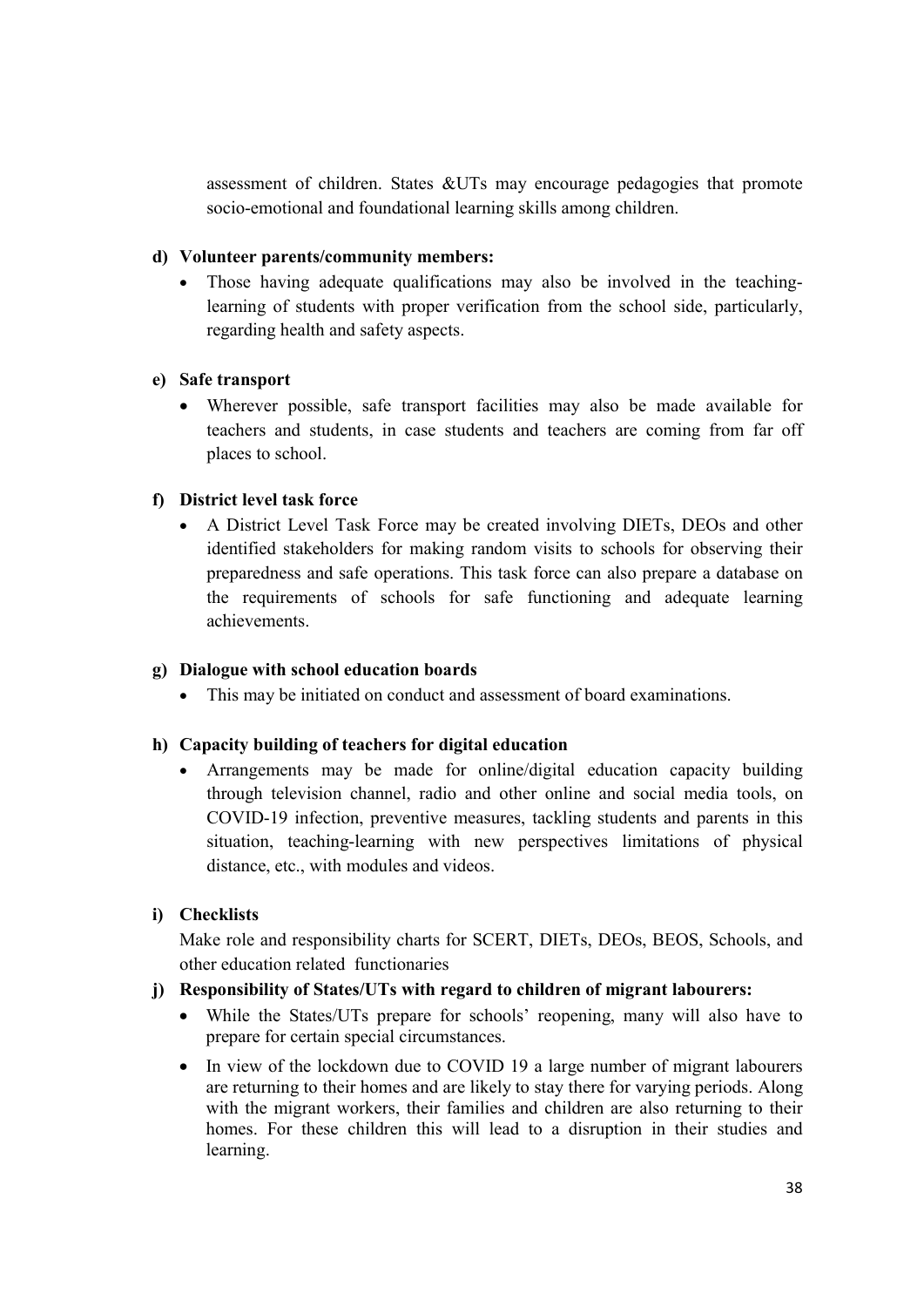- As a result, some states may see a reduction in numbers of children enrolled in their schools or they will be reported as absent, while others will see a surge in children requiring admissions.
- In order to ensure that there is no loss of learning or academic year for all such children, it is suggested to that the following steps may be carefully implemented by all states/UTs.
- In the States where there is out/reverse migration, a database may be prepared of children who have left the local area for their homes in other States/UTs or other parts of the same State/UT. Such a database may be prepared by each school by personally contacting parents/guardians of all children studying in their school, through phone/WhatsApp/neighbor /peer group, etc. Their tentative place of stay during this period may also be noted. Such children, who have left, may be shown separately in enrolment as temporarily unavailable/migrated. While all care must be taken to ensure that their names are not struck off the rolls (as the possibility of their return anytime is always there), their numbers may be reported class-wise to Directorate of Education to compensate for any input costs to be incurred by the school such as mid-day meals, distribution of textbooks and uniforms if not already completed, etc.
- For States/UTs where there is more in-migration/influx, the State government may direct all schools to give admission to any child who has recently returned back to the village without asking for any other documents, except some identity proof. They should not ask for transfer certificates or proof of class attended earlier. The information provided by the child's parents may be assumed to be correct and taken as such for giving admission to the child in the relevant class in his/her neighbourhood government/government-aided school.
- State/UT government should facilitate the above process by giving adequate publicity and involving the district administration and local gram panchayats. The State/UT will also prepare a database preferably in digitized form for such children who are thus admitted in schools, and share it with the states from where they have come.
- Children who are thus admitted may be facilitated to continue their learning by providing remedial learning support through the school and allowed to adjust to the new school environment. They may be provided books from the book banks/ libraries maintained by the schools. Peer learning may also be encouraged for such children. They may also be provided Mid-day Meals along with the other children of their school.
- For States maintaining a digitized child wise data, the same may be updated for every in-migrated or every out-migrated child's detail. For every out-migrated child, data maybe shared with the States where the children have migrated to.

#### k) State/UT to arrange for documentation of the pandemic experience:

 States/UTs may encourage innovative documentation of the pandemic experience at all levels of schooling/administration and governance, through the eyes of the children, teachers, education administrators and functionaries, for posterity.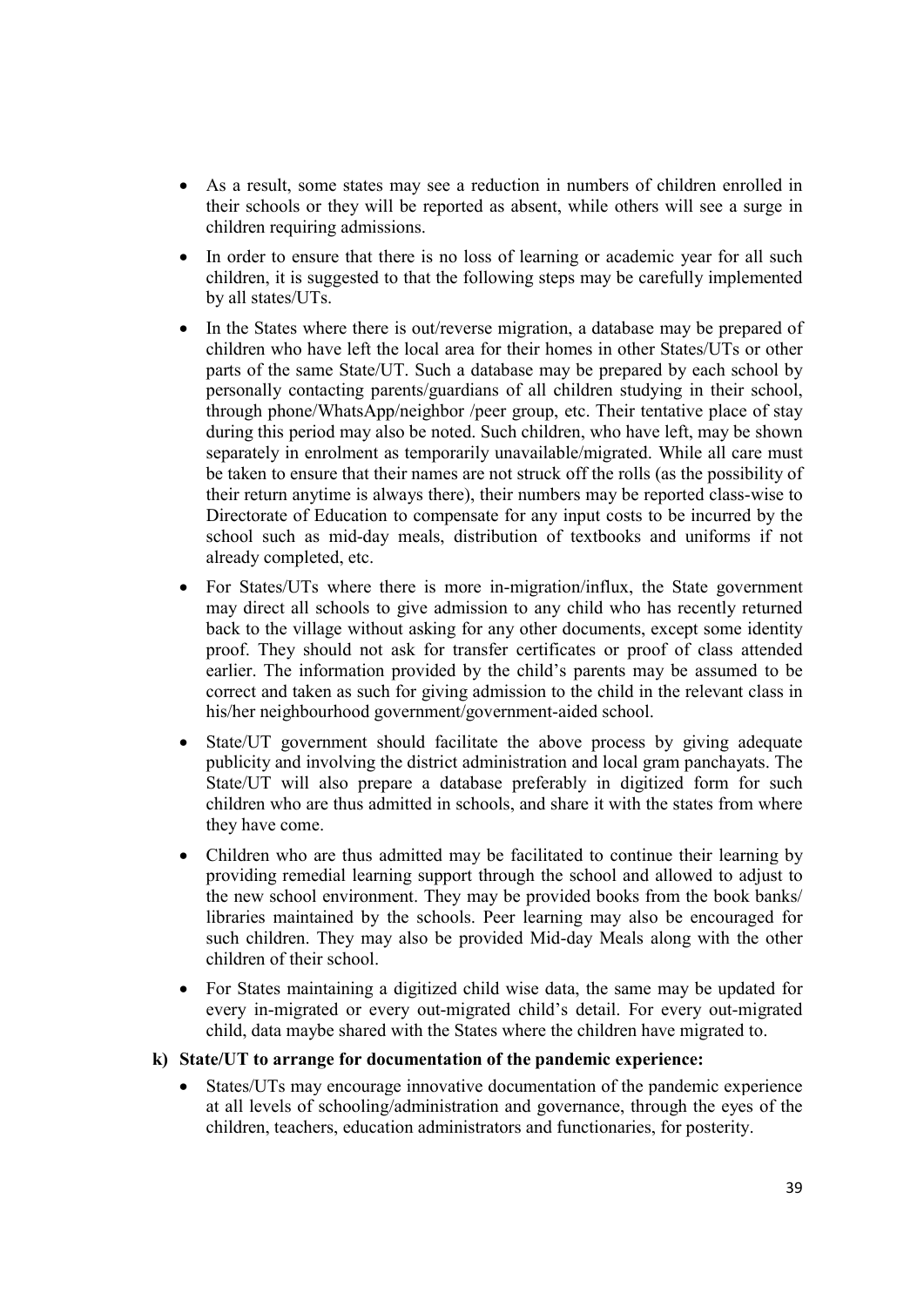- These documentations can be compiled at the school, CRC/BRC, district and State levels.
- Schools can undertake this exercise with their students not only to inculcate a sense of history, but also to understand the science behind it, the geography, the mental-emotional responses, how the pandemic has brought in all-around changes in the way we live, interact, learn, travel and how there has been a resurgence of values of empathy, compassion and minimalism.
- Block/District and State level offices may document their initiatives/responses/stakeholders/changed attitudes/changes in workplace, etc., related to school education. The State/UT may compile a mix of documentation at all levels and the same may also be shared with DoSEL, MHRD. Virtual field support call center to receive , record and manage COVID-related queries from the field may be set up by the States/ UTs.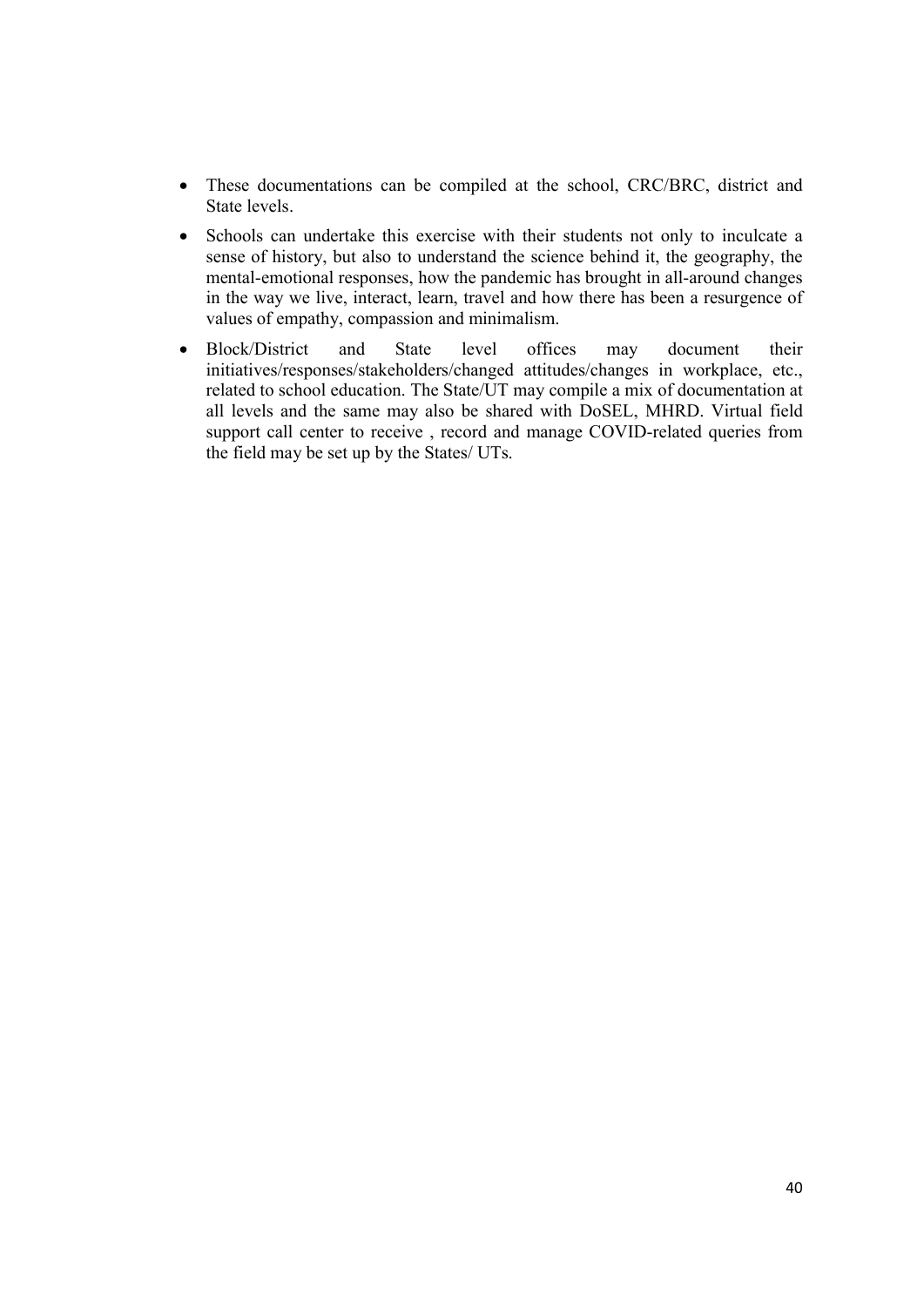# VIII. CHECKLISTS FOR SAFE SCHOOL ENVIRONMENT

## a) For different stakeholders

- Checklists can be prepared by the states/UTsfor each of the different personnel/stakeholders on the basis of planning done to ensure proper implementation and monitoring of the plans.
- Suggestive 'Checklists on Safe School Environments' for Schools, Parents and Students to contain the spread of COVID-19 adopted from UNICEF guidelines, are placed at Annexure-C. The schools can contextualize them as per their needs/plans/procedures.
- State MIS systems need to be updated with COVID-related checklists

# b) For building resilience

- Since the outbreak of COVID-19, much change in the functions and roles of traditional schools and education has been witnessed.
- The schools can see this crisis as a challenge which can help them establish a resilient and sustainable education system which can prepare us for any change of any scale in future.

# c) For academic planning and school operations

- Meticulous academic planning and its implementation will be the key for continuing learning effectively. States/UTs are encouraged to develop checklists for schools, teachers, DIETs, etc. in this regard.
- With defined and established roles and responsibilities, clear guidelines and standard operating procedures; and customized plans in accordance with local conditions, the schools will be able to function safely after reopening. Checklists may be devised for these by the states/UTs.
- Measures taken by schools can effectively reduce the chances transmission of COVID-19 by students and staff that might have been exposed to it, while minimizing disruption and protecting students and staff from discrimination.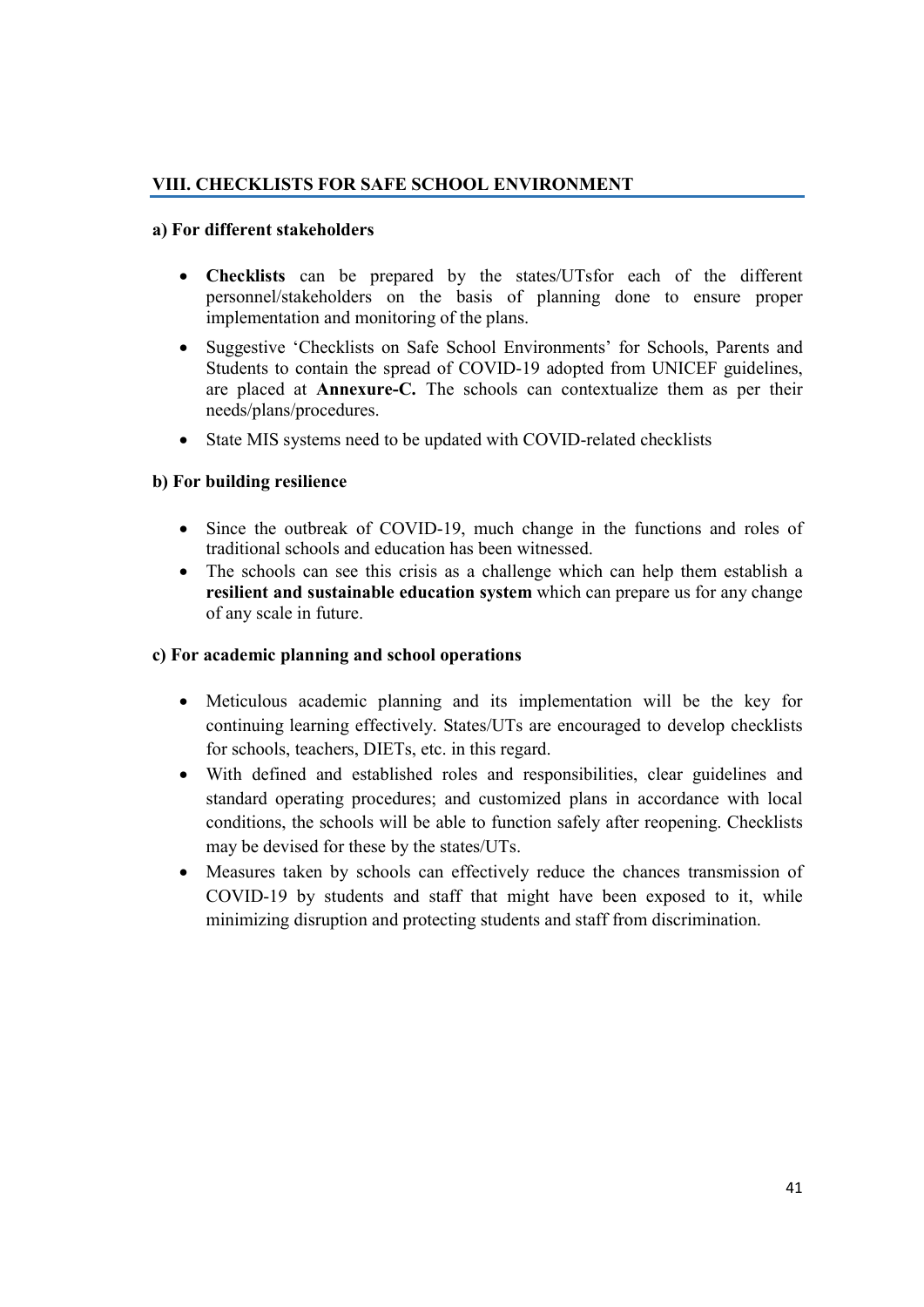# IX. CAPACITY BUILDING OF STAKEHOLDERS

In order to sensitize all the stakeholders on COVID -19 and build their capacity to ensure safety of all the stakeholders, the State/UT Education Departments may conduct awareness and capacity building programmes for DIET faculty members, School Heads, Teachers, and Parents before the opening of the schools.

# A) Awareness Programme for SCERT and DIET faculty member, School Heads, Teachers, SMC members, Parents, and Students

# 1. Objective:

- a. To provide information in the local language with contextual examples about the virus, disease, its spread, etc.
- b. To interact with them on taking preventive measures for its spread and also to improve mental health.

# 2. Process:

Step I: Awareness module may be prepared by NCERT/SCERT/SIE on the following aspects:

- a. Information about the virus in the state/regional language in simple form.
- b. Information about the symptoms of the COVID-19 disease
- c. How the disease spreads
- d. How strong immunity helps make us less vulnerable
- e. Why we should not panic, based on half information
- f. How to keep ourselves mentally healthy in this situation
- g. How to maintain health and hygiene in homes and schools
- h. Why physical/social distancing is important
- i. How to convince small children about physical/social distancing
- j. Why COVID-19 is declared as a pandemic
- k. What is Epidemic Diseases Act and National Disaster Management Act
- l. What precautions all schools need to take before reopening in and during school hours.
- m. What is ArogyaSetuApp. How to download and use it
- n. Interaction on FAQs

Step -2 Selecting mode of transaction suitable for different target groups Suggestive modes of transaction for this awareness programme:

- a. DTH channel (SWAYAMPRABHA) or local channel in the State/UT
- b. Radio- Community Radio
- c. Podcasts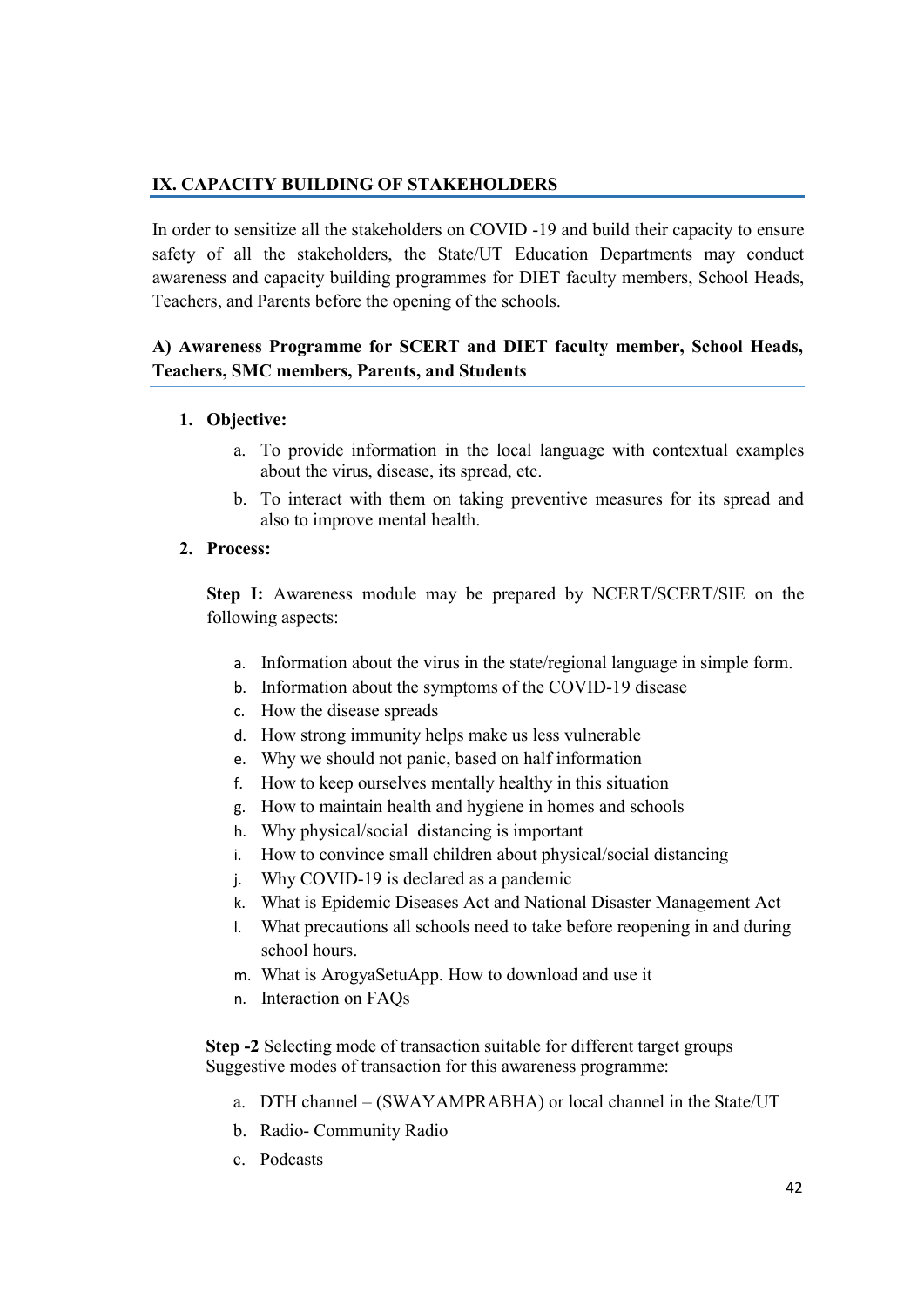- d. Recorded video/audio to be sent to all the school heads, teachers and parents who can send questions through email.
- e. Videos on SOPs may be prepared for training and IEC
- f. On-line using Google meet, hangout, Skype, etc. for webinars and broadcasts

Step 3: Conduct of the Programme

- a. SCERTs may conduct the programme for DIETs and School Heads
- b. DIETs and School Heads may conduct the program for Teachers and Parents

# B) Capacity Building Programme for School Heads, Teachers, Hostel Staff and SMC members

# 1. Objectives:

- a. To develop an understanding of various aspects of the school which need preparation before it's reopening –such as physical/social distancing at the entry, in the class, etc.
- b. To empower them to operate the schools safely and provide each child and staff safe stay.
- c. To equip them with multiple pedagogies for making learning happen in a conducive and stress-free environment so that children learn in a joyful manner with progress on learning outcomes.
- d. To empower them to handle an emergency if any arises during school operation.

# 2. Process

Step 1: Preparation of module, containing guidelines for taking actions for preparation before reopening of schools, safe school operation, learning and assessment, roles and responsibilities of key stakeholders, etc., by SCERT/SIE.

Step 2: Selection of appropriate online medium for the transaction of module like DTH, Radio, etc., based on the accessibility of these mediums with the target group.

## Step 3:

- a. SCERT/SIE will conduct programmes for faculty members of DIETs and School Heads
- b. School Heads and DIET faculty members will conduct a capacity building programme for teachers, SMC members, and parents.
- c.

Step4: Online certification for teachers' training programmes may be considered.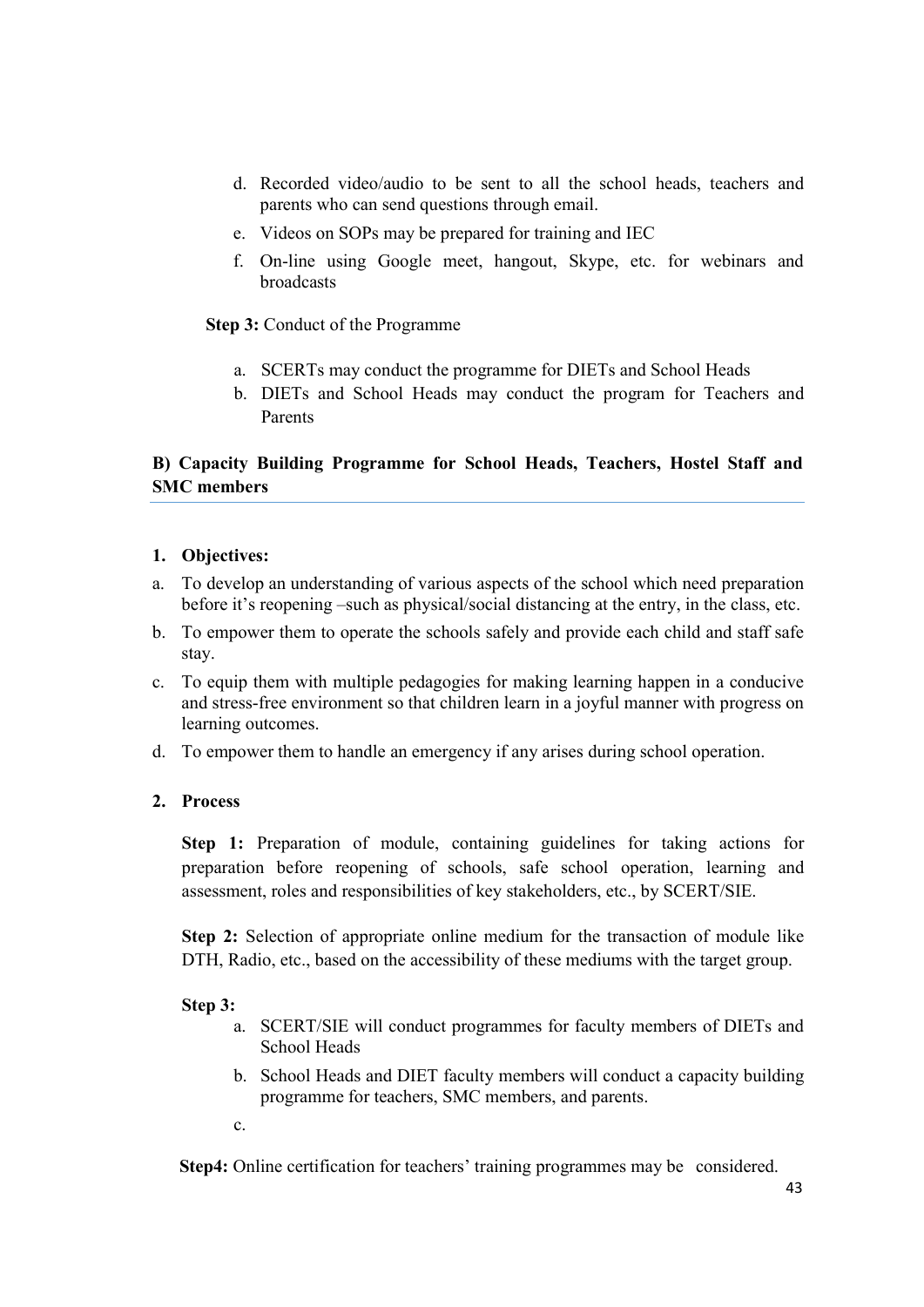# Annexure A PROMOTING EMOTIONAL WELL-BEING OF STUDENTS ANDTEACHERS (Guidelines for Students at Elementary and Higher Stages)

# A. SUGGESTIONS FOR STUDENTS

## 1. Mental well-being Activities for Elementary Stage Students

#### Students may:

.

- a. Share their feelings and emotions with parents, teachers and other family members, respecting others' emotions
- b. Engage in activities that help to feel positive
- c. Communicate with teachers and friends
- d. Spend time with parents, siblings and other family members by involving in activities like indoor games, antakshari, reading stories together, solving puzzles and crosswords, dancing etc.

## 2. Activities for Coping with Stress and Anxiety: Strategies for Students at Secondary Stage

- a. Acknowledge feelings: It is important to recognize one's feelings and acknowledge that it is okay to have such feelings.
- b. Reflection: Give time to self to reflect on what one has been doing during the phase of lockdown for self and for others, which aspects one would like to change, what kind of effort/thinking/action it would require to bring that desired change. Becoming aware of one's sensations and expressions may help to understand one's feelings.
- c. Positive thinking: The key to avoid, manage, and reduce stress is a positive mindset and a positive attitude. Never lose hope, begin from yourself and pass it around to all. Be persistent in keeping positive thoughts.
- d. Schedule your routine and manage time: Scheduling a routine helps to create discipline and can have a positive effect on one's thoughts and feelings. Students may modify their time table by reducing the time spent on daily activities that they were engaging in during the lockdown. This will help to transit to normalcy.
- e. Take care of your mind and body: Make sure to eat a healthy and well-balanced diet, practice meditation, yoga, or breathing exercises after school hours to calm the mind and for building better mental and physical health. Also, get enough sleep every day.
- f. Become aware of your thoughts, feelings, and actions.
- g. Maintain a diary. Every day write down how you could follow your plan of action. Note down changes in your feelings every day and share with your best friend.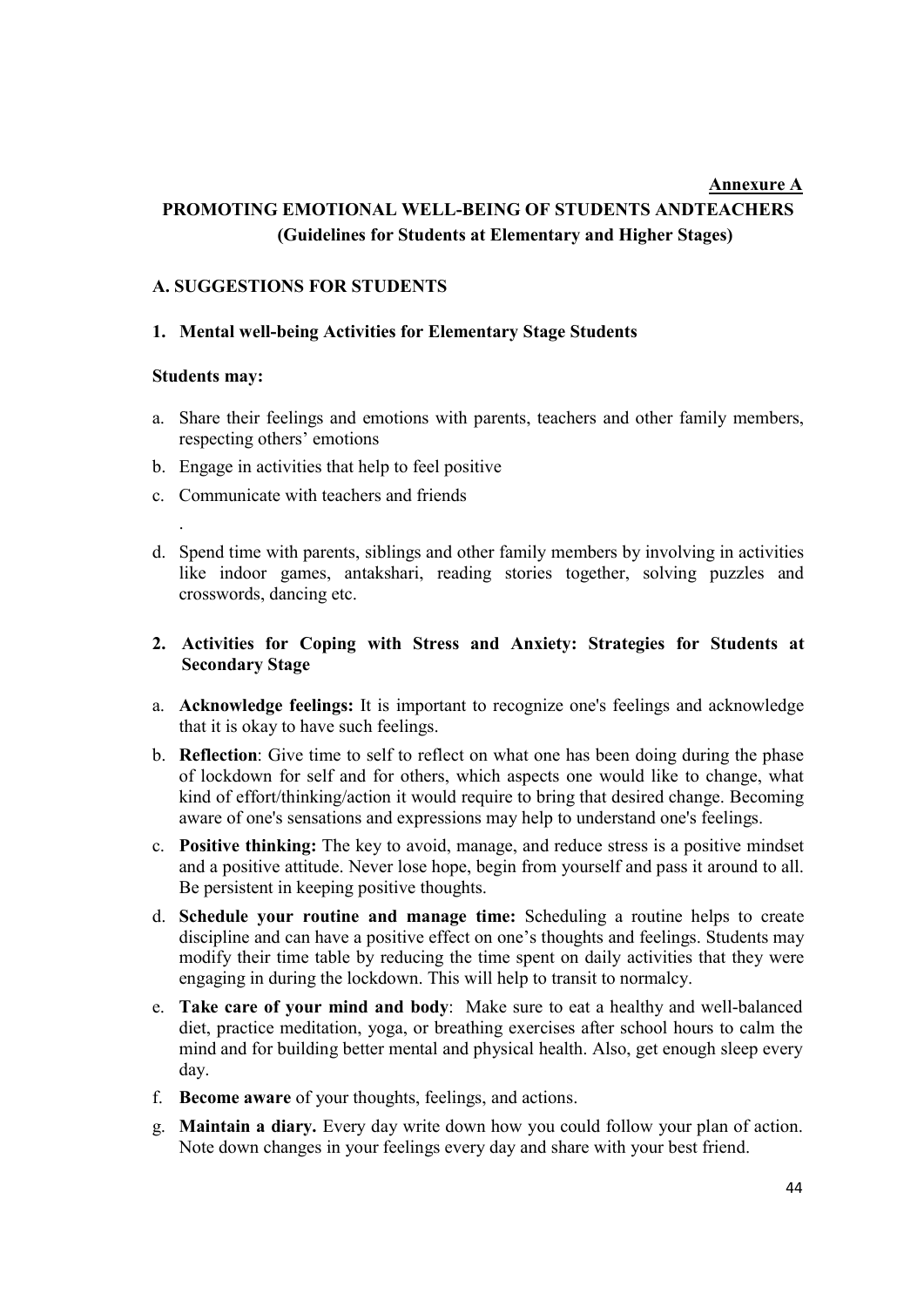# B. GUIDELINES FOR TEACHERS FOR PROMOTING EMOTIONAL HEALTH OF THEIR STUDENTS

- a. Initiate conversational activities in the classroom: It is important to focus on bringing back the normalcy in the classroom environment again. Teachers may start a conversation with the students on what they did during the Lockdown period to engage themselves in interactive sessions.
- b. Indoor individual games: Mental maths games, word antakshari, make words, etc. and music and dance activities may be conducted in the classroom linking these with subject areas under proper guidance. This will help in keeping children happy and stress-free besides being healthy.
- c. Make students feel safe: Teachers need to make their students feel safe and be able to share anything and everything with them. They may emphasize the fact that child fatalities due to Covid-19 are negligible but children can get it and transmit it if they behave unsafely.
- 2. Help students to engage in collaborative activities in the classroom: Conduct and encourage students to participate in various deep breathing exercises, activities that will help the students to be mindful. Teachers have to create an environment of emotional togetherness among students by
	- i. precluding of social out casting of anybody recovered from COVID-19
	- ii. Encouraging students to make small gifts for their friends as a token of love and appreciation.
	- iii. Assigning caring activities to students like keeping water for birds, helping to keep the premises clean etc., to build positive feelings of sharing and being responsible.
- 3. Acknowledge the change and offer help: Accept and help the students to accept that the present times are difficult. Make sure that the students know that you are there for them if they require any assistance or have any concerns to share.
- 4. Conduct reflective activities in the classroom: Reflective activities have huge benefits in increasing self-awareness in an individual and in developing a better understanding of others as well. Reflective practice can also help us to develop creative thinking skills and encourages active engagement in the classroom.
- 5. Tell Life stories: This activity will help the students get to know something significant about each other in a very short time. Students rarely get a chance to talk about themselves without interruption, (and without advice or judgment). Each student may speak without interruption for 5 minutes about his/her experiences during lockdown that has shaped her/him in significant ways.
- 6. Three-Minute Pause: The Three-Minute Pause activity can be used in the classroom at the end of the day. It provides a chance for students to stop, reflect on the concepts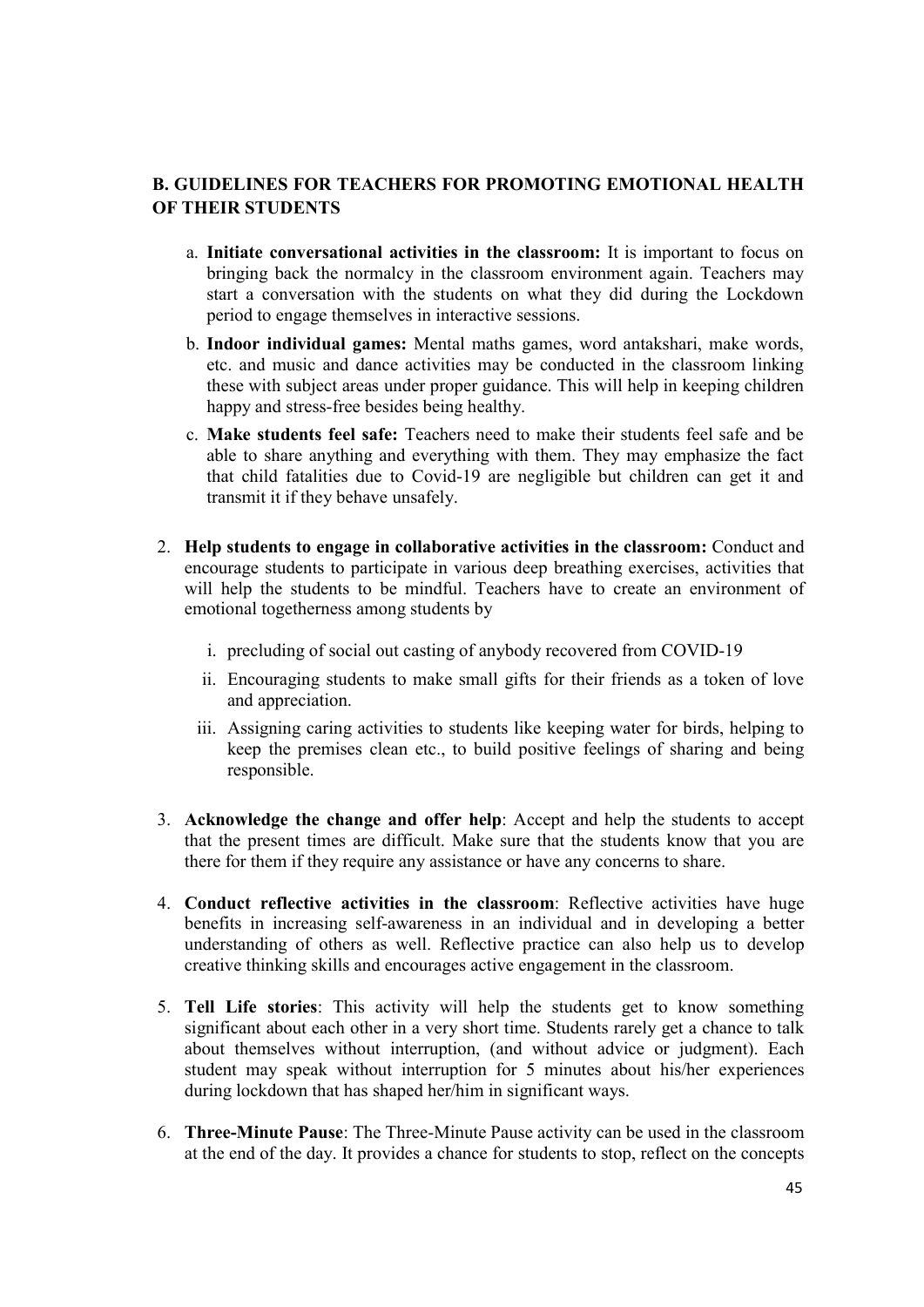and ideas that they have learned, make connections to prior knowledge or experience, and seek clarification. Students have to ask themselves: 'I empathized with...'; 'I changed my attitude about...'; 'I am more aware of ...'; 'I was surprised about…'; 'I felt…etc'.

# C. GUIDELINES FOR PARENTS FOR PROMOTING EMOTIONAL HEALTH OF THEIR CHILDREN

- 1. Get the child mentally ready for a new routine: Point out the positive aspects of starting school. Reassure children that if any problems arise at school, parents will be there to help resolve them.
- 2. Be patient: Exercise patience and refrain from using punishment as transitioning once again from home to school may be challenging for the students.
- 3. Encourage children to extend Positive offerings: Children may be asked to draw and colour cards for their friends, teachers, and also family members as preparation for school reopening thus setting a positive tone and hope.
- 4. Collect Motivational resources: Students can be asked to collate good audio(podcasts) songs developed for and during the Covid-19 that they find motivating for sharing with school mates
- 5. Ensure their emotional safety: Parents need to make children feel safe and wanted by giving them the feeling that they can share anything and everything with them as they prepare to go to school as well their concerns while they are in school.
- 6. Acknowledge their emotions: Stay calm especially when the children are anxious. Pay attention to their feelings and give them space to share their fears, if any. Ensure that there is adequate time for sitting together and talking freely at different times.
- 7. Encouragement: Parents also need to encourage and guide their children to plan their daily schedule for school, studies at home, play, sleep, activities to maintain good health and hygiene, etc.
- 8. Appreciate your child: Recognize and praise even small accomplishments and efforts made by children. This not only develops confidence and self-esteem but will lead to the formation of good habits and better performance in different tasks.  $\square$
- 9. Set a good example: Before expecting children to be disciplined, empathetic, healthy, and hygienic, parents need to practice such things. Parents need to manage their stress by getting good sleep, exercise, healthy diet, connected with friends and family.
- 10. Acknowledge your feelings: Understanding and recognizing one's own emotions is vital for one's well-being. As a parent one can help himself/herself and their children to navigate each one of their emotions and responses.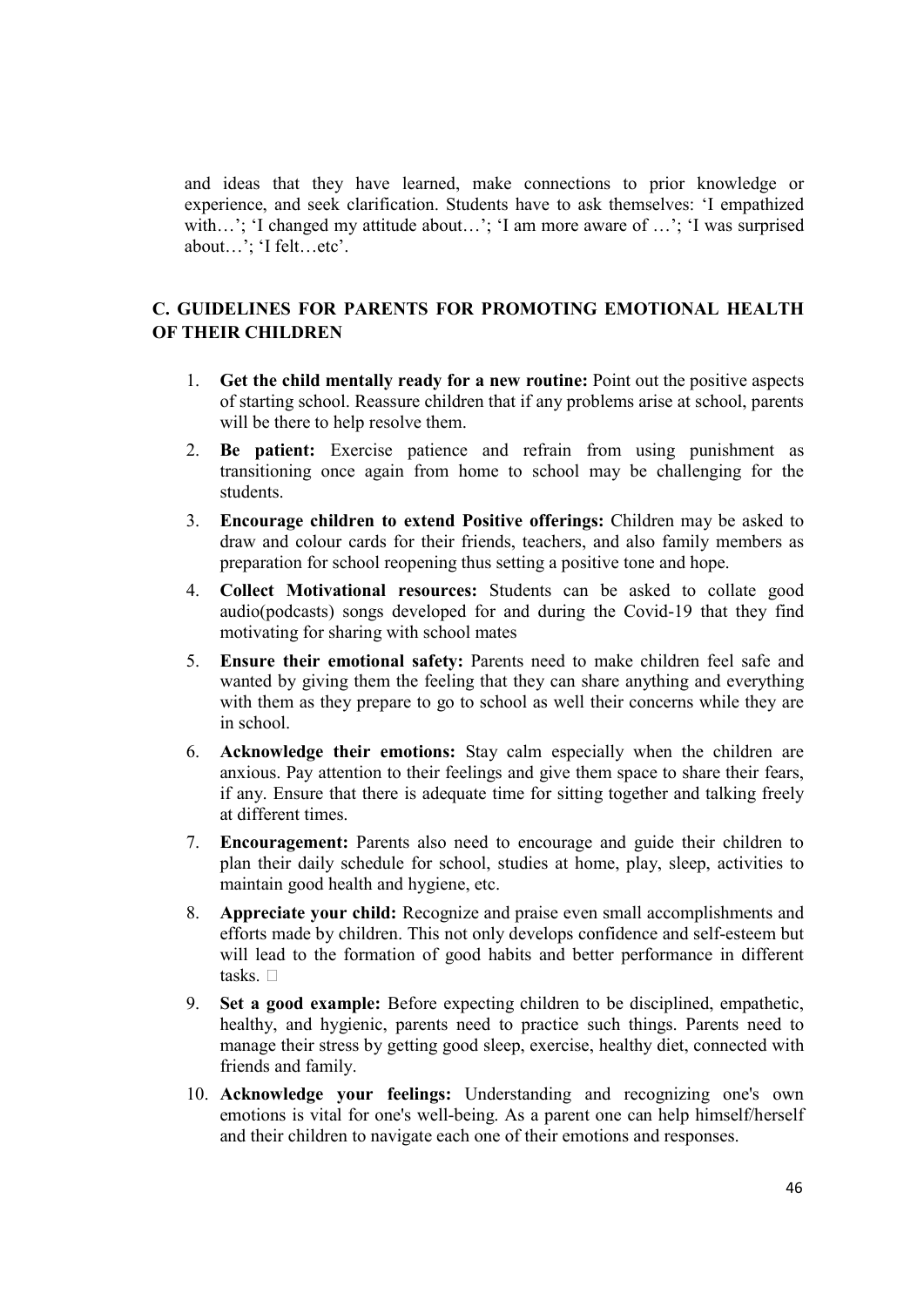- 11. Focus on the things that can be controlled: Focusing on things that are out of one's control can make one feel drained, overwhelmed, and anxious. So, focus on what can be controlled.
- 12. Taking care of the self: Make sure to indulge in physical exercises like yoga. Have a healthy diet and take care of your body.

# D. SUGGESTIVE ACTIVITIES FOR TEACHERS TO TAKE CARE OF THEIR MENTAL HEALTH

- 1. Maintain a reflective diary: Make a habit of writing your experiences every day before going to bed.
- 2. Take time to engage in observing your surroundings by identifying the smells, textures, and visuals.
- 3. Perform any activity which helps you to connect with your own self meditation, yoga, walking, reading, etc.
- 4. Think of the small changes which you can bring in your life.
- 5. Make sure to take care of your physical health as well by sticking to regular meals with the correct nutritional variety, maintain healthy sleep habits, and engage in pleasant and relaxing activities.
- 6. Engage yourself in such activities which challenge your creativity and make you feel productive like writing, drawing, or something else of your interest.
- 7. Attend such online courses which enhance your professional abilities.
- 8. Ask for help from a colleague or expert when needed.

In order to promote the mental health of students and teachers, the schools can develop well-being policy or plan with a specific focus on promoting resilience among them. Students, teachers and schools may also be encouraged to visit the website https://mhrd.gov.in/covid-19 of MHRD and avail of the tele-counselling services to be provided on National Toll-free helpline 8448440632 under the MANODARPAN initiative of MHRD to provide psychosocial support for mental health and emotional wellbeing of students, teachers and families during the COVID-19 outbreak and beyond.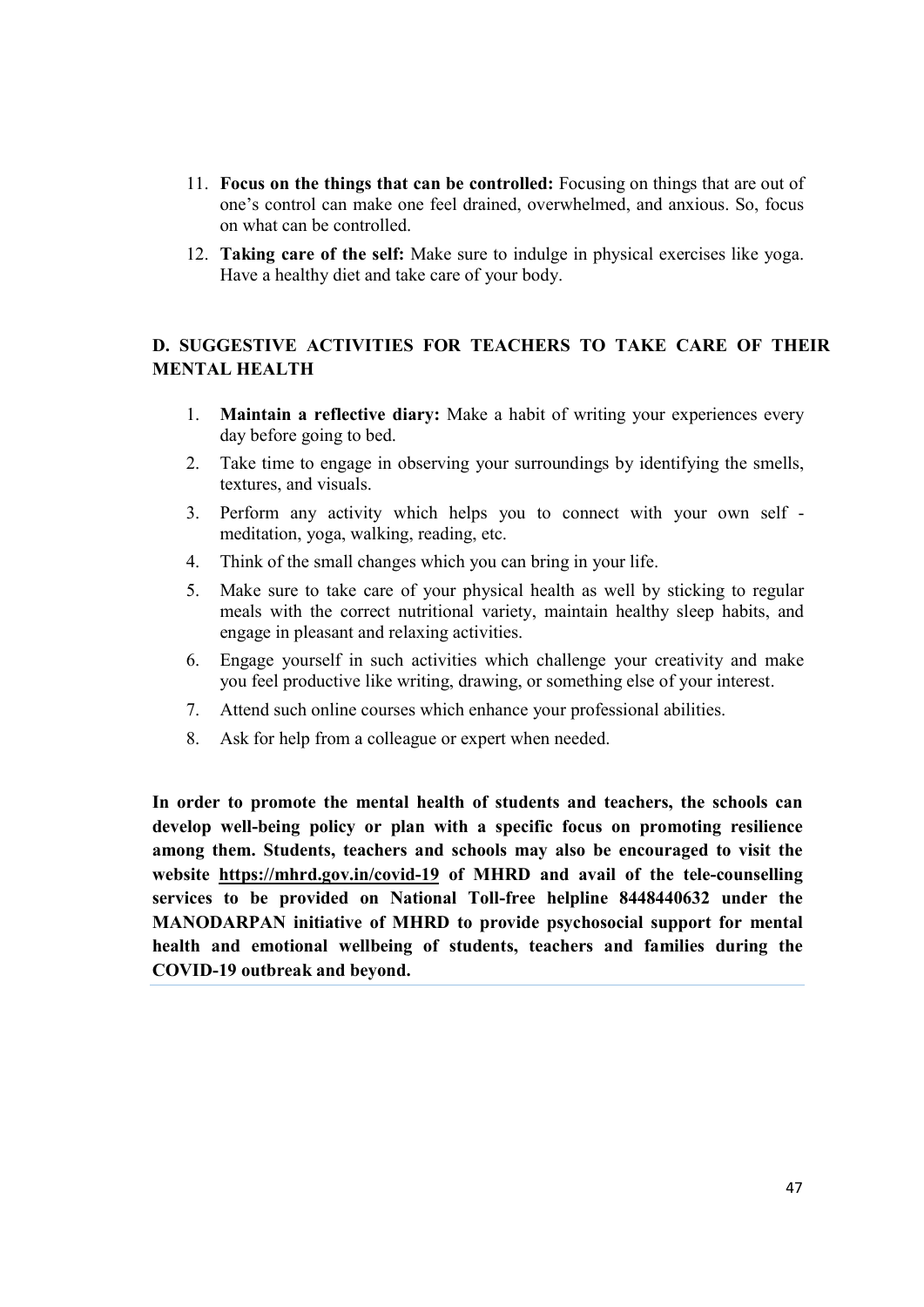#### Annexure B

#### ROLES AND RESPONSIBILITIES OF DIFFERENT STAKEHOLDERS

#### I. State Education Department

#### II. School Heads

- 1. The Head of the Institution needs to create a preparedness plan for reopening of the school including physical/social distancing, health and hygiene, and teaching-learning based on the guidelines issued at the National and State levels. This detailed plan should be worked out with SMC members, local health authorities, and community leaders and depending on the availability of space, weather and Teacher Pupil ratio, etc. The plan may include the following:
	- a. The comprehensive academic calendar for conducting classes in the school as well at home.
	- b. Assessment and Examination plan for all the classes and subject areas.
	- c. A detailed plan for safe operation and safe stay of students and teachers in the school.
	- d. Sharing of this plan through Whatsapp or email or sanitized hard copy with teachers before reopening of school. Their feedback should also be sought.
	- e. Making a duty chart for every teacher besides their routine teachinglearning activities as follows:
		- One teacher can be assigned duty at the entry point of the school in the morning.
		- One teacher can stay at the exit point of the school during the closing of the school.
		- One teacher along with some selected senior class students on rotation can take continuous rounds for observing physical distance among children, their health, their sanitization, etc.
		- One teacher to observe mid-day meal cooking and distribution.
		- One teacher to talk to students on their queries on corona and to keep an eye on their mental health likewise- other teachers need also to be given other duties as per school requirement.
- 2. Calling every teacher on the mobile phone asking them, to prepare a new timetable based on the guidelines – for the execution of an alternative comprehensive calendar mentioned in an earlier section.
- 3. Collecting all the essential emergency contacts.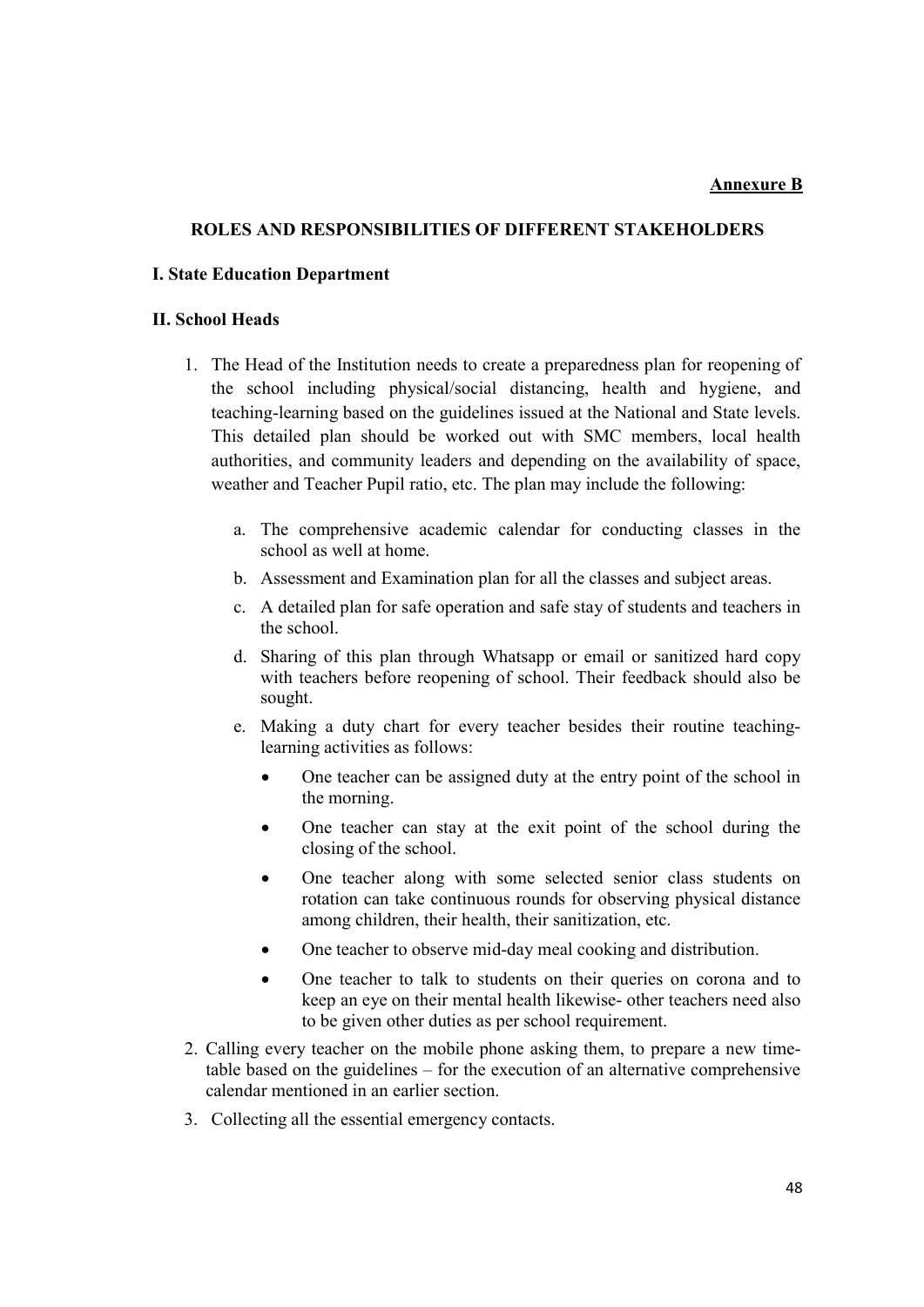- 4. In case of most marginalized children having no technological tool at home for connecting to school, school heads can plan some innovative way to reach out to them to reduce the gap in their education with those who are using technological tools and can come to school.
- 5. Schools can create a dedicated task team and ensure adequate manpower is deployed for managing COVID related issues with teachers, members of the SMC, volunteers from the community for the implementation of a comprehensive plan for the reopening of the school.
- 6. Before reopening the school, the head needs to work with local health officials to execute the plan including actions for prevention and control of COVID 19.
- 7. All teachers and school heads must be made aware and sensitized of all aspects mentioned above through briefing, visuals, and ICT resources.
- 8. Maintaining cleanliness and hygiene in school premises and in school transport facility. Sarpanch (in rural areas) and NGOs or some corporate houses (in urban areas) can be roped into this endeavour.
- 9. It is advised that schools have greater collaboration with parents and enhance communication to obtain their support

# III. TEACHERS

#### Teacher may take the following steps:

- 1. Before reopening of the school
	- a. Prepare a comprehensive plan for subjects and classes he/she teaches and time-table as well as interesting activities for the execution of this plan. While preparing this plan, teachers need to keep in mind the arrangement being made by schools related to physical/social distancing and maintaining health and hygiene, as these need to be linked with the syllabus and learning outcomes.
	- b. Prepare posters on precautions related to COVID-19, on physical/social distancing, about COVID-19, etc.
	- c. Survey availability of technological tools(smartphone with the internet, television, radio, laptop, tablets, etc.) at the home of the students and their accessibility to students; parents'/guardian's or sibling's educational details, etc.,and make a database of the same for the students of every class (this will help them make a plan of their study at school and home).
	- d. Develop flexible attendance and sick leave policies; discourage awards for perfect attendance.

#### 2. On re-opening of schools:

a. Allow children to attend school with written consent of their parents.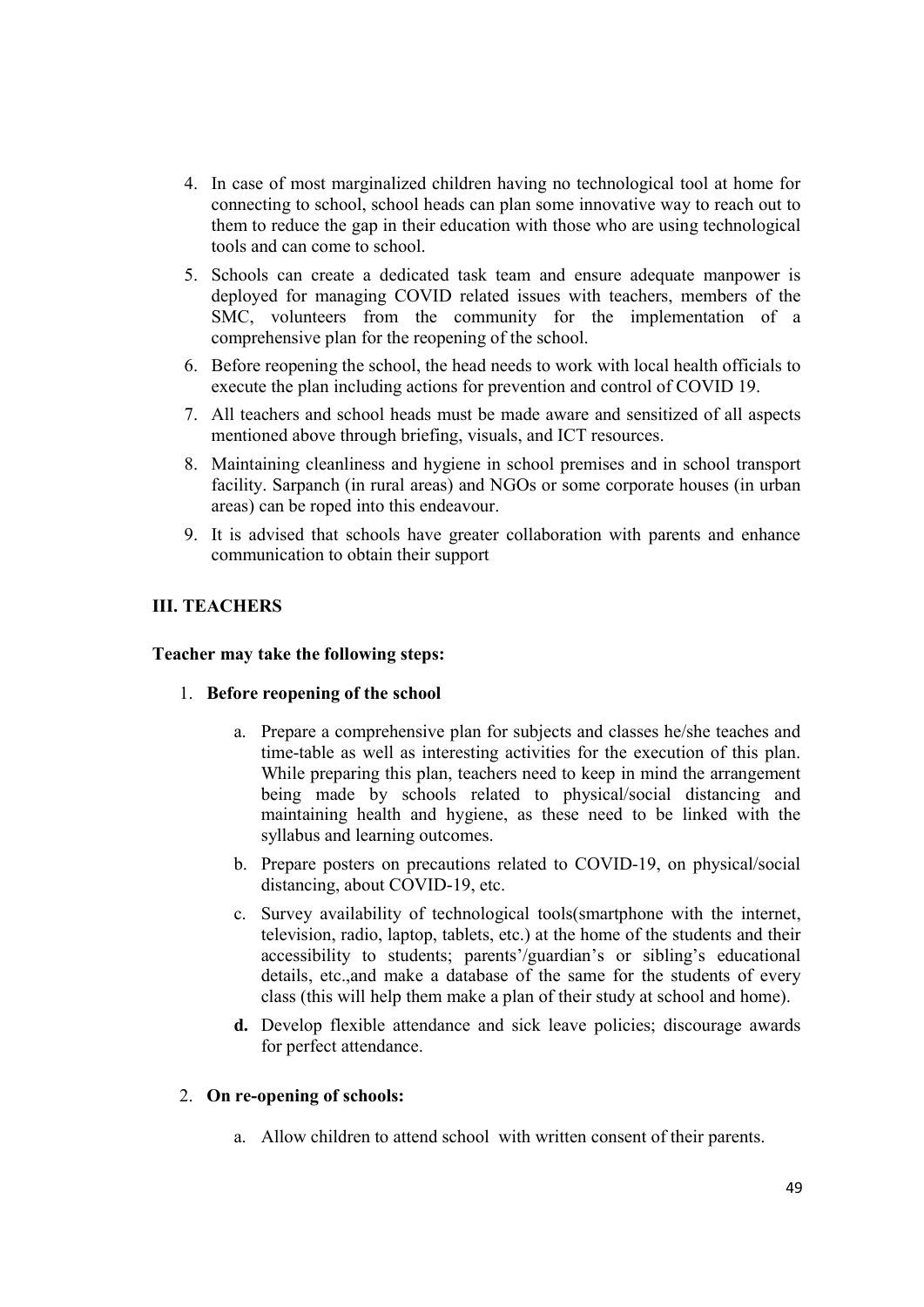- b. Advise, instruct, suggest, explain about the COVID-19, precautions to be taken, safe stay at home, commuting, etc., repeatedly by conducting fun activities involving students and focusing on learning outcomes even if they are awareness activities.
- c. Study alternative academic calendar by NCERT/SCERTfor making classroom plans and also giving home tasks.
- d. In case of availability of technological equipment in the school, utilize the following resources:
	- e-contents and e-textbooks for students learning and for the professional development of teachers link: https://ciet.nic.in/ictinitiatives.php?&ln=en
	- **Energized Textbooks and e-content through Diksha app and portal**
	- DTH TV channel of NCERT #31 Kishore Manch under SWAYAMPrabha network telecast video programmes based on Alternative Academic Calendar (AAC)
	- Local Radio and TV stations for the development and delivery of e-contents and sensitizing stakeholders on prevention of COVID-19.

Capacity building of teachers on use of these resources should be done through online modes like MOOCs, TV Channels, Web portals, and Apps.

- e. Make use of Flipped learning pedagogy where students have access to TV at home. The upcoming dedicated class wise TV channels can be used for that wherein students attend the TV programs at home and only discussions and formative assessment happens in class.
- f. Observe every child in the class continuously for physical health and mental health issues. In case of any symptom of this kind, parents may be informed and seek medical help for the child.
- g. Prepare and disseminate posters, banners, brochures, infographics, etc., on cyber safety and security to keep students safe in cyberspace. Cyber safety is an international concern.
- h. Maintain students' medical record including a history of infection of the disease in the family/community.

### IV. PARENTS / GUARDIANS

#### Parents /guardians may take the following steps:

- 1. Provide written consent for their children to attend school if they wish to send to school.
- 2. Ensure that their ward goes to school wearing a maskand sensitise them not to exchange masks with others. Masks can be made at home also. Face masks made of cloth may be reused after thorough washing with soap. Disposal face masks are to be disposed safely.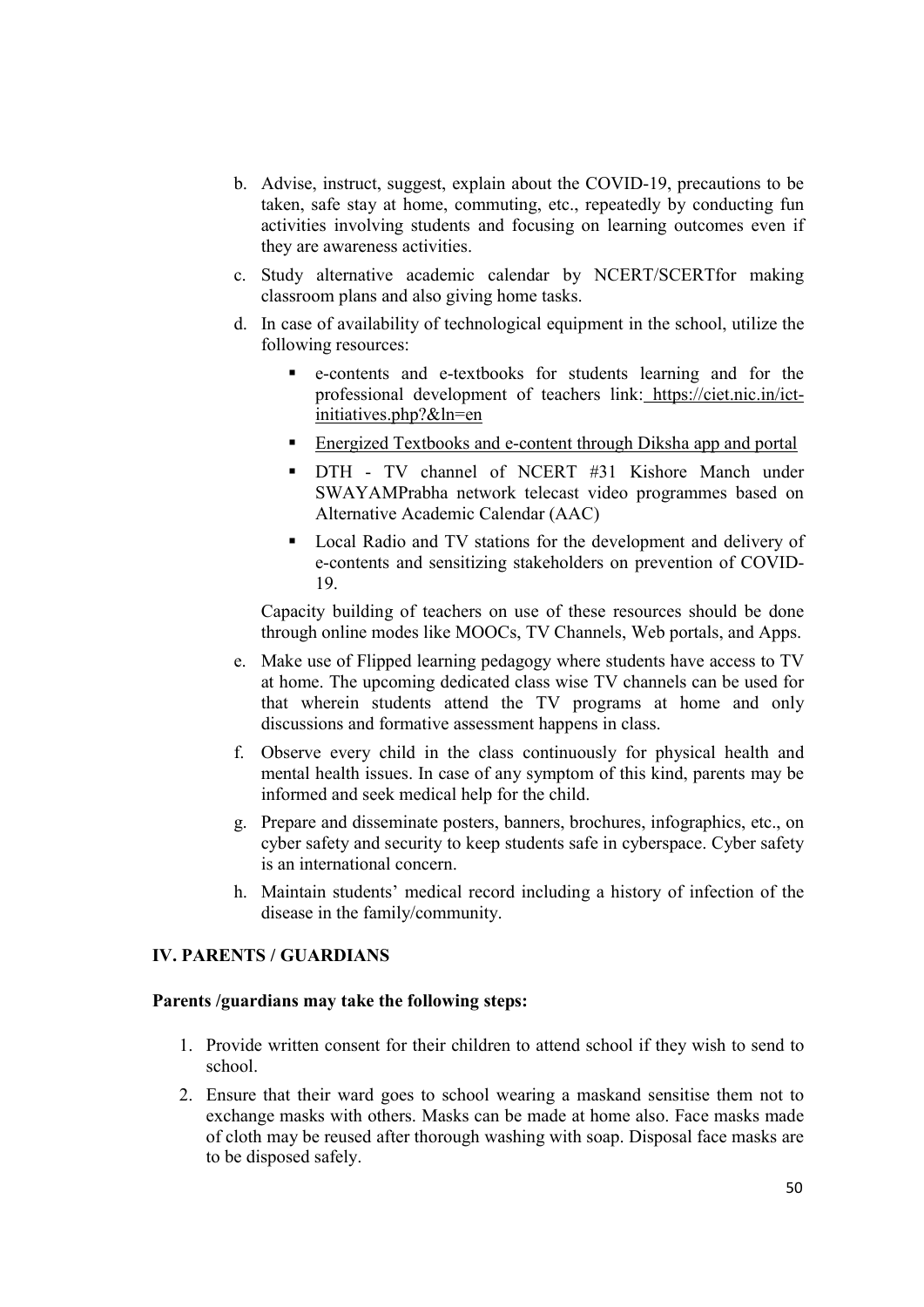- 3. Encourage their ward to wear full-sleeved clothes to minimize the interaction with any public surface.
- 4. Parents may take care not to send their ward to school if the child is not feeling well
- 5. Drop and pick children from school, as far as possible. If sent by school bus then maintain physical/social distancing and ensure that everyone is wearing a mask.
- 6. Ask their ward to practice physical/social distancing at all times once she/he leaves home.
- 7. Clean and sanitize their ward's uniform and other belongings daily.
- 8. Ensure that their ward maintains personal hygiene such as bathing, brushing teeth properly twice a day (in the morning and before sleeping) and trimming of nails.
- 9. Provide two clean small napkins/clean cloth daily with their ward for wiping hands.
- 10. Give healthy food, fresh fruits, and clean water in their lunch box or send a tiffin box for mid-day meal and advise their ward not to share their tiffin and water bottle with others.
- 11. It is advisable that parents/guardians download the AAROGYASETU APP and let their ward commute only when the App shows safe and low-risk status.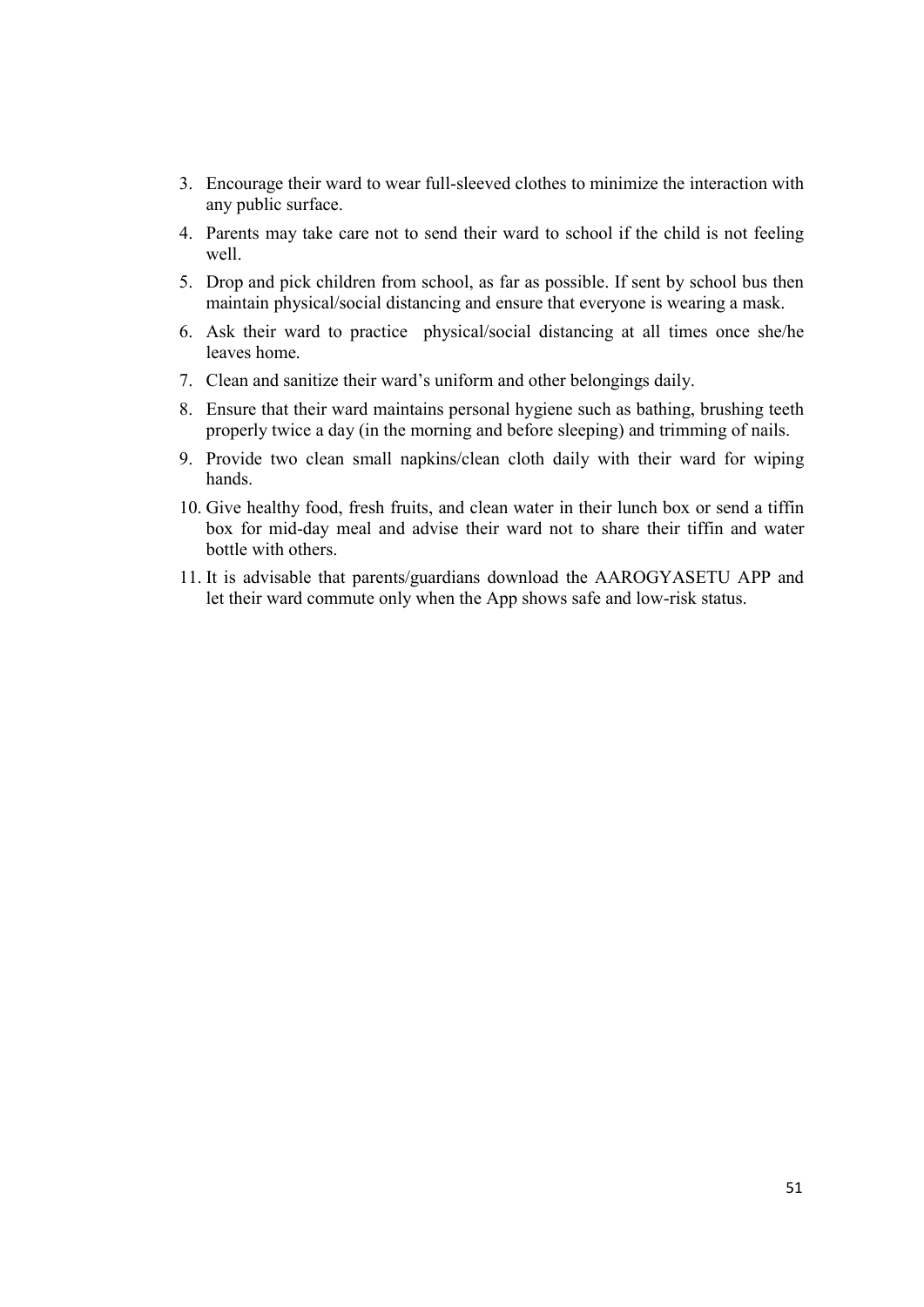# CHECKLIST FOR SAFE SCHOOL ENVIRONMENT

# 1. Checklist for School Administrators, Teachers and other Staff

| $\mathbf{A}$<br><b>Healthy Hygiene Practices are promoted and ensured</b><br>Students and Staff have been sensitized on good personal hygiene<br>$\mathbf{1}$<br>practices and proper hand washing technique (minimum 40)<br>seconds)<br>Signages on Healthy Hygiene Practices have been displayed at<br>2<br>prominent places in the school like classrooms, corridors,<br>washrooms, reception area, etc.<br>Stop handshaking – use other noncontact methods of<br>greeting<br>Wash hands at regular intervals (wash for at least 40<br>seconds) |  |
|----------------------------------------------------------------------------------------------------------------------------------------------------------------------------------------------------------------------------------------------------------------------------------------------------------------------------------------------------------------------------------------------------------------------------------------------------------------------------------------------------------------------------------------------------|--|
|                                                                                                                                                                                                                                                                                                                                                                                                                                                                                                                                                    |  |
|                                                                                                                                                                                                                                                                                                                                                                                                                                                                                                                                                    |  |
|                                                                                                                                                                                                                                                                                                                                                                                                                                                                                                                                                    |  |
|                                                                                                                                                                                                                                                                                                                                                                                                                                                                                                                                                    |  |
|                                                                                                                                                                                                                                                                                                                                                                                                                                                                                                                                                    |  |
|                                                                                                                                                                                                                                                                                                                                                                                                                                                                                                                                                    |  |
|                                                                                                                                                                                                                                                                                                                                                                                                                                                                                                                                                    |  |
|                                                                                                                                                                                                                                                                                                                                                                                                                                                                                                                                                    |  |
| Avoid touching face cover coughs and sneezes                                                                                                                                                                                                                                                                                                                                                                                                                                                                                                       |  |
| Adequate, clean and separate toilets for girls and boys<br>$\overline{3}$                                                                                                                                                                                                                                                                                                                                                                                                                                                                          |  |
| Soap and safe water are available at age appropriate hand washing<br>$\overline{4}$<br>stations                                                                                                                                                                                                                                                                                                                                                                                                                                                    |  |
| 5<br>Key supplies like thermometers (calibrated contact-less infrared                                                                                                                                                                                                                                                                                                                                                                                                                                                                              |  |
| digital thermometer), disinfectants, soaps, hand sanitizers, masks,                                                                                                                                                                                                                                                                                                                                                                                                                                                                                |  |
| etc., are available in adequate quantity in the school                                                                                                                                                                                                                                                                                                                                                                                                                                                                                             |  |
| Health and hygiene lessons are integrated in every day teaching<br>6                                                                                                                                                                                                                                                                                                                                                                                                                                                                               |  |
| School building, classrooms, kitchen, water and sanitation<br>7                                                                                                                                                                                                                                                                                                                                                                                                                                                                                    |  |
| facilities, school transport facilities, surfaces that are touched by                                                                                                                                                                                                                                                                                                                                                                                                                                                                              |  |
| many people (desks, railings, door handles, switches, lunch tables,                                                                                                                                                                                                                                                                                                                                                                                                                                                                                |  |
| sports equipment, window handles, toys, teaching learning                                                                                                                                                                                                                                                                                                                                                                                                                                                                                          |  |
| material etc. are cleaned and disinfected at least once a day                                                                                                                                                                                                                                                                                                                                                                                                                                                                                      |  |
| Adequate cleaning staff is available in the school<br>8                                                                                                                                                                                                                                                                                                                                                                                                                                                                                            |  |
| There is enough air flow and ventilation in the school premises<br>9                                                                                                                                                                                                                                                                                                                                                                                                                                                                               |  |
| Regular health screening of all staff and students in the school<br>10                                                                                                                                                                                                                                                                                                                                                                                                                                                                             |  |
| Trash is removed daily and disposed of safely<br>11                                                                                                                                                                                                                                                                                                                                                                                                                                                                                                |  |
| There is full time nurse or doctor and counsellor available in the<br>12                                                                                                                                                                                                                                                                                                                                                                                                                                                                           |  |
| school.                                                                                                                                                                                                                                                                                                                                                                                                                                                                                                                                            |  |
| The school has tie up with the nearby hospital for dealing with<br>13                                                                                                                                                                                                                                                                                                                                                                                                                                                                              |  |
| emergency.                                                                                                                                                                                                                                                                                                                                                                                                                                                                                                                                         |  |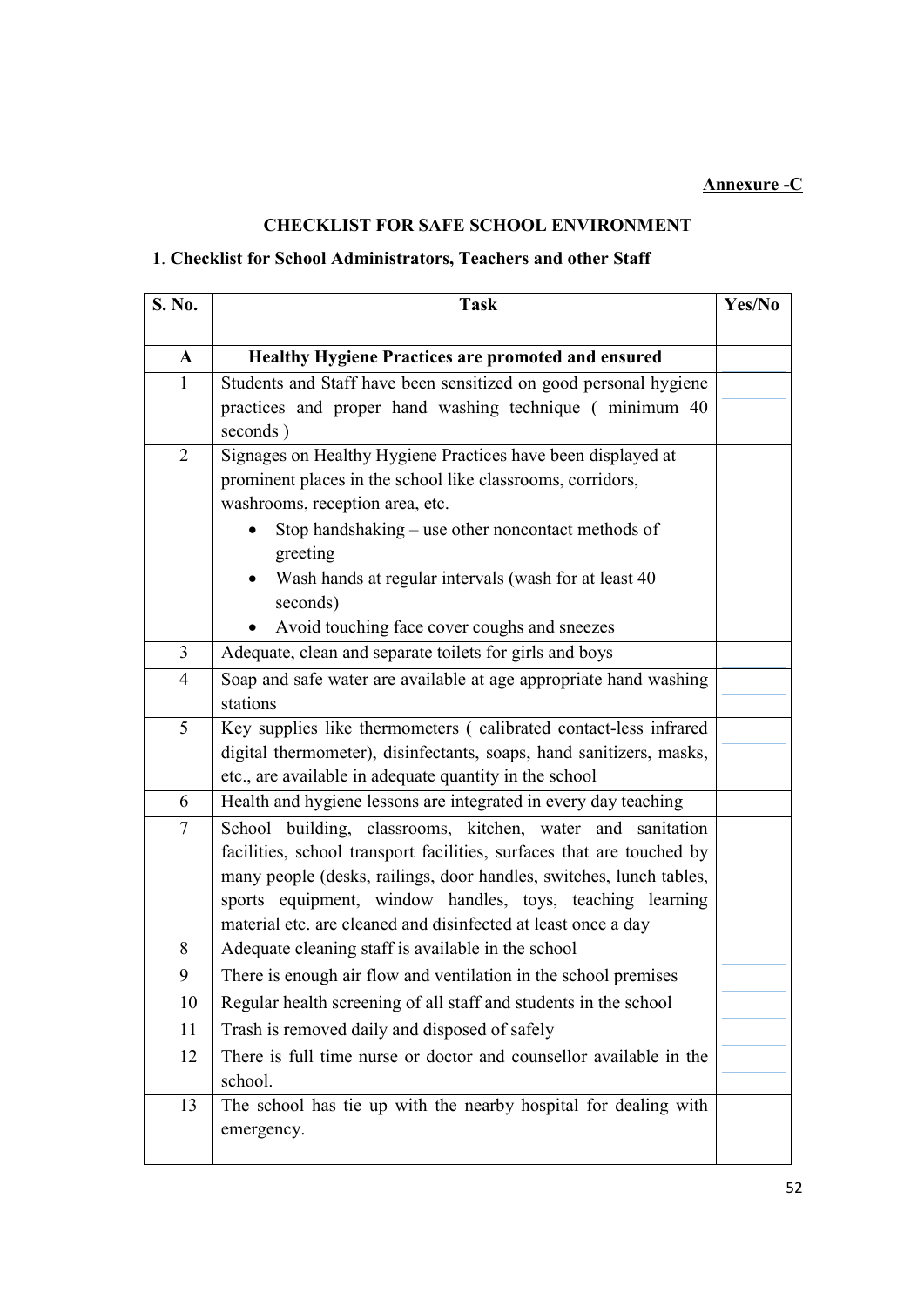| B | Physical / Social distancing Measures have been implemented            |  |
|---|------------------------------------------------------------------------|--|
|   | School arrangements have been adjusted to avoid crowded<br>conditions. |  |
|   | Enough space has been created between the desks of the students.       |  |

# 2. Checklist for Parents

| S. No.         | <b>Task</b>                                                                                                                                                                                                                                                                                                                                                                                                                           | Yes/No |
|----------------|---------------------------------------------------------------------------------------------------------------------------------------------------------------------------------------------------------------------------------------------------------------------------------------------------------------------------------------------------------------------------------------------------------------------------------------|--------|
| $\mathbf{1}$   | Regular monitoring of child's health.                                                                                                                                                                                                                                                                                                                                                                                                 |        |
| $\overline{2}$ | Keeping of child at home if s/he is ill or has any specific medical<br>condition that may make them more at risk.                                                                                                                                                                                                                                                                                                                     |        |
| 3              | Teach and model good hygiene practices at home.<br>Wash your hands with soap and water frequently or use an<br>alcohol-based hand sanitizer with at least 70% alcohol<br>Ensure availability of safe drinking water<br>Ensure clean and safe toilets at home<br>Ensure safe collection, storage and disposal of waste<br>$\bullet$<br>Cough and sneeze into a tissue or your elbow and avoid<br>touching your face, eyes, mouth, nose |        |
| $\overline{4}$ | Ensure emotional safety of your child through different means.                                                                                                                                                                                                                                                                                                                                                                        |        |
| 5              | Prevent stigma by using facts and teach your children to be<br>considerate of one another.                                                                                                                                                                                                                                                                                                                                            |        |
| 6              | Coordinate with school to receive information.                                                                                                                                                                                                                                                                                                                                                                                        |        |
| 7              | Offer support to the school to strengthen school safety efforts.                                                                                                                                                                                                                                                                                                                                                                      |        |

# 3. Checklist for Students

| S. No. | Task                                                             | Yes/No |
|--------|------------------------------------------------------------------|--------|
|        |                                                                  |        |
|        | You avoid stressful situation by talking and sharing with others |        |
|        | and help keep yourself and your school safe and healthy.         |        |
| 2      | You protect yourself and others by:                              |        |
|        | Washing hands frequently, always with soap and safe              |        |
|        | water for at least 40 seconds                                    |        |